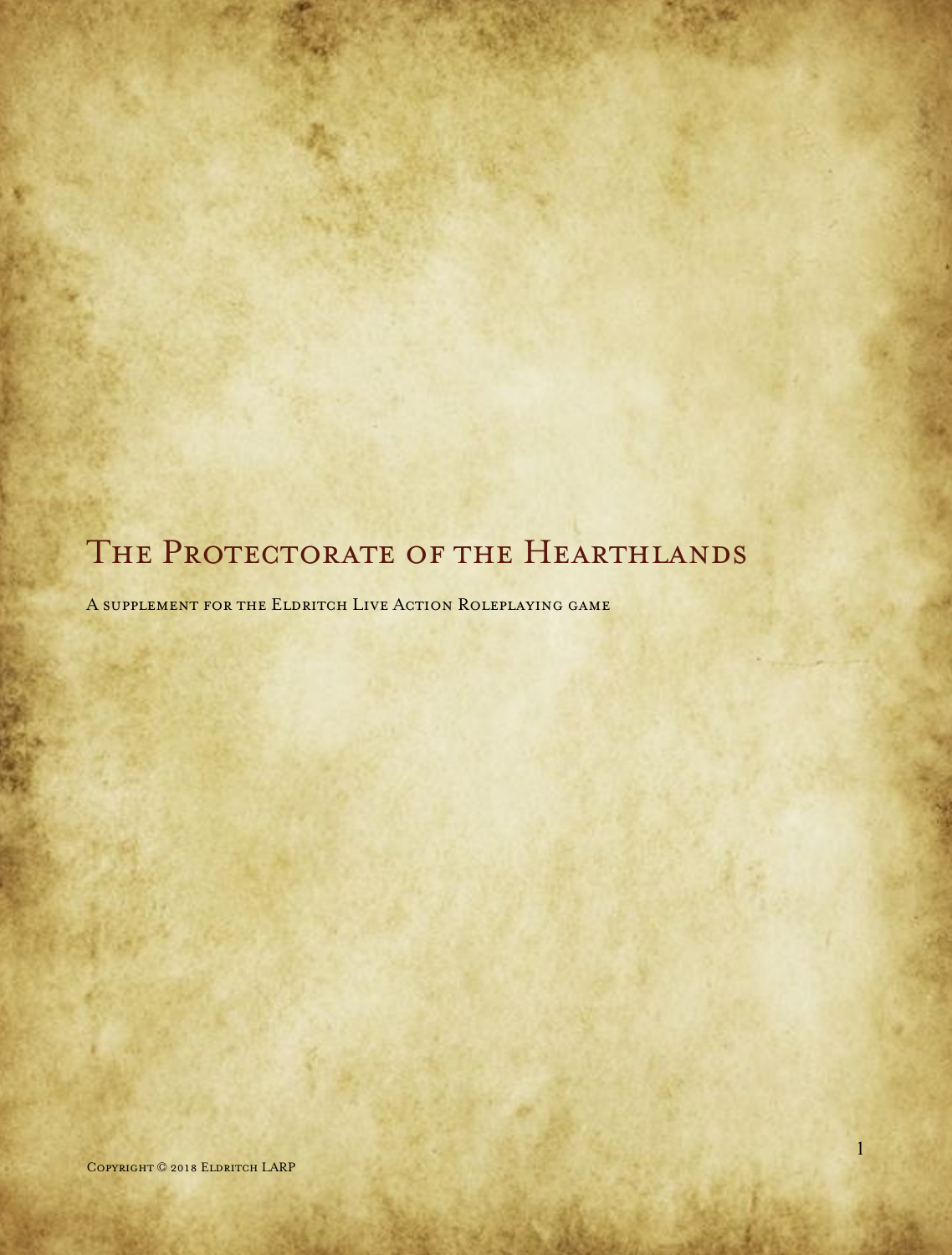The ELDRITCH Live Action Roleplaying game is a lovingly crafted work of fiction created by John Kozar, Faye Ferguson, and Spencer McGhin, with additional input from, and content created by Megan Durham, Jessica Sills, Thomas Marshbanks, Galen Hall, and Joe Meyer. Special thanks to Lehanna Allen, Carl Holzbog, and anyone else who ever listened to us prattle on about the project. Thanks to everyone who helped to make this strange dream a reality.

A very special thank you to our Kickstarter backers: Jillian Bendixen, David Paul, Charles Cadwallader, Sam Fitterman, Megan Durham, Todd Branch, Jospeh Walterbach, Mark Cockerham, Edward Febish, Aaron Alberg, Talieson C. Solmon, Josh Fryer, Alex Gardipe, Adrian Lippy, Chris Pozsgai, Tony Davis, Amanda Pink, Mario Medina, Sarah Robicheau, Josh Dillard, Jeff Kramer, Thomas McFarland, Stephan Empson, Alexander West, Jenna Montgomery, Erika Shaffer, Kathy Empson, Kerry Beckett, Kevin Bryan, Gabriel Taylor, David Hollingsworth, Joseph Klas, Nick Reno, Jen Coghill, Edite Forman, Will Bishop, Phillip Brown, Daniel Slentz, Russ Skurski, Tony DeFrancisco, Mark Butler, Cefyn Shryock, Sethron Bowman, Marc Schiermeier, Elyssa Lind, Jenna Jennings, James Yarton, Julie Iaccarino, Luke Barker, Mae Empson, Cass McQueen, and Peter Whale.

All art by William Weird, Mel de Carvalho, Adriana Lippy, Seth Bowman, and Nadine Jakubowski.

Art direction by Spencer McGhin and John Kozar.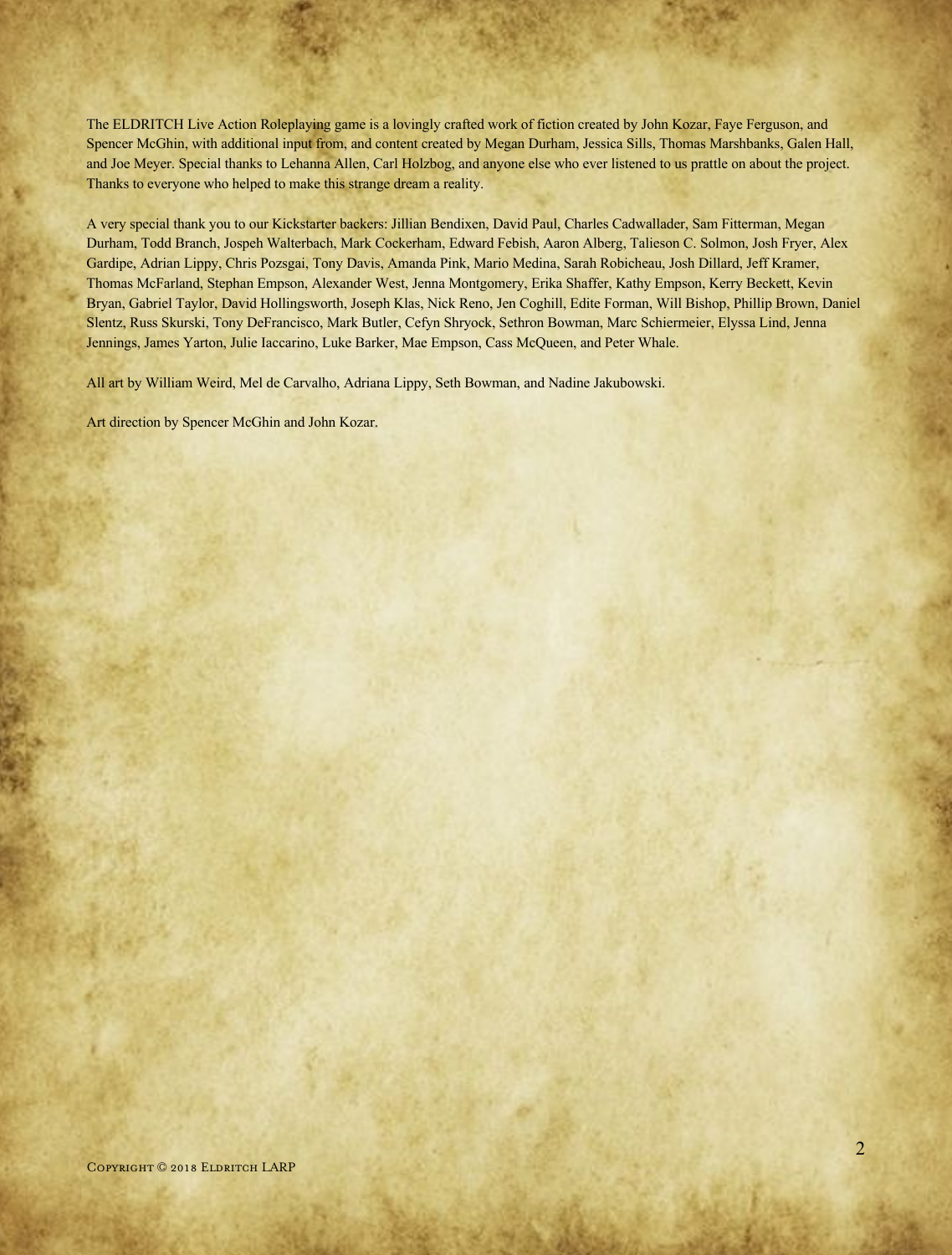# WELCOME TO THE Hearthlands…

The Hearthlands is the cradle of faith in Arnesse and a land of incredible bounty. Where the rivers meet plain and forest, its lush, rolling plains are some of the most beautiful in the Kingdom. Here, live a proud and just people descended from the knights of old. They have stood up to tyrants in the name of virtue and justice for centuries and paid a terrible price for their beliefs. With sheer will, they have carved out a place for themselves in the world and held it against impossible odds. But darkness grows in this land like a cancer. Even while its people revere the dawn, the shadows grow long where the light does not shine and corruption festers among those who are sworn to protect the innocent. It is a place of incredible potential which has never been realized. A proud legacy, that has been squandered by incompetence and vice done in the name of virtue. Others may look down upon the Hearthfolk, but few can deny that something that is unknowable brought them to where they are and that they may indeed be a people chosen by a higher power to accomplish some greater destiny.

# Using This Guide

The player supplements for Eldritch are intended to provide detail information beyond that which is known to the general player population. All information in this guide is to be taken as in-play information, known by you and others in your corresponding faction. You may over the course of Eldritch events, discover new information that corresponds to your faction, however you will be able to share this information as you wish.

## Major Figures of the Hearthlands

#### **Giles Bannon II**

*His Majesty, Giles Bannon II, King of the Ardan, Lord Sovereign of the Seven Protectorates and Defender of the Vale*

Nowhere save the Sovereignlands is King Giles II held in higher esteem than the Hearthlands. Some have whispered he is more popular Lord Paragon Frederick and has visited the Hearthlands more than any other protectorate during his reign. Each time he is greeted by massive and adoring crowds who view him as the future of the Aurorym faith and the best hope to make their faith legitimate throughout the Kingdom. That a

Bannon has become so popular within a land that would have seen him hung from a rope is a testatment to the power of the Aurorym faith and many use it as a sign that the religion is the best wayh to finally unify a fractitious Kingdom. Rumors of the king's cruelty have been spread, few believe a man of such dedication to his faith would ever be capable of such a thing. The fact that King Giles' wife is Aline, the daughter of Frederick Blayne, aids his cause as the Queen is loved even more than her husband. That the king and queen have not yet had an heir is a source of great sadness in Hearthlands, and it is a common prayer that they will soon be gifted with a child.

#### **Aline Bannon Bannon née Blayne**

*Her Majesty, Aline Bannon, Queen of the Ardan, Queen of Flowers*

Aline Bannon is the daughter of the Lord Paragon Frederick Blayne. Queen Aline is loved few places in Arnesse more than she is in the Hearthlands. Due to her great affection for flowers, Aline is known to many as the Queen of Flowers. Floral patterns are commonly part of any garb she wears and she frequently demands flower petals be scattered about during royal processions. The Queen also insists on flowers being prominent decor both in the palace and any places she stays or visits. Queen Aline is known to be a very moral person and even a bit naive in the ways of the world. The Queen's faith in the Aurorym is unwavering, exemplifying it through her charity. Aline is frequently seen giving charity to the less fortunate and needy of Arnesse. In Court, she is often a champion of the downtrodden and those she feels do not have a voice. This has led to no end of conflicts between the Queen other nobles, including the King himself. Despite her innocence and lack of political experience, the Queen has proven a quick study, become saavy during her ten years in Highcourt and many a proud noble in the Grand Court has discovered, much to their dismay, that Aline is not easy prey when it comes to fighting for things which she believes in.

#### **Frederick Blayne**

*His Grace, Lord Paragon of the Hearthlands, Chosen Steward of Magnus Blayne, Destined of the Dawn*

A stern and focused man, Frederick has spent his twenty years in power striving to better House Blayne's position. To date, his crowning achievement has been arranging the marriage of his daughter, Aline, to Giles II. But Lord Blayne has not sat idle on this victory and continuee to exert pressure on the neighboring protectorates through a variety of methods, primarily the vast influence of the Aurorym faith. Lord Frederick enjoys a good relationship with his local Cirque and a retains a virtual strangehold on trade within Scrow and the Hearthlands. This alliance has allowed him to manipulate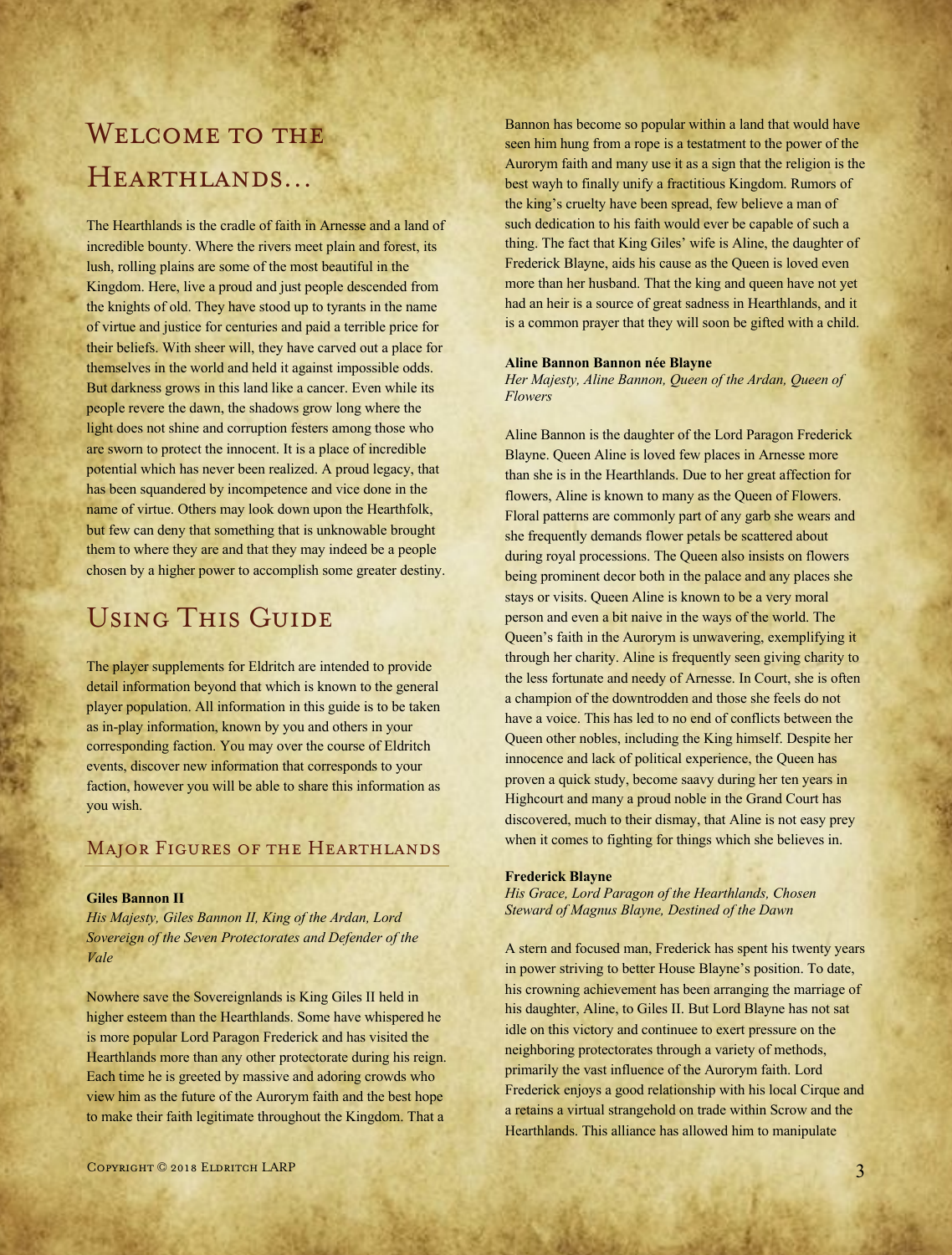trade in his favor and fill the coffers of the Revenant Keep with the many gold dragons he has collected in tariffs. There are persistent rumors of Lord Frederick's less than savory character and some whisper that he is involved in many underhanded and illegal activities. To date, these remain nothing but scurrilous and unfounded rumors, as the Lord Paragon has never been connected with anything untoward.

#### **Paloma Blayne**

*Paloma Blayne, Lady of the Dawn, The Seamstress* 

Before her marriage to the Lord Paragon, Paloma Blanye was a woman of common birth, an artificer of the Cirque in the employ of her father, the former Cirque Ringmaster of Scrow. Even though she is a noble now, she still sews each and every one of her outfits herself. If asked, she will say that it helps her to relax. For someone that went from being an artisan to nobility, Paloma is exceedingly humble. She knows each and every servant by name and many of their families. It is this kindness that makes her beloved by the people of Scrow and excuses some of the more oppressive actions of her husband.

#### **Tadeo Blayne**

*Knight Commander of the Vellatora*

Tadeo is the first-born son of Frederick and Paloma Blayne and heir to the house. He has a single son, Maceo Blayne, from his deceased wife, Ursula Blayne, formally Ursula Botley. Lady Ursula died tragically during childbirth, causing a point of contention between the two houses. Tadeo, unlike his father, is well loved by the people and known to be the very picture of a Vellatora knight: virtuous, honorable, and faithful, even if the young man is known for being just a bit headstrong, he is exceptionally brave. Sir Tadeo was last reported being seen in the Rourke city of Scyld while on an expedition. Unfortunately, the heir to House Blayne has been missing for months and many now presume him to be dead.

#### **Pheadra**

*Curate of the Aurorym*

Phaedra is the second eldest of child of Frederick and Paloma Blayne. She spurned the family by disavowing her titles and name to train as an Auron. She is now a Curate in the city of Exeter. Pheadra is fiercely independent, known to be very capable, and respected among the faithful of the Aurorym.

#### **Magnus Blayne**

*Knight of the Vellatora and Justicar of the Dawnbringer*

Magnus is the third eldest child of of Frederick and Paloma Blayne. He travels and serves as a Vellatora and is one of Saint Casilda's elite Justicars. Magnus is an accomplished duelist and while not undefeated, he has racked up an impressive number of victories against Botley sellswords. Many suspect that he will be hallowed himself one day but his career in the Vellatora may be cut short if his brother Tadeo is not found, for Magnus will become the heir to House Blayne.

#### **Talia Blayne**

The youngest child of Frederick and Paloma Blayne, Talia is being tutored by Jameson Harker of House Harker in the ways of the Hexen. On her first trip into the Howling Bog, she suffered an injury that left her face scared with claw marks and her left ear nearly torn off. But this injury has done little to hamper her rather joyful personality or her skill in combat.

#### **Maceo Blayne**

Orphaned son of Ser Tadeo and Ursula Blayne née Botley. Maceo is a quiet boy, often seen in the company of his grandfather, the Lord Paragon. Frederick takes the boy with him and the feeling is that he is grooming him for greatness.

## **Owen**

*Patriarch of Scrow*

Patriarch Owen is spiritual advisor to Lord Paragon Frederick and head of the Dawnbreaker Rectorix in Scrow. Most people regard him as the de facto head of the Aurorym faith, if such a thing was to exist. As the Patriarch of Scrow, Owen has political power that almost rivals that of a noble and has used it to do all that he can to assist in spreading the Aurorym faith.

**Carmilla, the "Bloody Bitch"** *Ringmaster of Scrow*

Little is known about the enigmatic sister of Paloma Blayne other than she is the head of a Cirque troupe known as the Ten Knives, she has a quick temper, little patience for fools, and is proported to be the deadliest dagger fighter in Arnesse.

## **HISTORY**

The following section details that common historical information known to Hearthfolk. While there is certainly more history to the faction, it will need to be discovered via the proper in-game channels.

## A Legacy of Unrest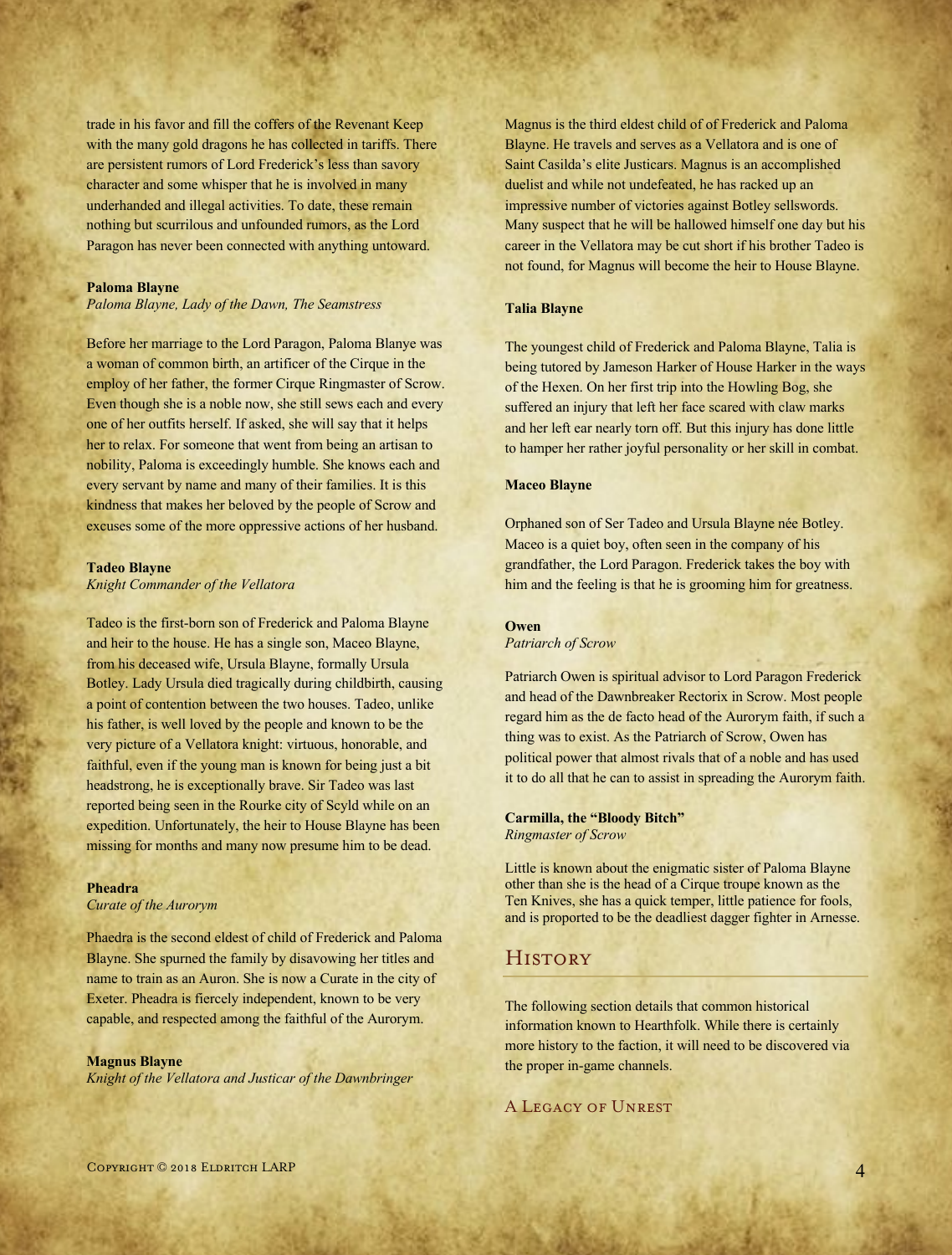For as long as anyone can remember and history has recorded, the Troth, or the northern lands of the Midlands protectorate, were ruled by House Ulster. While history records the Ulsters as both noble and just, the Troth has long had a fair justified reputation as a land full of malcontent and unrest, often with a bloody end. The seeds of this unhappiness have long since been lost to time, but they seem to have a root in displeasure with the monarchy of Arnesse. While House Corveaux has long been a champion of the commonfolk, the less fortunate, and the downtrodden, the House Ulster often refused to work through more civil channels or remain silent. While the House stopped short of ever inciting open insurrection, there was always a restless, rebellious undercurrent among their people.

Interestingly, much of House Ulster's ire was not directed at the throne itself, but at House Corveaux, who were often accused by their cousins of having the King's ear but doing little to improve things. This friction ranged anywhere from squabbling to open conflict, and not a few martial clashes in the northern Midlands. This led to a situation where many Midlanders looked upon their raucous, unruly kinsman with distaste and over the years, there developed a sort of divide between the Midlands and the Troth that prompted many to feel like it was only a matter of time before House Ulster made efforts to break free from its vassalage to the Corveaux family. Still others were surprised that the nobles of House Corveaux didn't unseat the Ulsters and replace them with a more compliant family. In reality, the Corveaux were never known for particularly heavy-handed rulership and many felt that perhaps the nobles of the Midlands felt pangs of guilt that they were not as passionate about the people as their kin in the Troth. Even darker rumor speculate the Corveaux were happy to have the Ulster family agitate the monarchy on their behalf.

#### The Coming of the Dawn

Throughout history, the people of the Troth had been known for their unruliness, but also their faith. For many in the Troth, the destruction of the Old Gods by the monarchy was a blow from which they would not recover. In the years following the Great War, the Troth was a hotbed of resistance to the Bannon rule. This placed even further friction on the strained relations between the Ulsters and their cousins. Most felt that the Troth was headed for open rebellion against the Corveaux and the throne. But it was one man who would prevent that conflict and give rise to a new great house. During the first century of the Age of Kings, Magnus Blayne, an unassuming man from a minor Midland noble family rose from obscurity and brought a great host to his side in the name of a faith that came to be known as the Aurorym. The religion did not revere Gods, but instead focused on the power of the Dawn and spoke of the

Years before, Queen Catherine I, in the wake of the Great War and the death of the Old Gods, had passed a decree that religion of any type was forbidden in Arnesse. It was left to her great grandson, Richard II, to deal with the rising of this new faith and starting in 606, hundreds of faithful Aurorym were arrested, tried, and executed in the name of their faith in the next three years. In 609, Magnus Blayne was captured and publicly executed, and parts of the Kingdom erupts into open rebellion against the King. House Ulster is the first to join the cause in what is to become known as the Righteous Rebellion. Many faithful refer to this as the Dawn Crusade For the next two years, the Ulsters, joined by thousands of their faithful commonfolk, battle against the forces of the King and House Corveaux, sustaining terrible losses to their lands and family. By 611, the rebellion is on the verge of defeat and Scrow is under siege. Many Ulster family members have died during the conflict, but Lord Haldric Ulster, the leader of the house refuses to back down. When King Richard II is killed by an assassin's blade in late 611, the attempt to quell the Dawn Rebellion wavers. The Aurorym faith sees the king's death as a sign of their great destiny and fight on with renewed vigor.

King James I ascended the throne in 611, denying Richard II's rightful heir Anne the throne, and the Kingdom is set into civil war. House Aragon, led by their God King Hector invades the north from Tarkath and, joined by the forces of Corveaux, brings war to the Sovereignlands. The army sieging Scrow is withdrawn to fight in the conflict and the Ulsters send what is left of their armies to fight with those who would overthrow the usurper, James. When the dust settles in 612, James is executed and Hector Aragon's son, Roland, ascends the throne with Anne Corveaux as Queen. When King Roland Aragon abolished Queen Catherine's prohibition on religion the Dawn Crusade came to an end.

It is King Roland who wisely observed that the long conflict between the Corveaux and the Ulsters could not continue. So, he decrees that House Ulster will now become a vassal of the King and a great house of the Kingdom. This was, naturally, ry unpopular with many in the Kingdom, but King Roland stopped short of granting the Ulsters a full protectorate. They kept their lands and vassals, with Haldric Ulster becoming the first Lord Paragon of the Dawn. The Ulsters, seeking to forget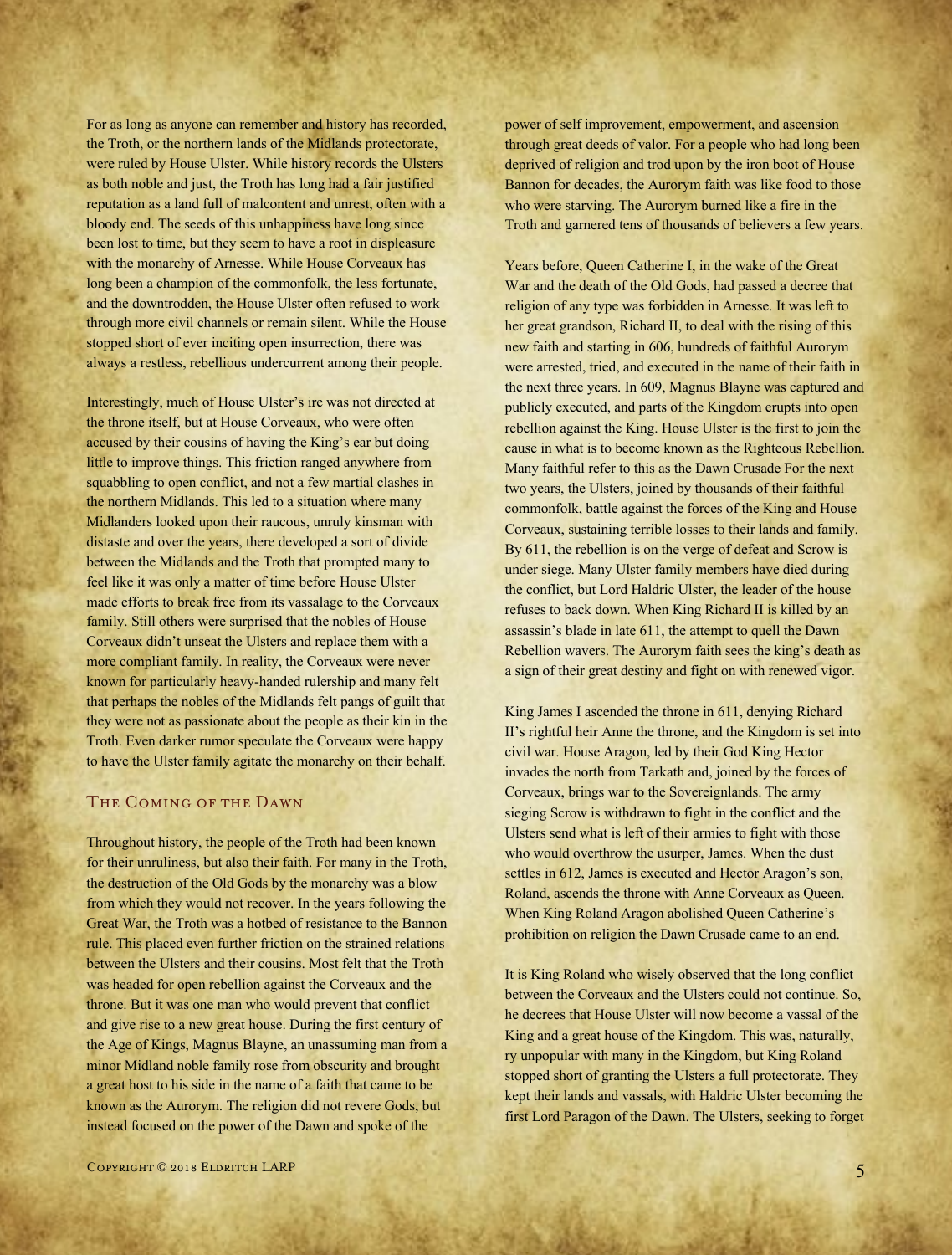the past, embraced a new name, Blayne, to honor their fallen martyr. Thus, it came to pass that House Blayne became the eighth and last of the great houses of the Kingdom of Arnesse.

## The Age of Kings

Some feel that the tumultuous beginnings of House Blayne were a precursor of its future struggles. In the years following its rise to power as a great house, the Blaynes struggled to establish a great deal of influence and respect amongst the other noble houses. It was held back by two primary factors. The first, was that many Ulster nobles had been killed in the years leading up to its ascension and they took their political clout and experience to the grave with them. The second was the actual people of the Troth, who remained as fractitious and rebellious as ever, often turning against their own rulers as much as they did against the Corveaux lieges in years past.

Theodric Blayne, the grandson of Lord Haldric ascended to Lord Paragon in 645. Following the death of Roland Aragon's heir, Doran, and the return of House Bannon to the throne he institutes a policy of known as the *Regnum*, in order to gain a better hand on the people of the Troth. The *Regnum* was near total tyranny and encouraged the vassals of House Blayne to commit some of the worst crimes and atrocities in the name of order. Taxes were raised, people's rights to legal justice were denied, and disloyalty in any form was punished by death for the accused and often their families. The *Regnum* lasted for twenty years and caused a lasting impact. To this day, many Hearthfolk claim the *Regnum* laid the seeds of corruption and vice in their land, seeds which continue to flourish to this day.

The *Regnum* came to and end, not through rebellion but by the wise leadership of Emalia Blayne, cousin of Theodric, who ascends to Lady Paragon when he dies in an early battle of the Brother's War between the would-be kings Edwin and John. To stave off an uprising amid the ongoing war, Lady Emalia offers the people a compromise that comes to be known as the Dawn Charter. The Dawn Charter provided the people of the Troth with a document that guaranteed four basic rights: the right to a trial overseen by peers, the right to be consulted on taxation increases, the right to hold beliefs without persecution, and the right to inherit property. The Dawn Charter quickly became the most progressive measure for government in Arnesse, surpassing even the freedoms granted to the commonfolk of the neighboring Midlands.

While on paper, it seemed the Dawn Charter seemed to solve many of the issues that the commonfolk faced, there were some caveats that the nobility continued to exploit over the

years. Firstly, it only applied to freemen, and nobles remained the sole arbiters of when a person was released from serfdom. Thus, nobles would often employ large numbers of serfs and make becoming a freeman exceptionally difficult. To this day, House Blayne has more serfs in its employ than any other protectorate. House Blayne also made it difficult for the freefolk to enjoy many of the rights provided in the charter as they often put them behind complicated hurdles that one had to clear. For example, freemen had to be consulted on taxes. In response, the nobles created a position from among the commonfolk that was designated to speak for the people. But this post was often populated by those kindly disposed to the nobility and they often enjoyed substantial kickbacks from any taxation such that they rarely disagreed with their liege.

In the years that followed, two wars ravaged the Troth and left its people in a dire state. In 727, Giles I was crowned king and began an aggressive reformation of the Kingdom. King Giles I is remembered for his many civil and governmental changes that brought great prosperity to the Kingdom. Tales that are told are that Giles I was not a man of faith and resented House Blayne and the people of the Troth for their religion. This is only half of the story, as Giles recognized that the Troth was both a fertile land and a place that a great deal of trade must flow through on the road north and south. Thus, the throne sent coin, supplies, and advisors to House Blayne to assist in their rebuilding efforts. The king secretly hoped that he could turn the nobles from their faith, but when it was clear he could not turn them, the resources and aid dried up. But this had given Lord Paragon Clovis Blayne, the father of the current Lord Paragon, Frederick, enough help to establish a working infrastructure. Not only was the Troth able to stabilize itself, it began to enjoy increased prosperity through both farming and trade. Lord Paragon Clovis took much of that coin and devoted it to the rapid expansion of Blayne's military forces.

King Giles I's reign may have begun with prosperity, but in a few years devolved into a mire of controversy. His first wife, Lady Rosalind Bannon bore him a son and heir, Giles the Younger. But after only four years of marriage, the King tired of Rosalind and reinsituted the annulment of marriage. He annulled his marriage to Queen Rosalind and, for fear of her life and that of her son, she fled to the north. It is known that Rosalind spent three years in Scrow, and it was there that she and her son found the Aurorym faith. The king soon married again, this time to Elysande of Corveaux. Elysande bore him him a daughter, Emma. The king's marriage to Elysande lasts seven years before rumors surface of the Queen infidelity. She is arrested, tried, and executed for oathbreaking. King Giles is comforted by Elysande's cousin, Alice, also of Corveaux and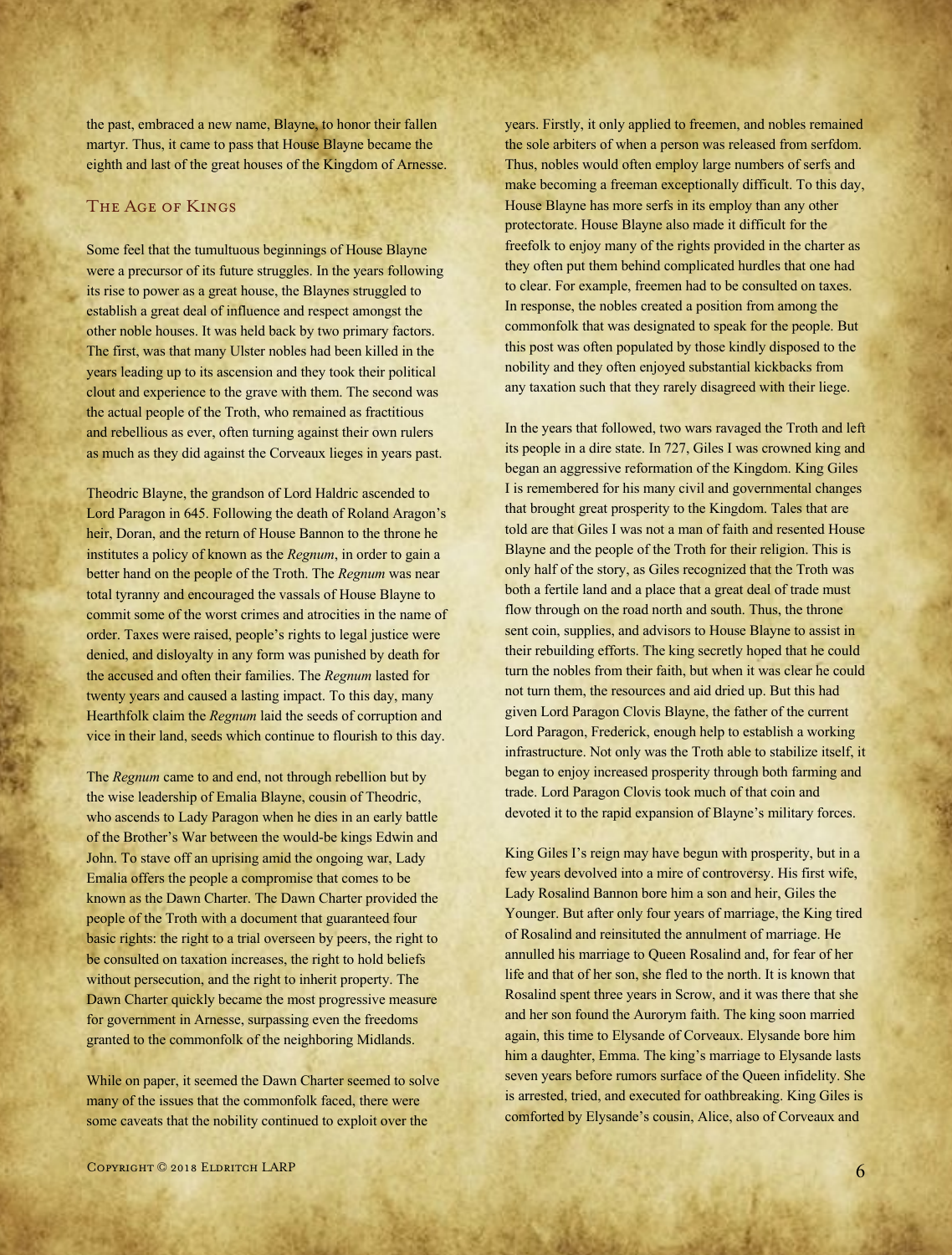the two are wed a few months after his wife's execution. The new Queen dies less than a year later in childbirth with a son.

During the period of King Giles I's reign, the Aurorym faith saw a massive resurgence in the Troth and began to stretch its influence beyond even those borders. Missionaries travelled to the Dusklands, the Everfrost, the Sovereignlands, and the Midlands. Some even made attempts to visit the forbidden depths of the Thornwood. While in many of these travelers met with resistance and even hostility, the Aurorym managed to establish a number of enclaves beyond the borders of the Troth. The armies of House Blayne continued to grow as Lord Paragon Clovis Blayne worked with the Living Saints of the Vellatora to turn towns like Exeter into training grounds and forge cities. Their goal was to create more knights of the faith from the orphans and poor who sought a better life and in less than twenty years, even if their army remained small, House Blayne had trained more knights than almost any great house.

In 747, King Giles begins courting Lady Maeve, the sister of Lady Paragon Bodhmall Innis. Rumors begin to sporead of the new Queen being a witch and soon catch fire, particularly in the Troth. When the king marries Lady Maeve in a secret ceremony in 748, people begin to openly speak against him and when in 749, she is found to be with child, calls begin for rebellion. In the Everfrost, the king's son, Giles the Younger, massed a force of Northmen and joined the armies of House Blayne in marching on the Sovereignlands to remove Giles I from power. For the first time in modern history the Vellatora took the field as a fighting force and, led by the Living Saints, they proved to unstoppable. Despite being outnumbered, the forces of Giles I are decimated at the Battle of Lanton. The king is captured and shortly after, put on trial with the Queen for witchcraft. Both are found to be guilty of the crime and are burned at the stake in late 750. The Queen was said to have given birth to a son, a witch-child named Reynard. Giles the Younger was said to have had the child hunted down and killed, so that the seed of the witch could not spread further.

Giles the Younger ascends the throne and is crowned King Giles II in 751. He marries the daughter of the Lord Paragon Frederick Blayne, son of Clovis, and Aline becomes Queen of Arnesse. House Blayne's star is ascendant and as a reward for its loyal service, it is granted the Troth and a portion of the northern Midlands that belong to a vassal of Corveaux, House Botley. The borders of the Troth were also expanded at the expense of the Richters and the Innis, but the king stopped short of Frederick Blayne's desire to also acquire the the Vale of Shadow from House Bannon. This new protectorate is named the Hearthlands and its people known as Hearthfolk.

In the last decade, House Blayne has seen more prosperity and power than ever. Being in the confidence of the king and one of his primary allies has allowed the Blayne family to be involved with the Kingdom of Arnesse in a way that would have been unheard of twenty or thirty years ago. But this rags to riches story has been a double-edged sword, for the nobles of Blayne are often ill-equipped to handle this influence and wealth. So, even as crops flourish and trade at an all-time high, the people of the Hearthlands still struggle and often live in poor conditions. Little of the success that the wealthy and powerful have seen has trickled down to the commoners. It is not uncommon to see noble families of the Hearthlands living lavish, excessive lifestyles while commoners wallow in abject poverty with little hope of improving their lots in life.

Much of the wealth generated in the Hearthlands that is not routed to noble coffers is spent on the military or the Aurorym faith. This is by design and opportunity and growth among the lower castes generally lies along one of those two routes. The path of a soldier or knight though the military or in service to the Aurorym as a priest. This has led to a culture with very strict divisions, known as the three estates: those who toil, the **serf**, those who pray, the **priest**, and those who ruler, the **noble**. These are generally seen as one's lot in life and many have accepted their position gratefully. Moving among those positions is possible, but looked down on by some as ladder climbing, even if a promotion is often looked upon with envy.

Still, despite this acceptance of one's lot, House Blayne and its vassals are considered by many people in the Kingdom to be the most liberal when it comes to being upjumped. More commonfolk are promoted within House Blayne to both knights and nobles than in any other house save the Corveaux. This practice has not improved their political acumen of the Heathlands as many of those of common birth come ill equipped to manage lands or negotiate the halls of a noble court. Due to the sheer number of knights that are promoted from the ranks of the commoners among the Vellatora, it is well known that behind their backs, they are often called *dross knights*, or knights that are worthless and garbage. In battle, they have proven anything but useless or incompetent.

Because of their culture, the Hearthfolk have been forced to become adept at survival. This has led to the belief among some that they must do whatever it takes to survive and led many to undertake tasks or jobs that are dangerous or often less than legal. So, despite the prevalence of a faith that seeks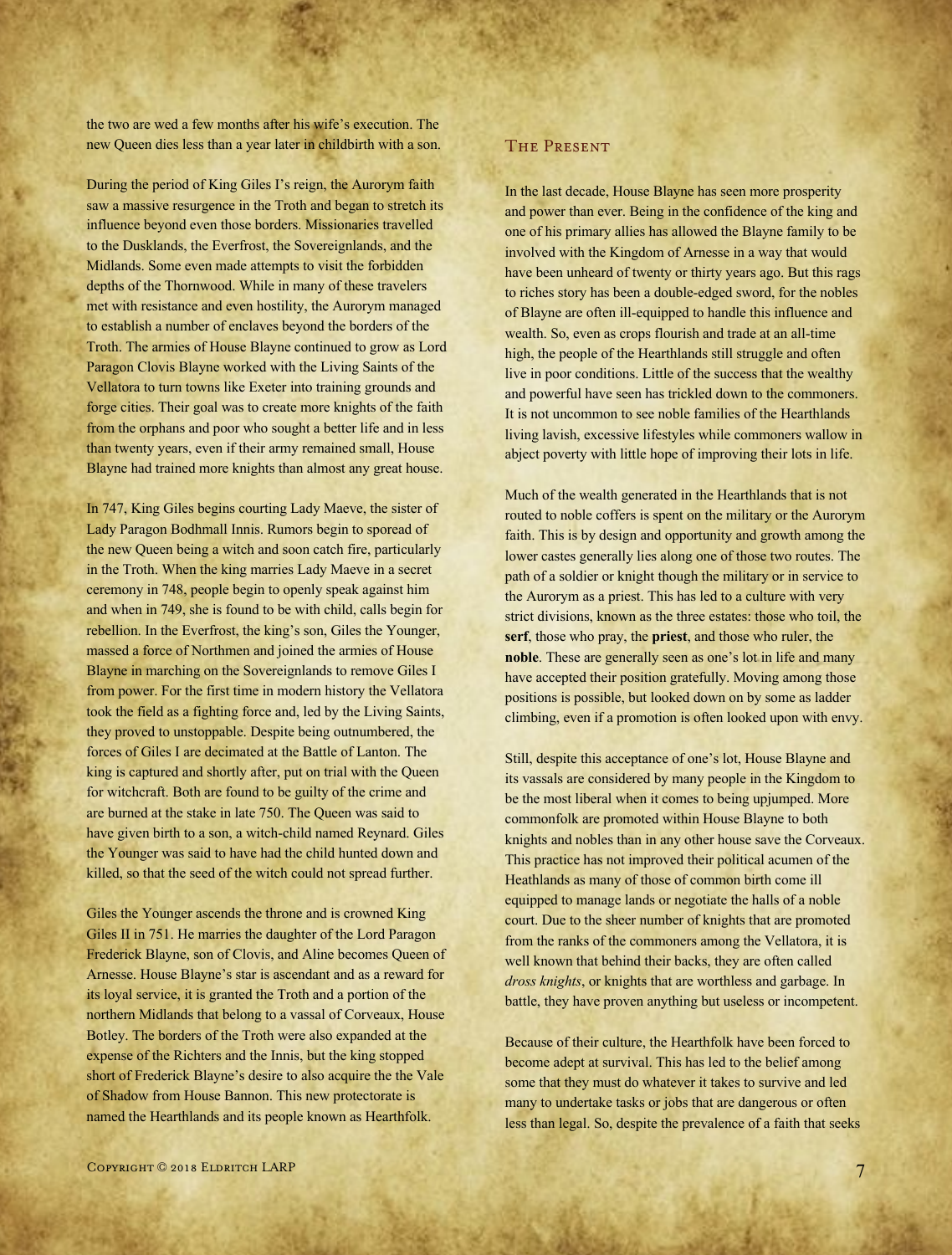to redeem and improve an individual through virtue, the land they live in is often rife with corruption, vice, and crime. It is well known that the Hearthlands can be extremely dangerous for travelers and the unwary. Robbers and highwaymen are common both in the countryside and towns, graft and bribes are commonplace and almost required to operate successfully, and gangs or other criminal bands are regular fixtures in more civilized areas. The strong take from the weak and the weak suffer. This culture flourishes because the nobles themselves often selectively decide who they will prosecute and many times they are as complicit to the crimes as those they arrest.

The one shining hope of the Hearthlands remains their faith. The Aurorym, in principal, promotes ascension through acts of heroism and virtue. The Aurorym faith is certainly a pillar of life within the Hearthlands and while many have adopted the religion, others have not. In general, the Aurorym have a very positive impact in the places they are most prevalent, but they are less concnered with enforcing law than they are with spiritual matters, conversion, and expansion. Thus, comes the saying popular within the Hearthlands, '*Do what you must in the light, do what you need to in the night.*' It is common for nobles of the Hearthlands to retain separate non-Vellatora and men-at-arms to carry out their will, to avoid any entangements with the Aurorym. Not that the Aurorym are without a whiff of corruption as rumors are that even the Patriarch of Scrow, Owen, takes kickbacks and bribes to fund his lavish lifestyle.

The biggest challenge that the modern Hearthlands faces is the increasing conflict and friction between religion and the state. As the Aurorym faith grows, expands, and gains more power, it subsumes more land, more nobles, and more wealth. Increasingly, the nobles of Blayne have felt pressure to bend to the will of the Aurorym or face increasing unrest from its devotees. Some high-ranking aurons wield as much power as nobility, and as more nobles convert to the faith, the religion's influence only grows. There is a fear among those who are not converted that, in time, the state of House Blayne as a secular institution may cease to be, and it will become a ward of the religion, ruled either directly by aurons or by nobles who are converted to the faith and do its bidding. There are some who fear that King Giles II making the Aurorym religion the faith of Arnesse would be just the catalyst required for this process to begin and a transformation to take place in the Hearthlands.

The irony of all this is that the Aurorym's expansion within its own homeland is as terrifying to some as it is to those who see missionaries doing conversions in foreign protectorates. This has led many to speculate on the future of this newly formed protectorate. There are some who say that it is like a

fast-burning fire that will consume itself and be extinguished. Others feel that House Blayne's meteoric rise may herald the arrival of a new power, one that will rival or dominate the nobility, forever changing the Kingdom and the monarchy.

## Blayne High Houses

## House Harker

**Castle:** Harker Manor **Ruler**: Lady Hesa Harker, Protector of the Hearth

House Harker has been to House Blayne since they became a great house in 612. Their fief is largely useless swamp and forest that is patrolled by the family and a local detachment of Vellatora based out of Beggar's Keep. Legend says that two centuries ago Simon and Rosia Harker defeated and liberated the manor from an unhallowed creature of great power that had subjugated the village. The Harker name has since been associated with producing skilled hunters. It is said that no member of the house ever retires or dies due to illness, instead meeting their end during the hunt of somekind. Unlike most noble families, House Harker has not focused on expanding their power over the generations. They care little for the politics of Arnesse and are rarely seen in any of the official courts of the land. They are happy to serve as defenders of the commonfolk of their lands and are constantly vigilant of the dangers lurking in the Howling Bog or the nearby Bonewood.

#### HOUSE BOTLEY

**Castle:** The Broken Retreat **Ruler:** Lord Lucus Botley, Ship Master of the Unbroken

During the great war, the Kraken's Maw fleet having taken the city of River's End, sailed up the Living River. They then laid anchor at the Dread Reservoir and began a siege upon the Dread Keep. The Botley's took refuge within their castle and over the course of three days and two nights, the Rourke cannons tore apart the keep's many defenses and set ruin to the surrounding township. On the third night of the siege, the Serpentine Knights of Botley forwent any of their knightly armor and braved the frigid waters to board the Rourke ships. Throughout the night, numerous ships were consumed in flame as the brave knights sacrificed their lives to scuttle the Rourke vessels. The vicious fighting lasted until daybreak. With most of their fleet sunk to the bottom of the reservoir, the cowardly Rourke fled back up the river and out into the open sea. In the aftermath of the siege, little remained of the Dread Keep. After the war, the Botley's chose not to rebuild the broken sections of the keep for it had ultimately failed in holding up to cannonfire. Thus, the remnants of the castle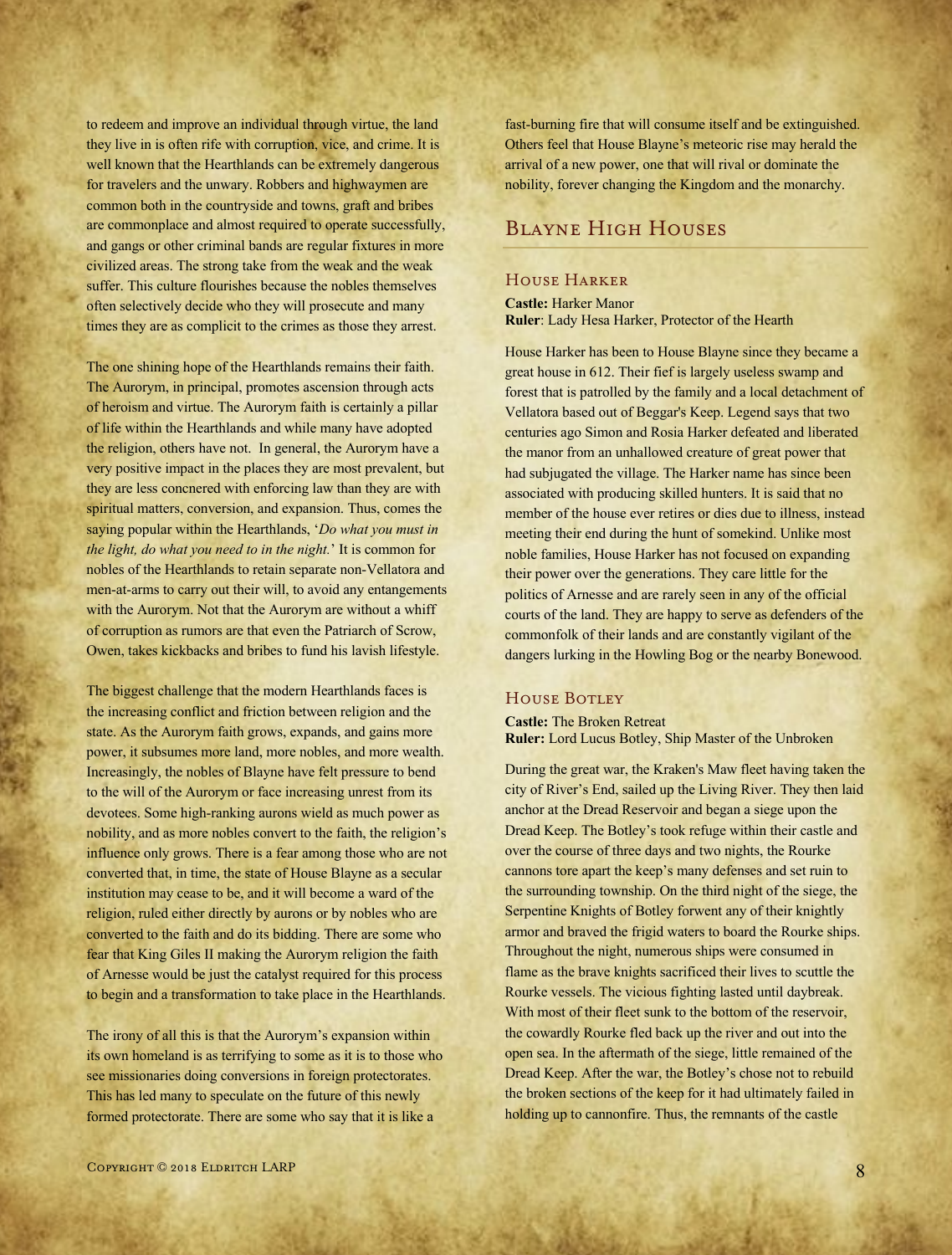eventually became known as the Broken Retreat. To this day, House Botley holds a grudge against any pirate and actively hunts them with their own fleet of ships named the Unbroken.

Until twelve years ago, Botley was a knight house sworn to House Corveaux. When King Giles II gifted the Hearthlands Protectorate to House Blayne it came with House Botley. Upon receiving the vows of fealty from the Botleys, the Lord Paragon stripped them of their status as a knight house and relegated them into a high house. This included disbanding their knight order, the Serpentine Knights. Frederick offered each knight the chance to re-swear their fealty as a member of the Vellatora or a knight in service of Blayne. Few took the offer and rumors abound of the ill fates of those knights that chose not to take the generous offer. Ironically, the Corveaux were rumored to be glad to be rid of House Botley given their tendancy to make trouble and reputation for holding grudges.

## House Blayne of Beggar's Keep

**Castle:** Beggar's Keep **Ruler:** Lord William Blayne, Warden of the Northpass

A cadet house of the great house of Blayne, the Blaynes of Beggar's Keep are notoriously ineffective rulers. Many blame them for the poor reputation that House Blayne has for being poor rulers. In fact, they are considered so poor that even the most destitute or desperate of retainers often refuse to take a retainer post with them. How this happened is unclear, but the tales speak of some ancient guilt that has instilled within the house, a deep seeded despair; a despair that has led to a cynical neglect. Of their people. Their lands. Some say where now stagnates the Howling Bog, there was once verdant farmland. After a century of poor harvests and little in the way of income, their once mighty Castellan-built fortress is little more than rubble. Only the main hall and a paltry five bedrooms remain of their once impressive home. The main hall itself is exposed to the elements as the entire western wall has crumbled. As one walks in, they can do little to ignore the smell of mold that has set into nearly every wall and beam.

Even with the new zeal of the Aurorym faith, they have been slow to awaken from their stupor. It was only after Lady Elsa Blayne took her own life fifteen years ago that any change for the better has begun to manifest. The house's current ruler, Lord William Blayne, has tried his best to make something of nothing from the fetid swampland surrounding his fief. He has had little success however, finally concluding that his land is unfit for little more than being a breeding ground for despair.

Traditions of the Hearthlands

#### Cradle of the Faith

For as long as anyone can remember or the tales record, the people of the Troth have been unwavering in their faith to a higher power. Before the Great War, the Troth was the center of the Eldra faith and the home to more temples to the Old Gods than any other region. Their strong faith has created a people that are devout in their beliefs and often unafraid to die in the name of a cause. In the years following the Godsfall, the entire region was devastated and many faithful lost their way, turning their beliefs to bitterness, bitterness to anger and anger to rebellion. The arrival of the Aurorym faith provided a direction and a purpose to many and the religion was widely and eagerly adopted by many. Today the Aurorym religion is widespread in the Hearthlands and has the largest adoption of any protectorate. It is extremely rare to come across someone in the Hearthlands who is not an Aurorym faithful. Those that are not are often shunned or not trusted by their communities.

There have been extensive inquiries as to why the Troth has such a powerful connection with the Old Gods and some have speculated that it is cultural, but others have proposed more wild theories that the Hearthfolk were bound to the Gods in somewhat and still bear a shred of their essence in them. Rumors continue to persist in the Hearthlands of a cult who still worship the Old Gods and are seeking a way to return them from the dead. These rumors also indicate that the Old Gods can only be brought back by the sacrifice of thousands of Hearthfolk, so that their essence might allow the deities to reconstitute themselves. While these rumors have been all but discounted by anyone credible, the 'death' of the gods has been a source of interest for many, particularly the Apotheca.

Of particular interest is the fact that despite the Aurorym faith itself not revereing any diety, the veneration of Saints seems to have taken its place. It is very common to see one or more shrines in a village to various local or well-known Saints and almost all Hearthfolk take a patron Saint upon their kindling into the faith. The Saints become the living personificiation of the faith and while the Aurorym often seek their strength from within, they also pray to these hallowed beings for guidance and invention on their behalf when facing difficult situations. The process of becoming hallowed by the Aurorym faith has been a source of great speculation among many in Arnesse and while there are quite a few who deny that such a thing is possible, the Living Saints of the Vellatora have proven that such beings can and do exist. They serve as living, breathing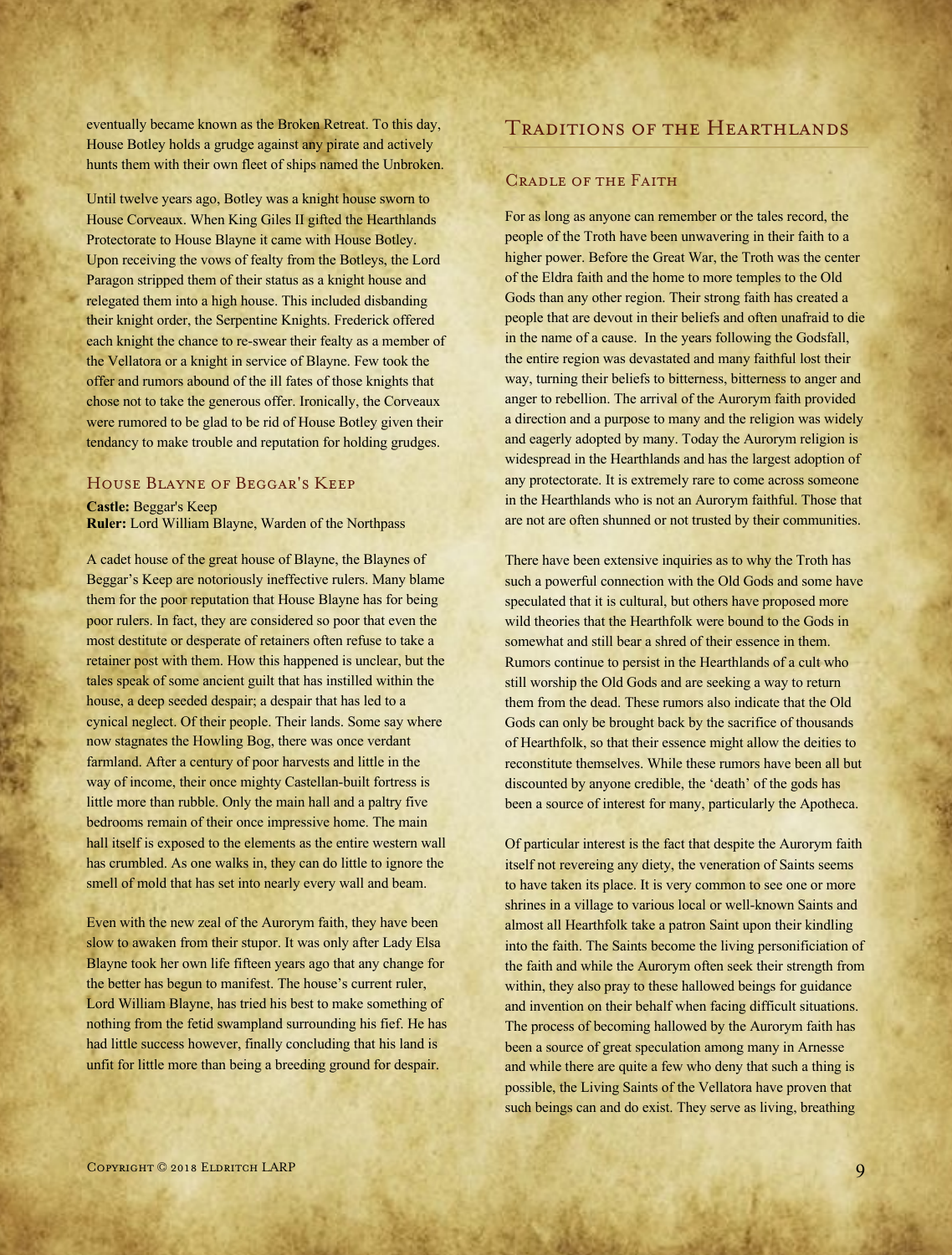embodiments of all that the Aurorym aspire to be and give confirmation that their faith and devotion are not for naught.

#### SAINTS OF THE AURORYM

#### SAINT AUSTRA THE SANCTIFIED

Austra was one of the original Witnesses to Magnus Blayne. It was she who penned the Litany of Shelter and died for her faith, becoming the Sixth Martyr of the Dawn. Austra came from humble beginnings as a serf in the service of a noble. When her husband and three children were killed in an attack by the Lord's knights, she was badly beaten and left for dead. Perhaps it was providence she was found by Magnus Blayne as he passed through the area. He took her into his care and nursed her back to health. When she was strong enough, she joined his mission as a Witness. She was taught to read and write and became known among his flock for her mercy and desire to aid others. Rumors were persistent at the time that Austra and Blayne were more than simply teacher and student but evidence to support this alleged affair never came to light.

When Magnus Blayne died, Austra was devastated, but she carried on his mission. She would go on to become an auron, serving the faith not only as a Witness but as a priest of the faith. Originally a native of the Dusklands, she returned there and established one of the first Aurorym missions outside of the Troth. Though she was constantly harried by nobles and locals, Austra's charity and good works made her popular. She died in 640 and was the last Martyr of the Dawn. The circumstances of her death have been written about but are subject to a good deal of speculation but the most credible account seems to say that the town she lived in came under attack by a horde of remnants, undead from a local graveyard that was unhallowed by some dark force. Witnesses say that she manifested a great hallowed ward to keep the creatures at bay until the townsfolk could flee. Once all were safe, she could no longer hold back the tide and the undead took her life. Another interesting note about her story is that her body was never recovered and while the locals made a tomb for her near the village, her body does not rest there. While she was Hallowed for her incredible life and sacrifice, there are some who worry that she may have been taken and transformed into that which the Aurorym fear the most, an anti-Saint or Dark Apostle. Her symbol is a fortification set upon the Dawn Sun.

## SAINT CUTHBERT THE FEARLESS (THE LION)

Cuthbert was once Ser Cyril Valewood, a knight of House Corveaux. He was sent by his lord to find and kill Magnus Blayne but instead saw the truth of the Aurorym faith and joined his ministry as a Witness. Renamed Cuthbert, he would serve by Magnus' side as a warrior over the course of the next two years. During that time, he penned the work that would later become the Litany of Courage and was instrumental in helping train many of the earliest Aurorym in martial combat.

Shortly after Magnus' death, Cuthbert travellled to Exeter, where he joined the Vellatora in helping defend against the invasion ordered by King Richard II. There, he would lay down his life to defend innocents who were attacked on order of the Bannon commander. His body was taken and a tomb built within Exeter to honor the sacrifice he made. In doing so, he would become the Second Martyr of the Dawn and forever honored by the soldiers of the faith for his courage. Some have called him the Lion of Dawn and the Knights of the Vellatora have an elite unit named the Lionguard in his honor. Cuthbert's symbol is a lion's head on the Dawn Sun.

#### Saint Orione the Pure

Saint Orione was once a whore who came to Magnus Blayne and pleaded with him to cure her illness. She swore she would turn her life around and would join his faith, but wise Magnus Blayne saw through her lie and refused. He bade her go and instead, confess her sins to those she had harmed and seek their forgiveness. Orione returned and said she had done this, begging him again for his aid. She offered him her body in exchange, but Magnus refused again and bade her go and aid a group of poor farmers who lived in a nearby village. She did this and returned, a third time begging him for help. Magnus Blayne said to her, "Now you are ready. To cleanse the body, one must first cleanse the spirit." He then took her down to the river and there, immersed her body in the wash and cast the Light of the Dawn upon her. And so was her body purged of every impurity and wickedness. The Son of Dawn then said, "Behold and rejoice for you are born once again. I send you into the world as an innocent. Go now and let all the world bear witness to the healing power of redemption."

Orione never saw Magnus Blayne again but she left him and travelled Arnesse spreading the good word of what she had experienced. Indeed, she was born again as a pure spirit, purged of all the wickedness of her former life. In her second incarnation, Orione exemplified the virtue and righteousness which has become the very definition of what is expected of an Aurorym. She took no lover, drank no wine, and never spoke a lie. After the death of Magnus Blayne, she would travel far and wide for five years to spread the word of the Aurorym. Orione may hve been reborn but she could not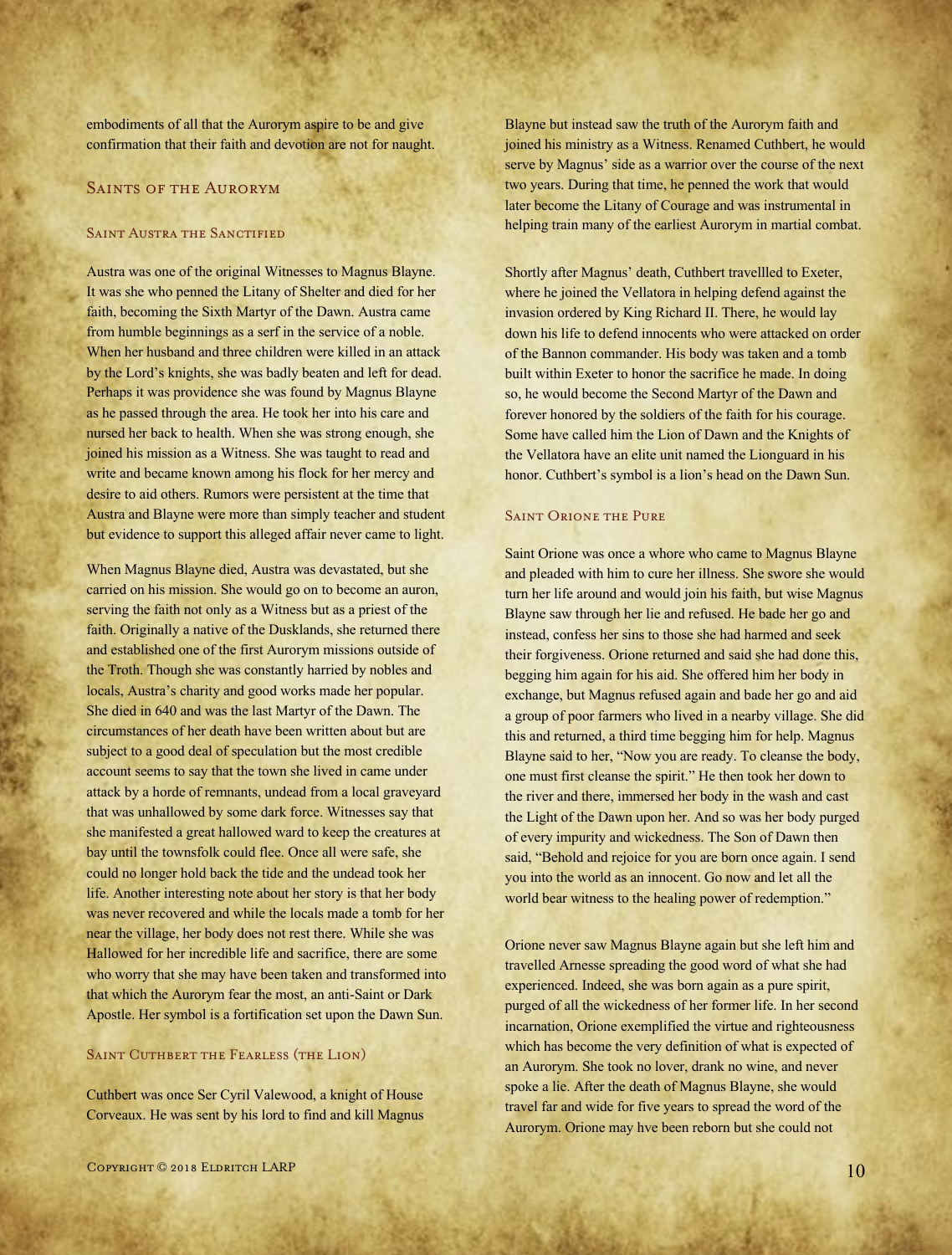escape her past. One day she was stabbed during a sermon by a man working for the brothel she'd run away from. She would dictate the Litany of Virtue upon her deathbed and when Orione passed she was Hallowed as the Fifth Martyr of Dawn. Orion's symbol is a white river upon the Dawn Sun.

#### SAINT SYMEON THE ILLUMINATED

Symeon started life as a farmer who attended one of Magnus Blayne's sermons and challenged him as to his worthiness to be the savior of prophecy. The answer that Magnus Blayne gave him made the man lay down his tools and join the Dawnson's ministry. Symeon was known as a burly man with a good heart and a spirit full of light. Everywhere he went, others felt inspired by his presence and had hope for the future. Much of his time in the service of the faith was spent doing outreach and missionary work to the needy, bringing hope to places which had long forgotten what the word meant. He helped many villages in the Troth during hard times by bringing farming knowledge so that they could prosper and grow. To this day, Symeon is well regarded in rural villages of the Hearthlands and shrines to him are often erected there.

It is Symeon who wrote the Litany of Hope while he travelled and it is one of the most widely read of the Litanies for its inspirational message and jovial writing style. He would meet his end in the Corveaux town of Holbeach, where he was accused of witchcraft by a local mob then stoned to death in the town square. Loyal followers secreted his body away to a nearby tomb they had prepared and there laid him to rest. Upon his death, he was Glorified as Saint Symeon, the Third Martyr. To this day, the tomb of Symeon remains hidden and its true location is only known by a few faithful. It is often sought by pilgrims of the faith as it is said that if one prays there they will receive wisdom to guide them through dark times. Symeon's symbol is a wheat sheaf upon the Dawn Sun.

#### Saint Sabine the Sacred Flame

The hexen order predates the Aurorym faith. But with magic disappearing, the creatures that once needed magic to survive vanished as well. With fewer and fewer creatures to hunt, the hexen slowly became relics of a long-forgotten age. The story goes that Sabine was on the trail of a particularly powerful creature that had been plaguing a local village. She tracked it for days and when she found the beast, it was locked in combat with a small band of men and women who looked no better armed than a band of peasants. Sabine was about to leap to their aid when she saw a man in the group raise his hand and with a mighty retort, banished the creature in a blast of pure light. Shocked by what she saw, the hexen woman approached the man and bade him tell her what he had done and how one could acquire such power. He said his name was Magnus Blayne and if she followed him he could show her how. Sabine joined him and became one of his Witnesses.

From that time forward, word spread among the hexen of the gifts that Magnus Blayne possessed and many came from far and wide to see them. Sabine also took notice that the few creatures of the dark that remained in the world often sought out the Aurorym and thus, the hexen could perform their duties. Sabine also learned that she could enhance her already formidable abilities with the Light of the Dawn and be a better fighter. But she was not a Witness who came to walk beside the Dawnson, but instead travelled and brought what she learned to her order, teaching them new ways. Some hexen chose to convert and others to remain on the path of the ancient scholas. Sabine would come to write the Litany of Flame on her travels and it largely speaks of the terrors of the dark and how to combat them. How she met her end is deeply shrouded in mystery. Some say that the Hexen know more, but it was whispered that this mighty warrior died in battle against a creature of great evil and power. After her death, she was named Saint Sabine of the Sacred Flame, Fourth Martyr of the Dawn. Sabine's symbol is a flame upon the Dawn Sun.

#### SAINT PHILIP THE SERVITOR

Saint Philip was the first Witness of Magnus Blayne and his most devout disciple. He was originally a noble of House Bannon who had been sent to encourage Magnus Blayne to submit to the will of the King. Magnus refused and after a long talk, Philip laid down his mantle of nobility and became one of his Witnesses. When word came that Magnus had been imprisoned and was to face trial, Philip sent word to the lords of the Sovereignlands in the hopes that his allies could set him free. These efforts did not work and after the Living Saints of the Vellatora failed to rescue him, Magnus was put to death. While the Bannon army marched on Exeter, it was Philip who rode to the capital of the Troth, Scrow and convinced Lord Haldric Ulster to allow sanctuary for the persecuted faithful.

After the famous Battle of Exeter, Philip took leadership of the faith and Hallowed the heroic sisters as the Living Saints of the Vellatora. As the first Auron, he would go on to spend the rest of his life trying to establish the foundations of the formal Aurorym faith that persist to this day. He organized the aurons, hexen, and Vellatora knights into a cohesive organization. After forty-seven years of dedication to the faith, he was Glorified as Saint Philip the Servitor upon his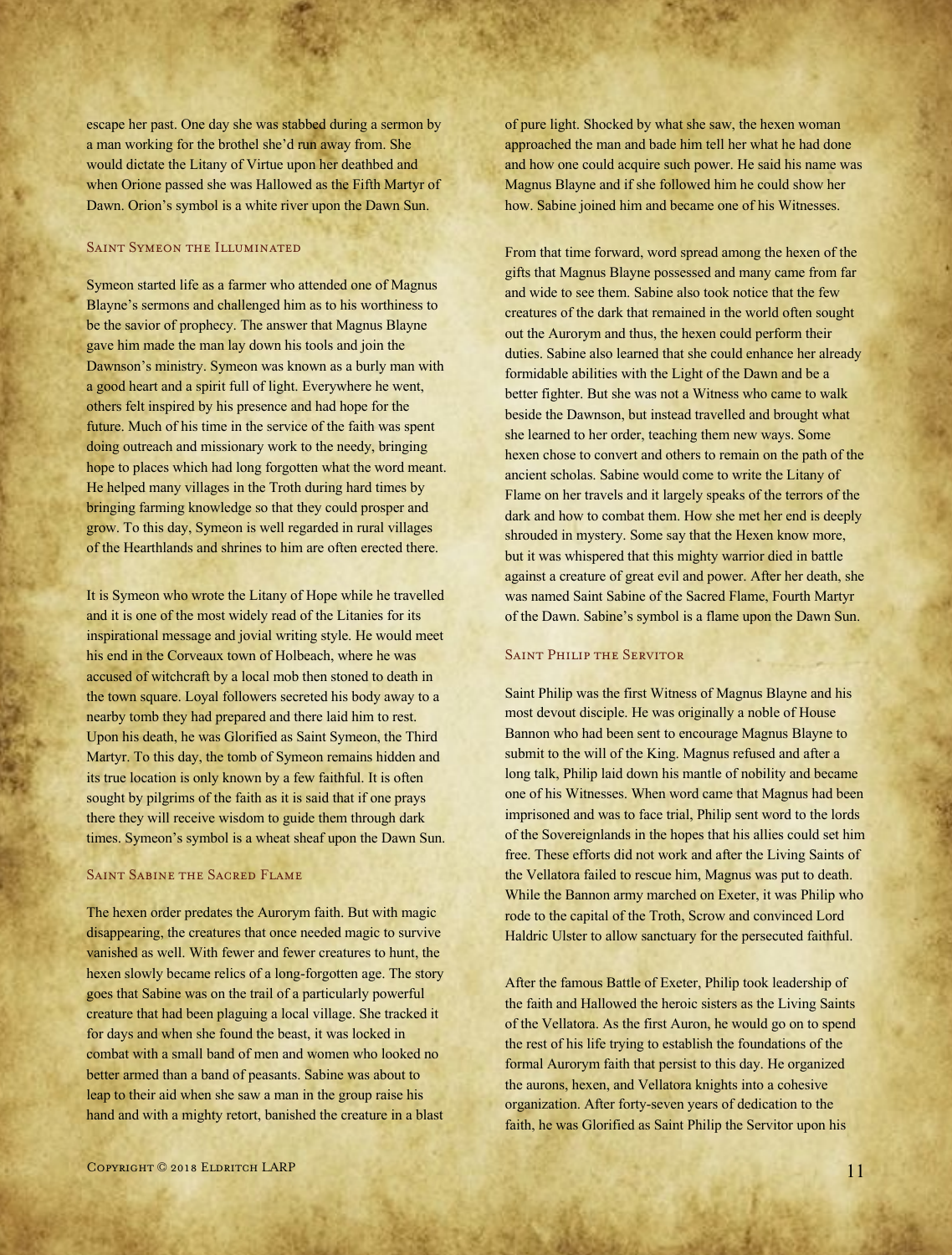death, for his utter devotion to the faith. Those that aspire to serve the church as an auron often follow the path of Saint Philip. Philip's symbol is a stack of books on the Dawn Sun.

#### SAINT JAMIE THE REDEEMED

Saint Jamie was once Ser Jamie Blayne, Oathbreaker. There are few greater shames or betrayals than to break an oath in Arnesse. For the crime of abandoning his patrol in the middle of an ambush in the Howling Bog, Ser Jamie was labeled an oathbreaker, stripped of his rank, and cast out from the Blayne family. Jamie spent the next five years going village to village and tavern to tavern as a little more than a homeless drunkard.

It was in one such village that Jamie settled in for the night. He was not three drinks in when the village's bell began to ring. Jamie followed the villagers outside. And a sight it was, for a band of brigands had set upon the village and set it to the torch. The brigands were too busy murdering defenseless villagers to notice Jamie as he dispatched the first of them. After killing five or six of the attackers, Jamie's valor inspired some of the townsfolk to join him in defending their village.

As the ringing of the bell ceased, the villagers discovered Jamie dying from his many wounds. The count of how many he killed has often been exaggerated by history, but it was at least twenty and some tales have it at more than fifty. With his dying breath, he begged that his sword and ashes be given to his mother. When word reached Scrow of his deeds, Lady Paragon Agnes Blayne pardoned her wayward son of his oath breaking. Shortly thereafter, Sir Jamie Blayne was Glorified as Saint Jamie the Redeemed for his incredible act of heroism. The symbol for Jamie is a knight helmet upon the Dawn Sun.

## Saint Mary the Defiant

Little is known of the young child prior to her Glorification. What is known is that around a hundred years ago, a little girl of about eight to ten summers lived in a forest near a village with her parents. One night, the girl stumbled into the the village covered in bloody rags with a completely smashed left arm. She rambled warnings of bad men attacking and tearing apart her parents and brothers. The girl succumbed to her injuries shortly thereafter, but the warning saved the village. After defending themselves, the commonfolk Glorified the child Saint Mary the Defiant and spread her story across the Hearthlands. For in the Aurorym faith, even the youngest member of the faith can be a hero if they are brave enough. The symbol for Mary is a single flower upon the Dawn Sun.

#### SAINT FELICIA THE DEPARTED

Ser Felicia was a knight of the Vellatora stationed at Beggar's Keep. During a patrol in the Howling Bog, her troop came upon a ferocious werewolf. Knowing they stood no chance against the terrible beast, Ser Felicia gave the order for the rest of her patrol to sprint to Harker Manor to seek their aid while she lured the beast away from the nearby village. Hours later the patrol returned with a Hexen in tow and followed the tracks of the battle between Ser Felicia and the beast. The tracks led on for twenty minutes before ending at the lifeless corpse of the knight at the entrance of a small cave. Adjacent to the corpse was the beast, pinned to a wall, furiously trying to free itself from Ser Felicia's greatsword protruding from its chest. For her heroism, Ser Felicia was soon Glorified as Saint Felicia the Departed. The symbol for Saint Felicia is a wolf's skull with a sword piercing it upon a field of the Dawn Sun.

#### SAINT CELESTINE THE ETERNAL

The greatest living hero of the Age of Kings, Saint Celestine has commanded the Fervent Order of the Vellatora since its founding. It is said that she so impressed Magnus Blayne with her dedication to the faith, that he imparted to her the secret of immortality. So long as she continued to follow the tenets of the Aurorym faith. This gift has allowed her to allegedly lead the knight order for almost two centuries. Celestine is best known for her brilliant military mind and strategies she has perfected over her long life. It is considered vain by many to choose Saint Celestine as a patron saint. To do so is to claim that you embody the Eternal Saint's perfection. Celestine's symbol is a staff and sword crossed set upon the Dawn Sun.

#### SAINT DECIMA THE IMMACULATE AEGIS

Rarely is Saint Decima not seen at Celestine's side. Decima is a mighty, towering warrior has never been seen outside their armor and never speaks a word, leading to much speculation as to who exists under the metal. As explained by Celestine, Decima is her protector and a shield of the faith. Decima wields an intricate and massive shield that bears a sigil that none can identify. On the field of battle Decima is a sight to behold as they defeat foe after foe, all the while maintaining a perfect harmony with Celestine. Those that aspire to be true guardians of others generally venerate the deeds of the Aegis. Many who revere Saint Decima also take a vow of silence as it is viewed as the utmost dedication to serve their charge without objective. The symbol for Decima is the Dawn Sun with a great shield generally placed in front of or below it.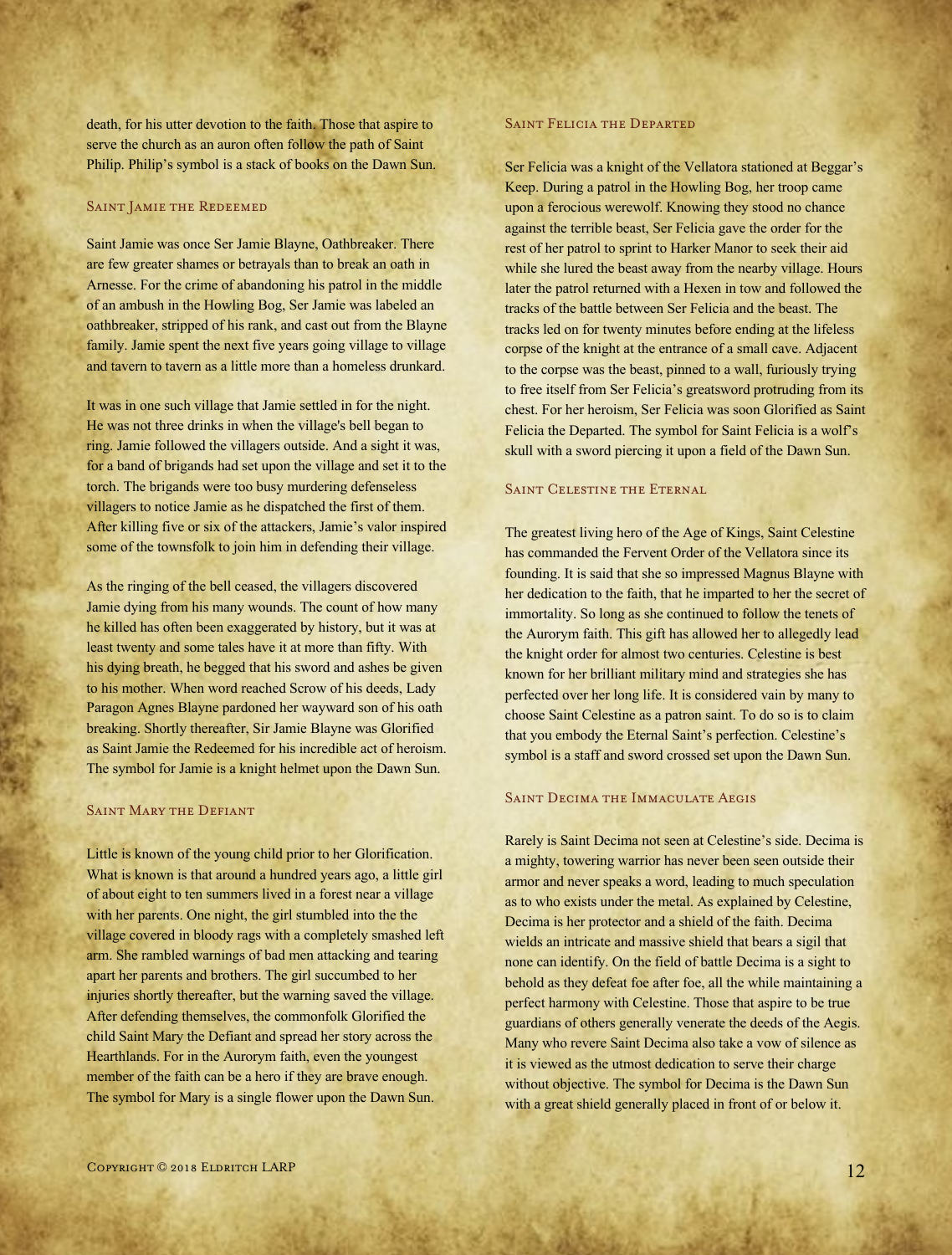#### SAINT CASILDA THE DAWNBREAKER

It is said that in combat, none are a match for the Casilda, the Dawnbreaker. For to meet Casilda on the battlefield is to be on your way to see the Lady of Death. Casilda has never been defeated in combat and stands as the champion for House Blayne. Much of Casilda's time is spent traveling around the Hearthlands serving as a protector of the people wherever they go. There are countless stories of the deeds of heroism performed by Casilda over the years in every city, town, village and settlement across the whole of Arnesse. Saint Casilda does not travel alone, for she brings a cohort of elite swordmasters, men and women known as the Justicars. Those that aspire to become martial champions and defenders of the downtrodden choose to follow Casilda. The symbol of the Dawnbreaker is a shattered tower in front of the Dawn Sun.

#### SAINT LUCIANA THE HALLOWED HERO

Saint Luciana is known to be an archer and hunter of great renown. She is known to also have many terrible burn scars covering her body. There are many rumors and speculation concerning the origins of these scars. Some of the more outlandish tales say she single handedly fought and slew a mighty behemoth to protect a village at great cost to herself. Saint Luciana travels Arnesse in search of creatures to hunt and kill. Luciana traditionally travels with a single Saint Aspirant and no one else. However, she is sometimes seen in the company of the hexen order, with whom she shares many common goals. Those that aspire to become great hunters of the unknown and are willing to live a life of relative isolation choose to follow the path of Luciana. The symbol of Saint Luciana is a bow and clutch of three arrows on the Dawn Sun. SAINT GENEVIEVE THE DIVINE PRECEPTA

Saint Celestine may be the greatest strategist in Arnesse but the Fervent Order of the Vellatora would not be the force it is today if not for Saint Genevieve. Ever humble, Genevieve does many of the tasks that typically fall to a Knight Master. She oversees the training of most Vellatora knights from her office in Exeter, where she also serves as the castellan of the town. Genevieve is said to also be a great architect. It is said that the town of Exeter was built according to her exacting specifications and beneath her watchful eye. Those faithful that aspire to become administrators, builders, and teachers often choose to follow the path of Genevieve. The symbol for Saint Genevieve is a compass and a sword on the Dawn Sun.

#### SAINT SACHI THE PURE PROPHET

Saint Sachi is known for travelling the lands and evangelizing the Aurorym faith. Stories about her include saving a faltering hamlet which had fallen to despair, and deposing a tyrannical lord from power that had been corrupted by the Unhallowed. Saint Sachi travels the lands preaching the good word of the Aurorym to anyone that will listen, be that in the dirty fields of a farming community or the extravagant halls of noble courts. Many seek her council as it is said that speaking with her will relieve you of troubled thoughts. Those that aspire to spread the good word of the faith and demonstrate the rewards of the Aurorym follow the path of Saint Sachi. The symbol for Sachi is a scroll and fine quill crossed upon the Dawn Sun.

### Estates of the Realm

While the concept of social castes is omnipresent throughout Arnesse, it has a special impact in the Hearthlands due to the strong presence of priests. Estates of the Realm originated from the ancient times when holy men and women were a part of the social structure. The outward goal of the estates was to create an earthly expression of that the god's plans. The basic concept was that everything had a place in the divine plan and thus each person had a place within society. A person's estate became their lot in life; their proper place in the mortal world. Estates also served a secondary role in that they defined the place of a clergyman as not that of a ruler. Thus, it kept the Troth from descending into a Theocracy where the religion ruled the government and they do so to this day. Estates also told the commoner of their place in the order of things and defined their role as not that of a priest or a noble. While the Estates did not specifically prohibit people from moving from one to another, it did say that one could not occupy the roles of more than one Estate. However, in the modern day, this has not resolved what is an evolving argument in the Hearthlands. There are those who wish to see all the Estates of the Realm dismantled and the Aurorym take a more active role in the governing of the Hearthlands. While this has met very stiff resistance among many nobles, it the sentiment to abandon this ancient practice continues to grow among the faithful.

## THE FIRST ESTATE *"Those who rule."*

Consisting of the nobility and other wealthy or powerful individuals in society, this group is a small fraction of the population of the Hearthlands. It is not only landed nobility, but includes gentry, and anyone who has the right to bear a surname or is of noble blood. It is also possible for powerful members of guilds, knights, and merchants to buy or earn their way into this estate and be counted among the good and great.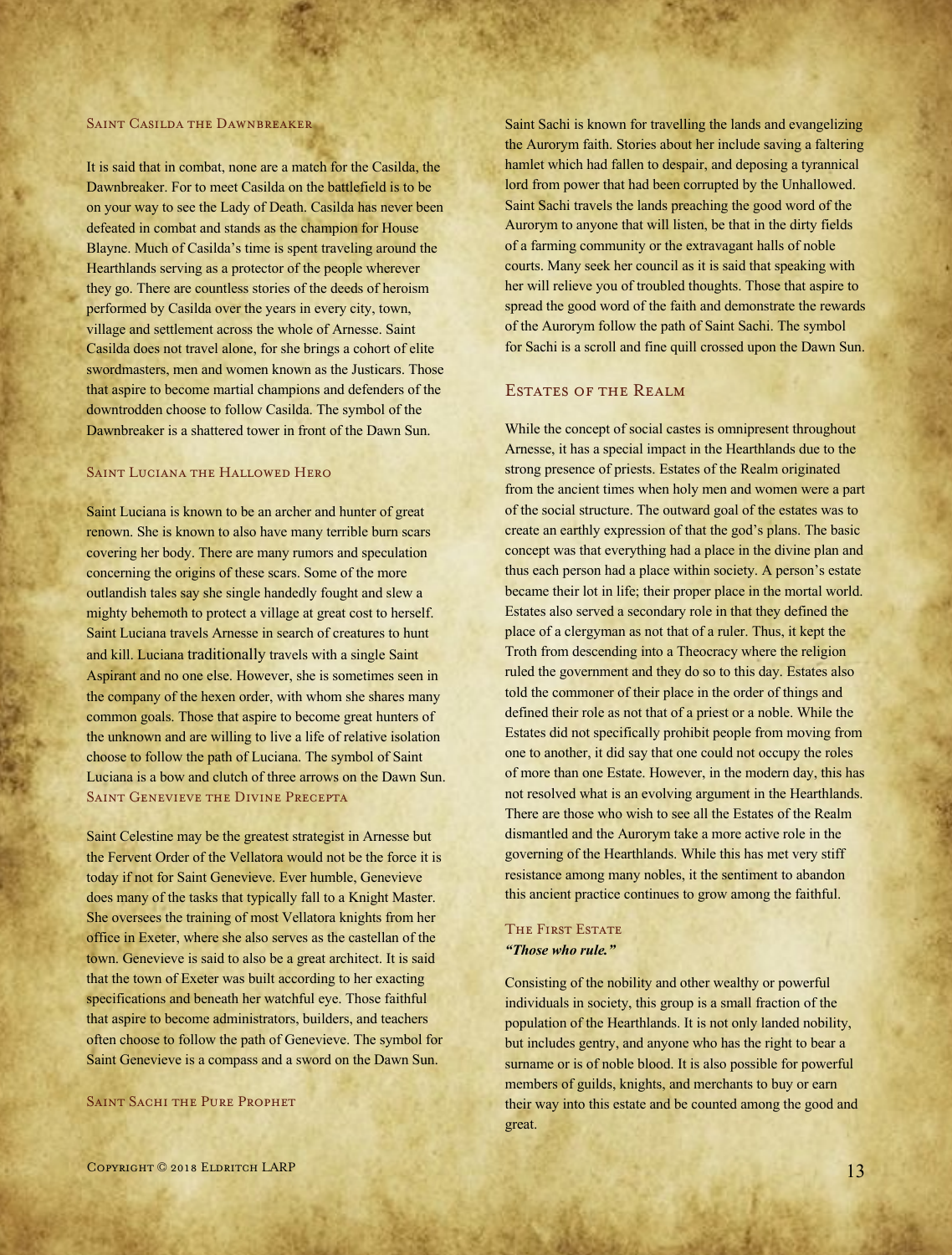## THE SECOND ESTATE *"Those who pray."*

In earlier days, this consisted of priests of many long dead deities, but in modern times, the Second Estate now is only the aurons of the Aurorym faith. There has developed a split in this estate between born from great wealth and privilege who choose to join the priesthood and those who are of low birth. While the Aurorym faith tends to attract more priests from lower castes, as the religion has matured and become more popular, it is becoming increasingly common for noble children who do not stand to inherit land, to become aurons. With their noble families at their back, these noble-born aurons can become quite powerful and influential and it is these priests who risk the very foundations of the Estates.

## THE THIRD ESTATE *"Those who toil."*

This estate makes up most of the Hearthland's population and consists of both freemen and serfs. By far the lease influential group, they have a hard life of hard physical labour and food shortages. Most born within this group and die as a part of it, too. Even in the Hearthlands it is extremely rare for people of this ascribed status to make it out into another estate. Those who did so managed as a result of either being recognized for their extraordinary bravery in a battle, entering religious life, or joining the Vellatora knighthood. Over the years, some of the commonfolk have managed to marry into the first estate and become nobles themselves, but this is a rare occurrence.

## **PILGRIMAGE**

A pilgrimage is the act of traveling to sacred places of the Aurorym faith and are quite common among the Hearthfolk. These pilgrimages can be to sacred shrines, many of which are dedicated to saints of the Aurorym or other significant hallowed sites throughout Arnesse. Most Heathfolk go on at least one pilgrimage in their lives and some go on many more. It is common when a young Hearthfolk comes of age for them to do pilgrimage as a sign of their submission to the Aurorym faith as an adult. Many also travel to these sites so that they may have prayers answered, troubles resolved, and illnesses cured. Not a few have used pilgrimage to escape troubles with the law or personal issues at home. Some sacred sites are close journeys of only a few days, but some can take months of overland travel and entail a significant amount of cost and personal risk. Because of the risks involved during travel, pilgrims often band together for protection and even employ men-at-arms or knights to escort them to their destinations.

When on pilgrimage, many faithful dress in a simple fashion in order to reflect their piety, often choosing to carry banners or other markings that denote them as followers of the faith. This serves to shown others of their dedication to the faith but also that they are folk on a religious mission, in the hopes to dissuade attack from bandits or highwaymen. In some cases, this encourages attacks as some bandits see faithful as easy targets and the Aurorym are not well regarded among some factions in Arnesse. While on pilgrimage, many take sacred vows and vows of silence, celibacy, and non-violence are commonly taken. Most of these vows are held for the duration of the journey to the shrine with the intent of purifying the animus of the pilgrim before they reach their final destination.

When the pilgrims arrived at the sacred site, they often have to pay coin to be allowed access to the area or the relics. In some cases, pilgrims were even allowed to touch and kiss them. The keeper of the sacred site typically gives the pilgrim a metal badge that had been stamped with the symbol of the shrine. These badges are then fixed to the pilgrim's hat so that others know they had visited that location. The hats of those who go on frequent pilgrimage are often covered in medals. In addition, sacred sites often have several merchants selling religious paraphernalia and even what they claim are sacred relics and artifacts. While almost all of these are fakes, during the high season, these merchants can do a lucrative business.

For many in the Hearthlands, pilgrimage is a sign of one's faith but it the distance one has travelled and times one has gone on pilgrimage can confer some social status. While people often go on pilgrimage themselves, the wealthy and nobility sometime pay others to go to pilgrimage on their behalf. Common sites of pilgrimage are Highcourt to visit the site of Magnus Blayne's death, the sacred city of Exeter, the shrine of Saint Symeon near Holbeach in the Midlands, and the Nare River, north of Beggar's Keep, where Saint Orione was said to have been purged of her sins. Other sites include shrines to various local saints in Hearthland villages and even battlefields that were the site of a significant victory by the faith, such as Lanton. The Dawnbringer Rectorix in Scrow is said to house a collect of sacred relics that has no rival and is a frequent destination for many travelling Aurorym faithful.

## Relics & Sacred Items

Carrying or having sacred items or images close at hand is an important feature of Hearthfolk society. Most followers of the Aurorym wear the sacred symbol of the Solyx, the Dawn's Sun, somewhere on their person at all times, be it a ring, a necklace, or sewn into their clothing. When taking on an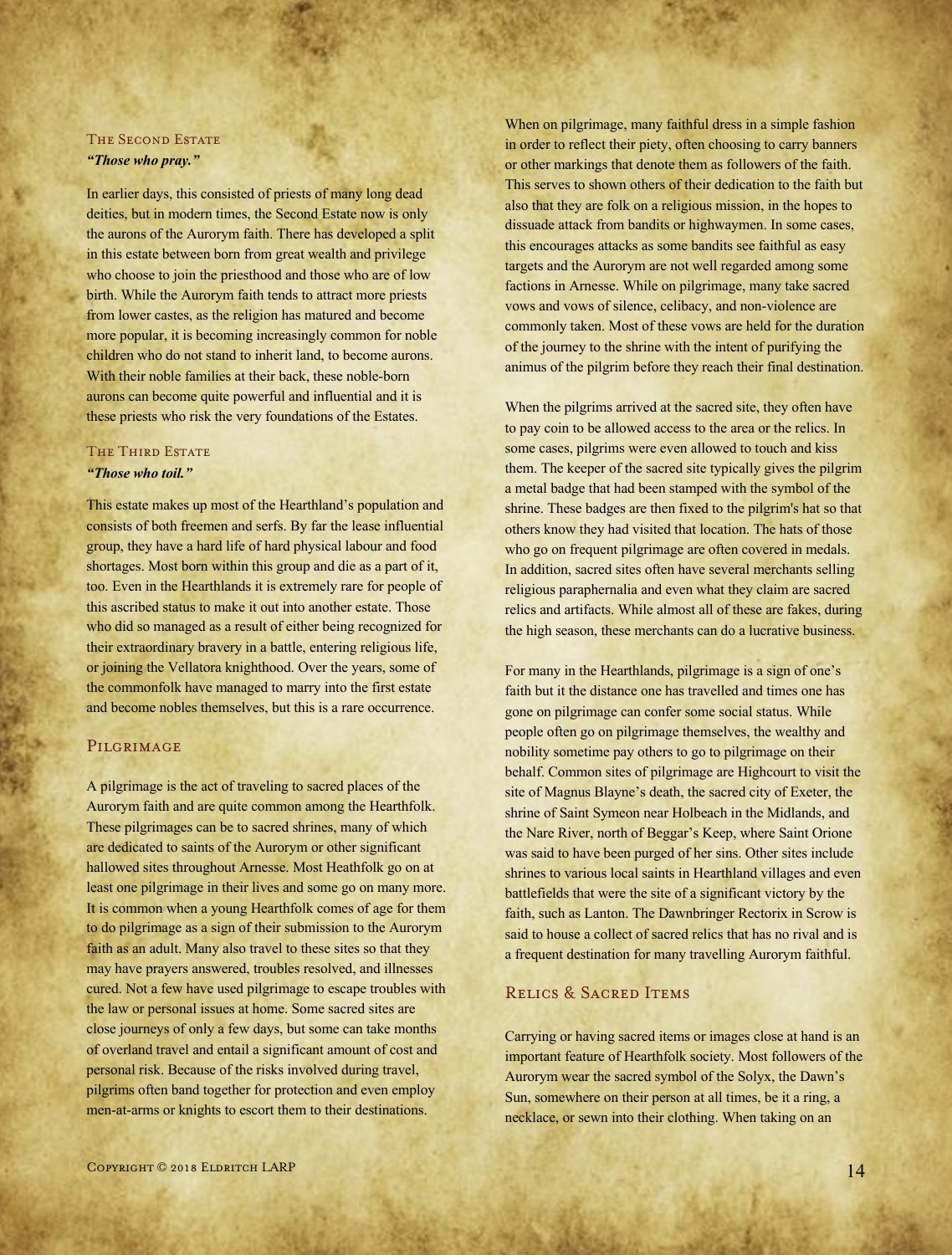action that is particularly important, difficult, or dangerous, Hearthfolk faithful will seek out an auron to bless them or an item they will be using in the task. This is particularly true of battles, where whole armies often seek a priest's blessings and the warriors ask to have their armor or weapons consecrated. Though no one has been able to prove these blessings or prayers actually do anything, they do provide a morale boost to the individuals and in a fight, this can give them an edge.

Even more significant among Hearthfolk is the acquisition and possession of relics or other sacred artefacts. Relics are typically a piece of a saint's body or something formerly in their possession. They can include items such as weapons, clothing, blood, bones, and even items tied to their actual deaths. Possession of a relic is said to bring special blessings upon a faithful and grant them unique gifts to heal the sick, ward against evil, or great battle prowess. Many faithful seek to attain a true relic of a saint but, given the Auoroym habit of burning their dead, it can be a bit of a challenge to obtain a body part from the newly dead. Some have speculated that the burning was in part instituted among the Aurorym to prevent wholesale mutilation of corpses. However, graverobbing is still surprisingly common in the Hearthlands, and the resting places of those revered by the faith are often their first targets.

## Relics of the Aurorym

#### The Wood of the Wheel

When Magnus Blayne was executed by King Richard II he was placed upon a breaking wheel and tortured before being burned alive. The Wood of the Wheel is said to be pieces of the breaking wheel upon which the First Martyr died. Over the years, many have claimed to possess fragments of the wheel, including House Bannon itself, which is said to have kept the piece not as a relic, but as a trophy – a source of great agitation for many Aurorym faithful. The fragments of the Wood of Wheel are said to confer near invincibility to those who possess it, be able to cure any ailment, and legends say that any army who marches with the Wood of the Wheel at its head cannot be defeated in battle. This legend was all but confirmed at the Battle of Lanton when Giles the Younger marched with a fragment of the Wood of the Wheel at the head of his invading army and won an impossible victory.

## THE CHAINS OF THE MARTYR

These chains allegedly where the ones which bound Magnus Blayne shortly before his death at the hands of King Richard II's executioners. The chains are said to unbreakable and

cause great agony if they are placed upon anyone who is unjust or wicked. The tales say that the wicked who wear the chains will be forced to confront the harm they have done to others and that the evil they have wrought upon the world will either be purged from their animus or consume them entirely.

#### SHIELD OF SAINT CUTHBERT

The shield is said to have been worn by the legendary warrior, Saint Cuthbert during the Battle at Exeter, during which he laid down his life to defend a group of innocents. According to tales the formidable bulwark allegedly unbreakable and it is also said that so long as the bearer is of pure heart and deed, the shield will make them invincible while they are defending those who cannot defend themselves. While it is unknown who holds the shield now, rumors say that it sits in the armory of the Fervent Order of the Vellatora and has been used in combat by the Living Saint Decima on several occasions, turning this already formidable warrior into a true juggernaut.

#### Finger of Saint Sabine

The body of Saint Sabine was never found but it is said that in the days after she became a Witness to Magnus Blayne, the hexen master lost a finger in combat against a terrible beast. Rumor has it the finger was claimed by the hexen order and has been kept by them in secret for many years. Those who claim to have seen the relic say it is little more than an old, withered finger often worn on a leather cord. The finger is said to have the power to always point towards source of the greatest evil in a region and possess very powerful warding effects that can drive off or protect an area from creatures.

#### Quill of the Servitor

This relic is said to have been the quill that was used by Saint Phillip the Servitor to build the foundations of the Aurorym faith. Some have claimed the quill is a thing of extraordinary beauty, trimmed in gold and silver, but others say it is little more than a rather plain, well-worn writing instrument. Those who wield it to write the written word are said to be struck with true inspiration and otherworldly insight, particularly about matters of the Aurorym faith. The scholar Lubinus allegedly used the Quill of the Servitor to pen his famous *In Nomine Fides* essays on the nature of the Aurorym religion in 623. It is also said that whomever wields the quill cannot speak or write a lie. The location of this relic is unknown but credible rumors exist that the Apotheca have managed to acquire it and are extensively testing its potential applications.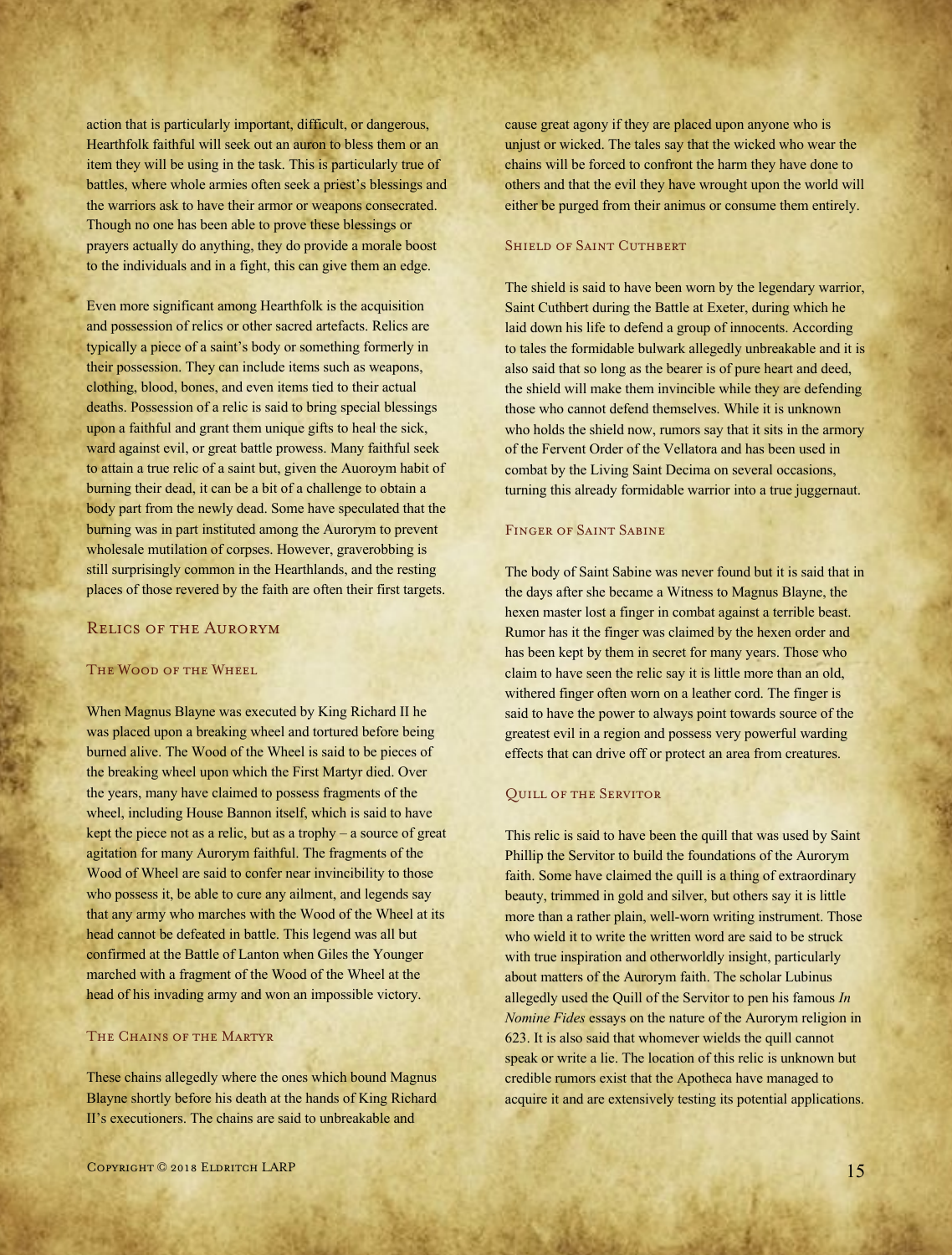#### **DAWNBREAKER**

Dawnbreaker is the legendary sword wielded by the Living Saint, Casilda the Dawnbreaker. Allegedly forged from the broken weapons of the first warriors who fell in the name of the Aurorym, it made its first appearance on the field at the Battle of Exter, where it claimed the lives of many who stood against the faithful, including the commander of the Bannon expedition. The blade's prowess has been on display quite a few times since then and it is said to be able to cut through almost anything and imbue the wielder with incredible combat abilities. In addition, the blade is said to bear an aura of sanctity that repels evil and that it can put the bring peace to the restless spirits of remants if it is thrust into their grave.

#### Veil of Mercy

This relic is said to be the cloth that was used to tend to Saint Orione in her last days as she lay dying. The Veil is said to be little more than a soot and blood-stained cloth but allegedly once the relic is soaked in the waters of a river, it possesses the power to cure any disease or curse, no matter its state or origin. The cloth also is said to be able to purify any impure water that it touches. Rumors about where this relic lies are many and varied. Some say it's in the possession of the Aurorym in Scrow but has also been linked to the Corveaux house of Peneose and their knight order, the Order of Mercy.

## Cup of the Illuminated

This common-looking wooden cup is said to have been owned by Saint Symeon. Allegedly possessing incredible restorative powers, any injured who drink from this cup find themselves fully restored from the most grievous injuries. It is even said to be able to restore life to those who have recently died. The cup also is said to have an uncanny ability to give its possessor the ability to sway others to their viewpoints and should a group of people drink from the cup, for some hours after, they will find themselves more agreeable to working toward a mutual and peaceful agreement. The cup is held as part of a relic collection in the Cradle of Light rectorix in Highcourt and has been used by Giles II in negotiations to settle various disagreements during his reign. Some say this relic is the sole reason that the King has managed to keep his throne despite having so many potential rivals and enemies.

## **SACRED VOWS**

Oaths are as important to Hearthfolk as they are in other land, but sacred vows are held in even higher esteem because they

represent a sacrifice in one's life to show their devotion to the faith. In a land that is so centered on religion, there are few more serious ways of expressing one's commitment to a person, a thing, or an ideal than to swear a sacred vow. These are generally sworn before an auron and entail the faithful declaring what vow or vows they are swearing, why they are swearing the vow, and how long they will hold it for. True traditionalists will also have the auron impose a punishment upon them if they are found to have broken the vow. These can range from minor acts of contrition to harsh physical punishment or even being removed from the Aurorym faith. The individual is now called a Vowsworn in the faith and as long as their vow is maintained, they are accorded additional respect for their devotion and piety. To fail a vow is a deep humiliation and source of shame. It is not uncommon for direct servants of the faith such as aurons or Vellatora to maintain one or more permanent oaths as a sign of their ongoing service. It is less common for a faithful to take a long-term vow but somewhat common to take a short-term vow when engaged in a particularly pious activity such as a pilgrimage or while in mourning for the death of a loved one.

Belo are some of the most common sacred vows:

**Vow of Poverty** - The Vowsworn promises not to ask for or take any income or coin or goods. They may take charity that is freely given but must give coin they receive to the needy.

**Vow of Chastity** – The Vowsworn may not engage in any type of sexual contact with another. This can also be extended to even something as innocent as touching. Chastity is often sworn as part of a knightly devotion and is thought to exemplify and demonstrate purity of body and animus.

**Vow of Silence** - The Vowsworn may not speak a word when under this vow. They may write to communicate with others.

**Vow of Pacifism** - The Vowsworn may not take any hostile action towards another, even if they are being attacked. This can also mean that they cannot bear a weapon of any kind. The Vowsworn can be defended by others not under this vow.

**Vow of Obedience** – By taking theVow of Obedience the Vowsworn promises to do the will of whomever they swear the vow to. Aurons take a Vow of Obedience to the faith and to obey higher-ranking priests. All Vellatora knights and many nobles in the Hearthlands take this vow alongside their traditional Oath of Fealty to ensure their loyalty and fidelity.

**Vow of Enclosure** - The Vowsworn promises to be enclosed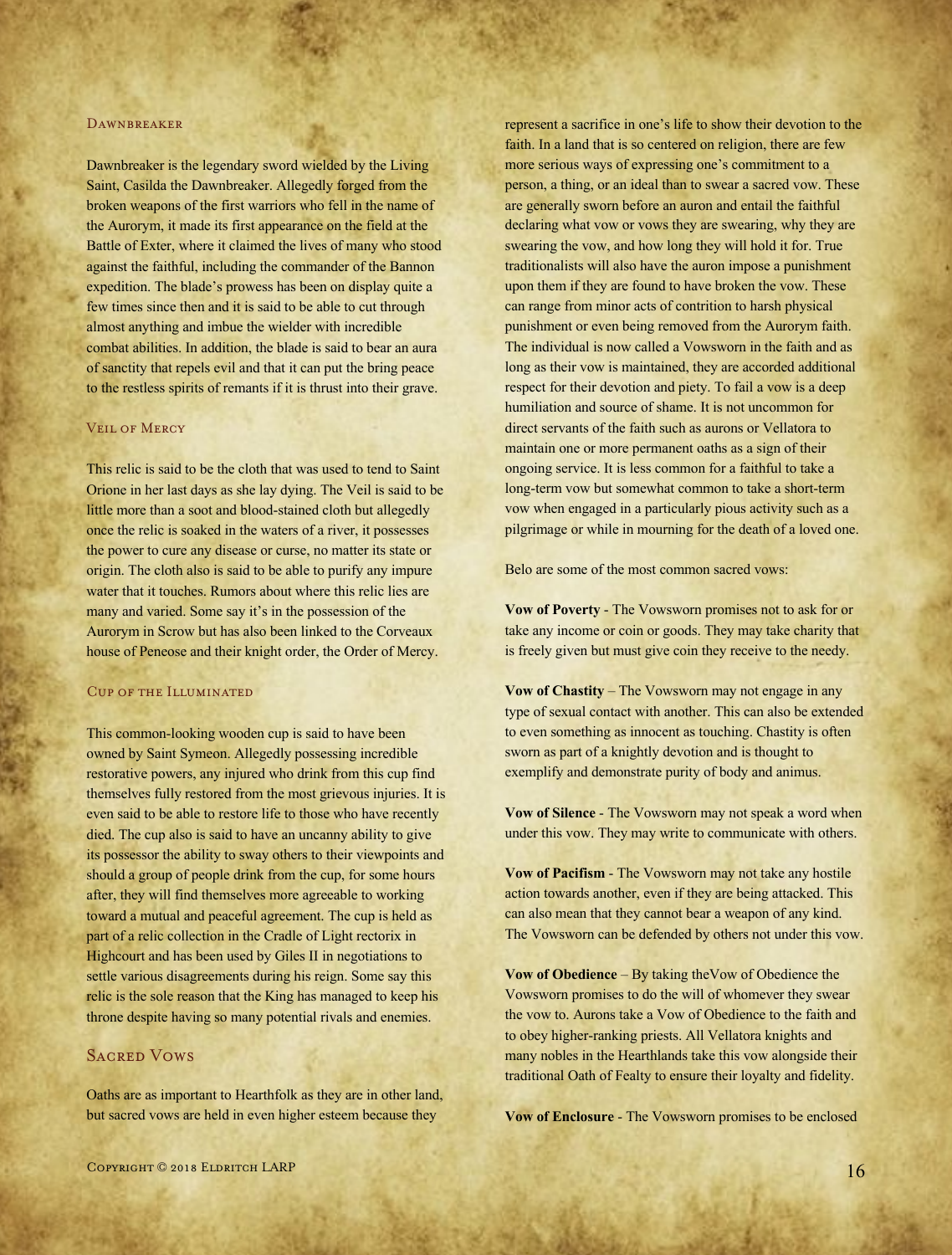within a certain location or specific area. This is meant to be a somewhat small place, such as a castle or chantry, but can be a region around a town or other such geographical limitation. The Vowsworn can travel anywhere within the enclosure but no matter the reason, must never cross a specified boundary.

**Vow of Celebacy** – Similar to a Vow of Chastity, a Vow of Celebacy also means the Vowsworn cannot marry and also may not have any sort of sexual contact with another. This vow is often undertaken by those who have fully committed themselves to their faith and do not wish to place another within their heart. Vows of Celebacy are very commonly long-term commitments and often last for an entire lifetime.

### THE DAWN CHARTER

Signed in 664 after the death of the Lord Paragon Theodric Blayne, the Dawn Charter brought an end to one of the darkest times in Hearthlands history, the Regnum. Though the Paragon who succeeded Lord Theodric, Lady Emalia, signed the document under duress, it is still seen as a significant step forward for the rights of the commonfolk. The Dawn Charter did what few documents in history had ever done, giving the common people some documented rights and a level of equality with the nobility. Unfortunately, in the years that followed, the implementation of the Charter, while still providing some rights, certainly did not deliver all that was promised. The reality was that most commoners were happy to be free from the tyranny of the Regnum and while the Dawn Charter did not provide everything they wanted, it was progress. To this day, it stands as one of the most important documents of the Age of Kings and is an inspiration to all commonfolk in Arnesse who toil beneath the yoke of tyranny.

The Dawn Charter consists of four tenants:

## *I. Freefolk in tenancy upon the lands of House Blayne are entitled to a trial in a noble courft overseen by their peers.*

This tenant of the Dawn Charter allows those accused of a crime to request to be heard by their peers. An allegedly impartial group of peers must be chosen before a court session. This group of peers will listen to the case along side the noble and supposedly render advice to the lord or lady. The intent behind this was to render out any class bias that may go on when a commonfolk has their case heard. While any freefolk has the right to ask to be heard by their peers this is done infrequently, because having the uneducated and often very inexperienced advising a noble can often do more harm than good. In addition, the selection process has often proven

problematic with numerous cases of these peers being bribed or coerced to a certain decision. In the last few decades some freefolk have taken upon themselves to learn the law and offer services as "Professional Peers" for those who can afford their exorbitant fees. While it a Professional Peer does not ensure a good outcome, it provides a chance that someone is present who can advocate for the accused with a reasoned argument.

#### *II. Freefolk upon the lands of House Blayne are entitled to be consulted on matters pertaining to taxes and taxation.*

This is by far one of the most controversial tenants of the Dawn Charter, for the nobles have long held that taxation rights belong to them and no one else. This tenant entitles freefolk to be consulted when a tax is created or changed. This tenant was intended to mitigate frivolous and excessive taxation by nobles. During the implementation of this tenant, the nobles demanded that the representation be an elected office and thus the position of actuary was created. Actuaries must be commonfolk and are charged with representing the people to the nobles on matters of taxation. They are elected to two-year term and can serve more than one term. While actuaries have accomplished some goals of the Dawn Charter, many are alleged to be on the payroll of nobles and allow the same taxation problems that have existed for years to persist.

## *III. Freefolk upon the lands of House Blayne are entitled to hold beliefs of their choice without fear of persecution or prosecution so long as they do not violate the King's Laws.*

This tenant of the Dawn Charter was specifically put into place to protect against religious persecution of commonfolk. Of all the provisions, this one has been adhered to by most of the nobility throughout the years. Though this appears to allow a great deal of freedom, the fact that it is limited by the King's Law still allows nobles to take legal action against beliefs that the nobles determine are subversive or treasonous.

## *IV. Freefolk upon the lands of House Blayne are entitled to inherit or give inheritance of property without interference.*

This tenant was put into place to protect freefolk from greedy landlords who would retake their land when the original deed holder passed on. While not all nobles engage in this type of behavior, it has happened enough that it was included in the Dawn Charter. While not an ironclad provision, this tenant at least provides some potential legal recourse for families to avoid eviction upon the death of a loved one. Unfortunately, because of this provision, those greedy landlords have now taken to using knights or brigands to run families off their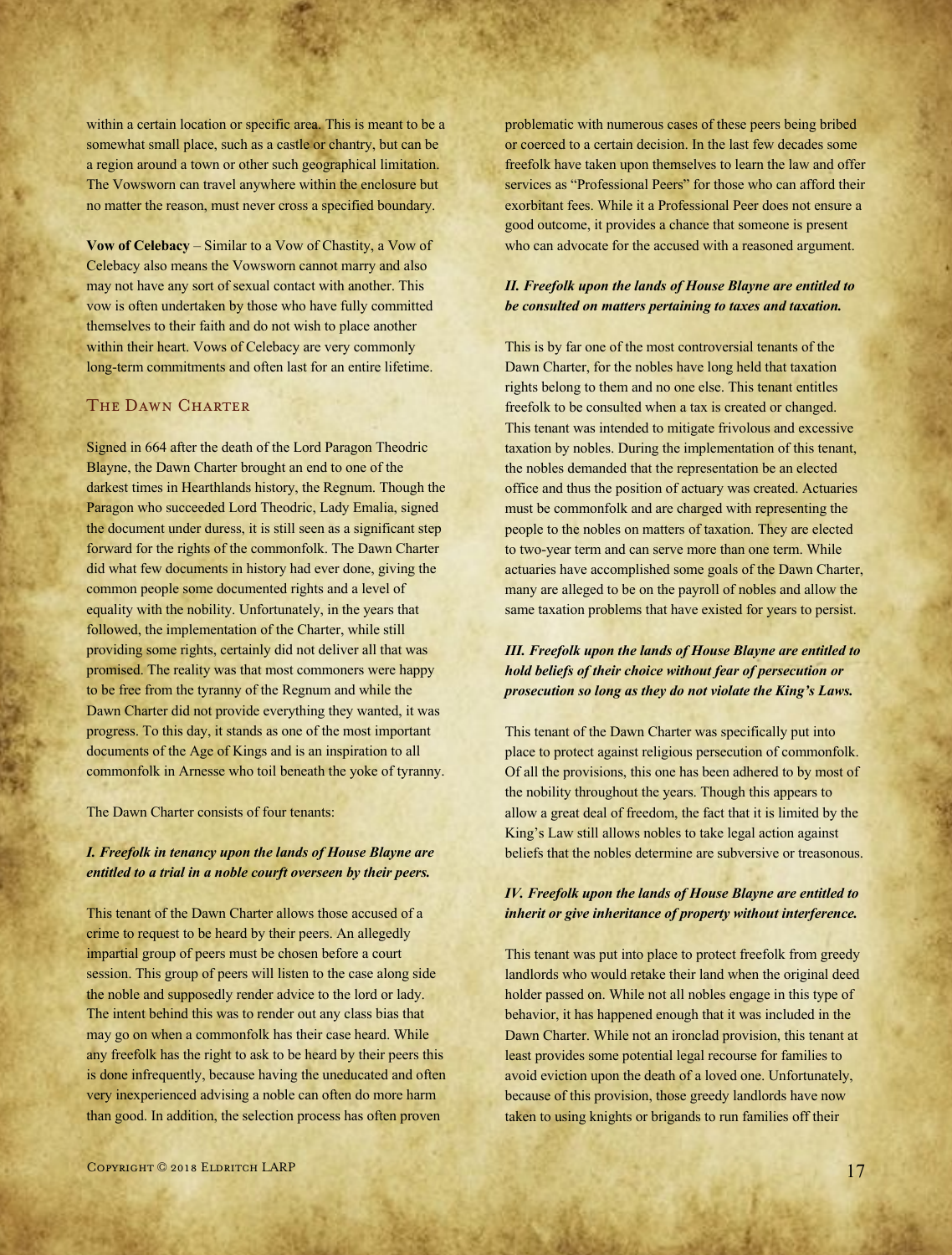land or simply kill them when they wish to reclaim a property.

Violation of the Dawn Charter by a noble, if proven, goes before the Paragon of the Dusk for review and judgment. However, this is extremely rare and only three times in the century since the Charter has been signed has this happened. Of those three times a noble was only found guilty once, and even then forced to pay minor reparations to the injured party.

## Alms & Charity

Hearthfolk are looked down upon in most lands for being a simple people, but they are renowned for for their charity and care for their community. Because of the frequent and serious hardships placed upon the residents of the Hearthlands, few places in Arnesse have communities so close-knit and willing to aid each other. Families that experience hardships are often aided by others and it is not uncommon for larger families to choose to live together in a commune-type arrangement. Children with parents who have died are often taken in by their next of kin or the larger community if they don't have any. Unfortunately, this sense of community often does not extend to outsiders or strangers as they are often treated with suspicion, skepticism, and even hostility if they create trouble. The one exception to this is those of the faith, who will generally be welcomed with open arms by other Aurorym.

One major tenant of the Aurorym faith is almsgiving, or any material favor which is done to assist the needy. The Aurorym feel that the process of aiding those who are less fortunate increases one's own virtue and they are renowned for their generosity. However, the state of the Hearthlands has created some intriguing social dynamics around this generosity. Firstly, the nobility is almost the universal exception to this. As a matter of fact, their greed often rivals or exceeds the generosity of their people. Secondly, given the generally poor conditions in the Hearthlands, the most generous, often the commonfolk, don't have much to give, so much of what is exchanges hands is services and goods rather than actual coin. This is only compounded in towns and cities, where living conditions are even worse, and people have even less to give. It is not uncommon to see actual homeless and street-people in town and cities, whereas those are non-existent in the countryside. Lastly, as with most of the Hearthlands, the generosity is often restricted to other Hearthfolk and faithful.

One highlight of the Hearthlands society is its network of orphanages. Originally founded by the current Lord Paragon's father, Clovis, to shelter the children of nearly a decade of civil war, these orphanages have become recruiting grounds

for the knights of the Fervent Order of the Vellatoea. While they are a form of charity for children in the Hearthlands, they also serve in a practical capacity as well. But some of these orphanages have developed a reputation over the years for poor conditions and overly harsh treatment and many children attempt to avoid going to them at all costs. Because of this, homeless children are still fairly common in the Hearthlands, particularly in urban areas such as Scrow, where they are referred to as 'street rats'. Due to the homeless problem in some areas, nobles frequently offer bounties for these orphans, employing bounty hunters known as 'ratcatchers' track these children down, capture them, and deliver them to an orphanage. It is also not unheard of for the nobles to also offer bounties for homeless and vagabond adults, who, when captured, are then turned over to the Vellatora knights to be pressed into service as a foot soldier in the Hearthlands army.

## Crime and Vice

Criminality is a fixture in Arnesse and the enforcement of the King's Law is something that all nobles in the Kingdom contend with. However, in few places is illicit behavior, criminal activity, and corruption as deeply seeded as the Heathlands. Scholars have speculated why this is the case, especially in a land that is so traditionally faithful. The best that anyone can conclude is that the frequently poor and often dire living conditions present in the Troth, coupled with the oppression by nobility, has led to a state of mind where people feel they must do anything in their power to survive. This mentality has led many Heathfolk to believe that hard work is not enough, but that they must take from others, just as they themselves are taken from. Desperation and despair have led many to chase the dream of wealth; for most, the only quick path to this end is illegal and often dangerous.

Early on, the people of the Troth realized that wealth from throughout the Kingdom passed through it. Thus, this wealth became a ripe target for Hearthfolk looking to better their fortunes. So, while many among the Hearthfolk are honest and upstanding, working their farms and jobs common in the Kingdom, others take up illicit professions such as bandits, highwaymen, con men, and thieves. While some of these criminals work alone, many realized that there was strength in numbers and formed gangs or organizations around their illegal enterprises. Today, the Hearthlands has one of the highest concentrations of criminal organizations anywhere in the Kingdom. This has made the Hearthlands one of the most treacherous places to visit and due to its reputation, only the unwise go there without some sort of reasonable precautions.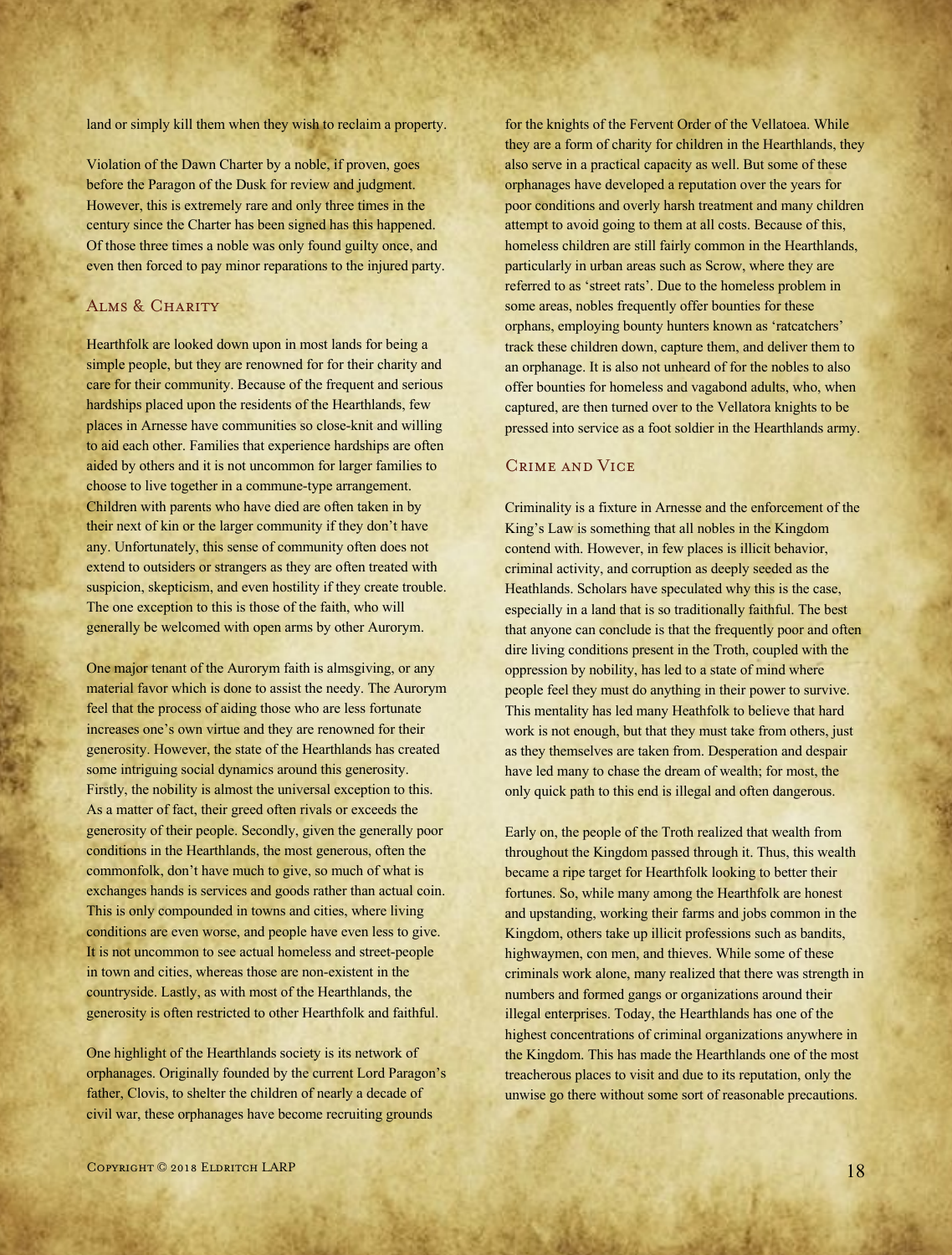One might think that the nobles of this land could do a better job of enforcing the King's Laws and protecting the roads, but many times the lords and ladies of the Hearthlands are as guilty or more guilty of crimes than their own subjects. Mind you, the nobility are rarely seen doing crimes themselves, but they are often at the head of operations that involve acts of bribery and corruption that stretch across many layers of Hearthlands infrastructure. They frequently overtax and oppress their subjects and are unafraid to demonstrate the severe price of disobedience. While not all nobles in the Hearthlands are corrupt, enough are that the system of government there has largely adapted to it as a normal state. Bribes are king in the Hearthlands; little gets done without paying a bit extra to accomplish the simplest things. This bribe is often called a tax or a duty to hide implications of corruption. Graft among the nobles and officials is shockingly common as someone is always seeking a piece of the action.

Two things have emerged among this criminal culture, likely as a result of the strong influence of faith in the Hearthlands. Firstly, many lower-level criminals among the Hearthfolk have a code of honor, or honor among thieves, as some may call it. Most will steal from outsiders but not those native to the Hearthlands, feeling that their peers already suffer enough and generally don't have much to steal. Secondly, while people may be hurt in their crimes, the Hearthfolk are not a particularly murderous lot; committing a bloodless crime and making a profit is ideal. Therefore, many have taken to theft and things like graverobbing to make a living. Though this has a practical application in that punishments for murder are far more severe, it also is thought to be kinder on the animus should one suddenly die and then be judged in the afterlife.

The Aurorym faith has had a big impact on criminals in the Hearthlands. The faith discourages lawlessness in general and as the religion has grown, in places that it is strong, crime tends to fade and be far less common. This is one of the primary reasons that the Aurorym faith has come into conflict with the nobles as it often calls them to abandon their wicked ways and be more virtuous leaders. However, the faith has yet to change the fact that the Hearthlands people still suffer and as a result, desperation still drives people to do what they must when out of sight of the faith. This is compounded by the fact that power tends to corrupt and as the faith has grown in influence, aurons have taken increasingly important roles in Hearthlands society. They are human like anyone else and this subject to vice and corruption. So, while it in its purest form, the faith is a bulwark against wickedness, the Aurorym have continued to struggle against vice and corruption within their own ranks, even as they preach the values of virtue to others.

#### THE GODSFALL

The death of the Old Gods and the abolishment of religion has not been quickly forgotten within the Hearthlands. So, while the rest of the Kingdom celebrates the establishment of the Bannon monarchy and the rule of the first Queen Catherine, many Hearthfolk hold a vigil to remember the faithful who have died in the past so that they could practice their religion today. King's Day events tend to be somewhat muted in the Hearthlands are instead often replaced with more somber events that mirror Remembrace Day rather than a celebration.

#### SAINTS DAY

This is not a singular day, but the name given to each of the days of celebration held throughout the Hearthlands, each celebrating a single particular Saint. Each of the major Saints have their own specific day and many small villages have local Saints that have their own days of celebration. On a Saints Day, faithful of the Aurorym will gather to recite the deeds of heroism performed by the Saint and reaffirm their devotion to the faith. Festivals generally accompany this recitation as the day turns to night with the setting of the sun.

#### REMEMBRANCE DAY

On this day none in the Hearthlands work. Instead faithful families come together as one to spend the day in quiet contemplation of the deeds of their ancestors. Families will rise with the dawn and gather within the familial urn room. No meals are served in the morning as the deeds of their ancestors are recited by the youngest member able to do so beginning with the dawn of the sun. Afterwards, the family will spend the day in quiet meditation in the presence of the family's Urn. It is encouraged for individuals to focus on what they might be able to do in the coming year to bring the light of the dawn with their own deeds or bits of heroism to the community. As the last vestiges of light disappear with the setting of the sun, the family will have supper together. As they finally break their fast, it is customary for each member to speak of what they contemplated on as they all meditated.

#### FUNERAL RITES

The Aurorym faith has specific funerary rites and in many places in the Hearthlands they have become common practice. When a loved one dies, their family members, close friends, or comrades will set a vigil in the night as the body of the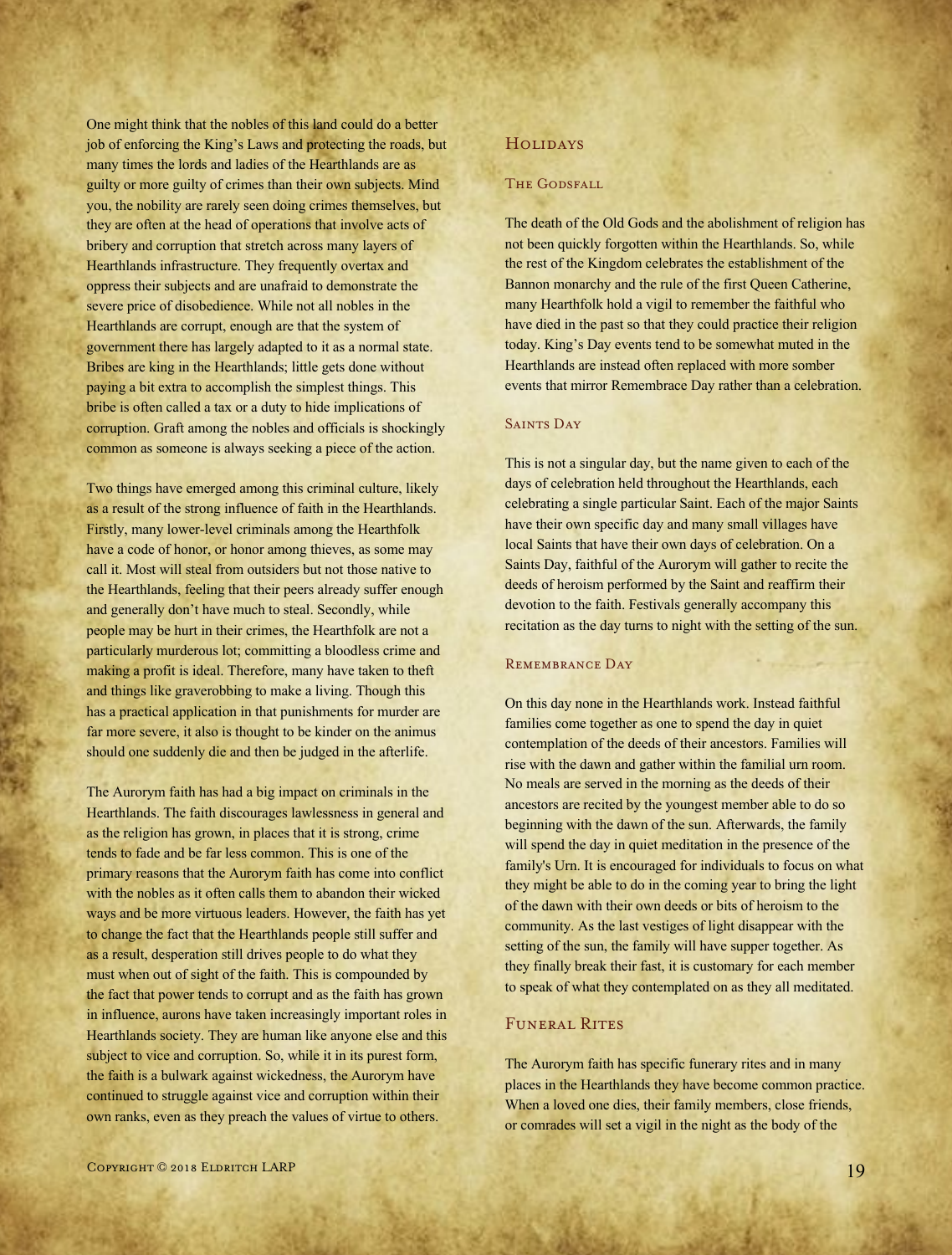deceased is burned to ash. Over the course of the night, those present will speak on behalf of any deeds performed by the departed. Should the deeds be heroically significant enough, they may be declared a Saint of the faith. Once the last ember has cooled, the ashes are gathered together and distributed to those present. For the commonfolk, a family may have a single large urn that houses all the ashes of their ancestors. For fallen knights of the Vellatora, the ashes are typically spread to each of their surviving comrade in arms to carry in their personal reliquary, for the knights are each other's family

## LEGENDS OF THE HEARTHLANDS

## Blood of Ancient Kings

Tales are told that the blood that runs through the veins of the nobles of the Hearthlands is purer than any would assume. Most nobles in the Kingdon disregard the Hearthlands nobles as no more than a family which has inbred with the common people so much that it has diluted any of the ancient blood of the kings of old. But there is a legend of a pure line of House Ulster, founded by the the last descendant of the First King, Edryn Wolfson, and wielder of the legendary blade Auranthis. Many have openly scoffed that anyone in the Hearthlands could bear that lineage and have it hidden for so long, but the tales also go on to say that this line has long concealed itself from House Bannon, who, centuries ago, usurped the throne from the true and rightful king, forcing their family into exile. If such a noble line were to exist, they could have a claim to the throne that is even stronger than that of House Bannon or anyone who has sat upon the throne during the Age of Kings.

## CHIME HOURS

*They that be born of a Friday's chime, Be masters of musick and finders of rhyme, And every beast will do what they say, And every herb that do grow in the clay, They do see what they see and hear what they hear, But they never do tell in a hundred year.*

#### **Hearthlands Children's Rhyme**

The chime hours folklore seems to indicate that individuals born during certain hours of the day or night gain special abilities. Although what these times are seems to be disputed depending on the individual source or location. Some argue that the only true chime hour is the witching hour, midnight but others have claimed eight in the evening, midnight, and four in the morning are chime hours and still others say it also includes high noon at midday. There are also a wide array of abilities said to be granted to those born within the chime

hours. For example, some claim that these include the ability to see ghosts or spirits and to speak to these ghosts and fairies without risk of coming to any harm. Others claim the abilities include power over black witchcraft, being musically gifted, control over animals, and being able to cure ailing animals and plants. Additionally, "chime children" are believed to be born with the ability to have access to sensitive information due to others lowering their guards and speaking openly around these individuals. Unfortunately, the allegation of being a "chime child" and the powers that go along with it have seen people accused, tried, and burned for witchcraft.

#### LEGEND OF MISTLETOE BRIDE

*The Mistletoe hung in the castle hall The holly branch shone on the old oak wall; And the lord's retainers were blythe and gay, And keeping their Winter holiday. The Lord beheld with a father's pride His beautiful child, Lord Lovall's bride. While she, with her bright eyes seemed to be, The star of the goodly company, Oh the Mistletoe Bough, "I'm weary of the dancing now," she cried, Here tarry a moment, I'll hide-I'll hide; And Lovell, be sure though'rt the first to trace, The clue to my secret lurking place, Away she ran, and her friends began, Each tower to search, and each nook to scan, And young Lovall cried, "Oh, where do you hide? I'm lonesome without you, my own dear bride" Oh the Mistletoe Bough, They sought her that night, they sought her next day, And they sought her in vain when a week passed away. In the highest, the lowest, the loneliest spot, Young Lovall sought Wildly, but found her not. And the years flew by, and their grief at last, Was told as a sorrowful tale long past; And when Lovell appear'd, the children cried, "See the old man weeps for his fairy bride." Oh the Mistletoe Bough. At length as old chest that had long lain hid, Was found in the castle, they raised the lid, And a skeleton form lay mouldering there, Oh, sad was her fate! In sporting jest, She hid from her Lord in the old oak chest, It closed with a spring, and dreadful doom,*

*The bride lay clasp'd in her living tomb, Oh the Mistletoe Bough.*

#### **The Ballad of Mistltoe Bough**

Known as the Tale of the Mistletoe Bride or Mistletoe Bough, this ghost story has also been popularized a by Hearthland bards. Both the tale and the song are frequently recounted on cold Winter nights, usually around the time of the Festival of Lights. The legend tells of a winter bride, the daughter of a nobleman, who marries a lord of high-standing named Lovall.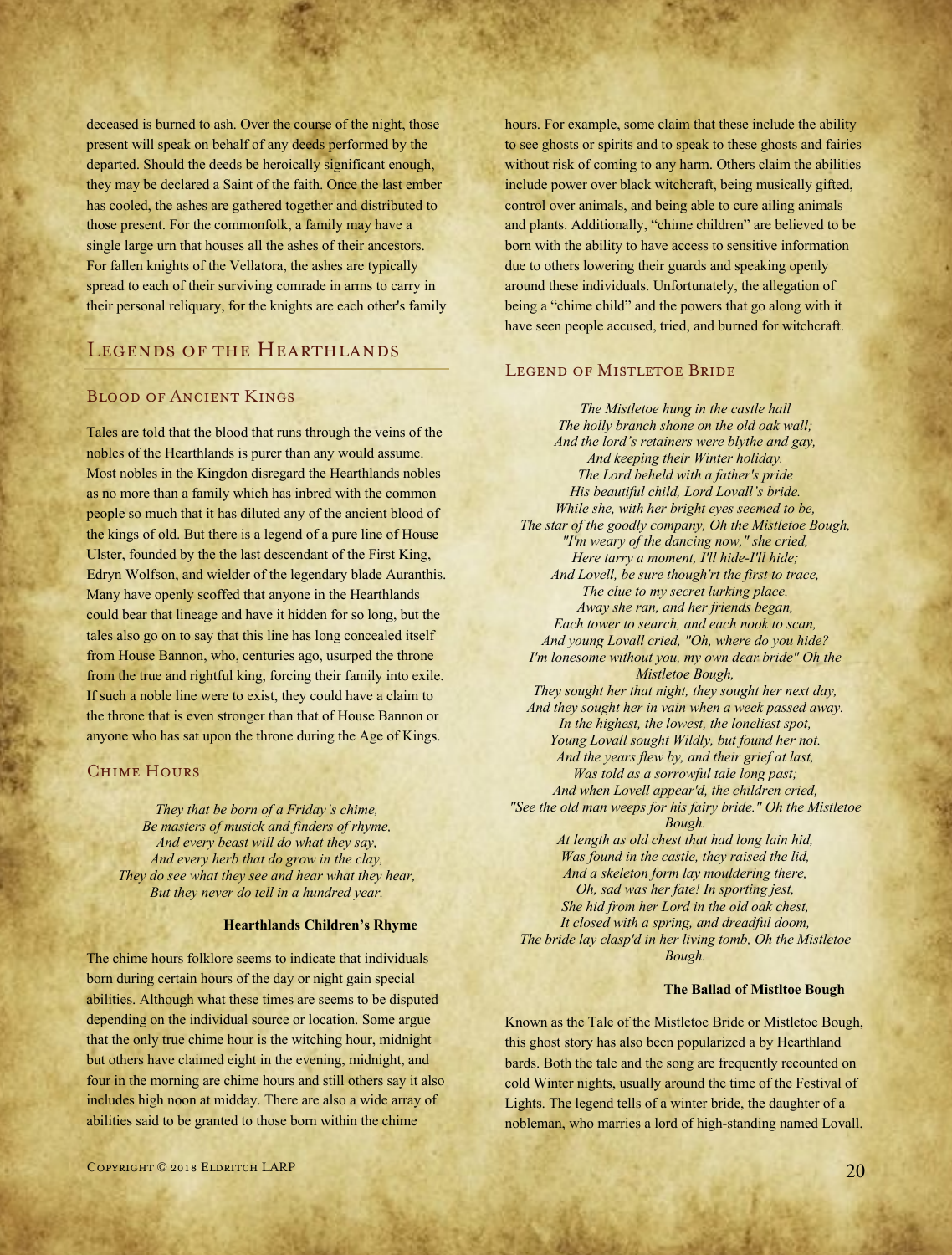During the wedding celebration and tired from dancing, the Bride calls a game of "Hide and Seek" and disappears to hide.

The young groom and the guests attempt to find the bride and search all over the castle in vain. Frantically searching, well into the night, but alas, it appeared that the young bride had dissappeared. Her Groom and her Father are grief stricken.

Eventually, the weeks passed into years and one day a large oak chest with a spring-lock was opened and inside was a skeleton in a wedding dress - the hidden bride who has died when she became trapped while hiding in the old oak chest.

## HAG STONES

Known as adder stones, witch stones, or serpent stones, they a glassy, smoot rock with a hole through it. Hag stones are believed by some to have magical powers such as protection against eye diseases or evil charms, preventing nightmares, curing a cough, the ability to see through fairy or witch disguises and traps if looked at through the middle of the stone, and recovery from deadky snakebite. According to popular belief, a true hag stone will float upon the water.

Two traditions exist as to the origins of hag stones. One holds that the stones are the hardened saliva of large numbers of serpents massing together, the holes being caused by their tongues. The second claims that a hag stone comes from the head of a serpent or is made by the sting of an adder. These stones are looked upon with a great deal of suspicion when found by Hearthfolk. Many commonfolk feel that these stones don't naturally form in the Hearthlands, but rather wash down the rivers from the Thornwood, where many believe they are used extensively in the magic of the 'Wood Witches' of Innis. Most of the hag stones found in the Hearthlands are turned over to aurons to so they cannot be used in any wicked deeds.

## **MAY QUEEN**

*The leaves are budding across the land on the ash and oak and hawthorn trees. Magic rises around us in the forest and the hedges are filled with laughter and love. Dear lady, we offer you a gift, a gathering of flowers picked by our hands, woven into the circle of endless life. The bright colors of nature herself blend together to honor you, Queen of spring, as we give you honor this day. Spring is here and the land is fertile, ready to offer up gifts in your name. We pay you tribute, our lady, daughter of the Fae, and ask your blessing during our feast.*

#### **Ancient Prayer to the May Queen**

While nearly all the practices of the Old Ways and religions of the past have vanished from the Hearthlands in the Age of Kings, there are some that have survived as folklore. The May Queen is spoken of as a primordial spirit, the goddess of the flowers, and the young blushing bride, and a princess of the Fae. She is Spring, the embodiment of the Maiden, of mother earth in all her fertile glory. There are not a few Heartfolk who believe Queen Aline is a manifestation of this spirit.

As the summer gets later, the May Queen will give forth her bounty, becoming the Mother. The earth will blossom with crops and flowers and trees. When fall approaches and the Darkest Night comes, the May Queen and Mother are gone, young no more. Instead, the earth becomes the domain of the Crone. She is Cailleach, the hag who brings dark skies and winter storms. She is the Dark Mother, bearing not a basket of bright flowers but instead a sickle, scythe, the touch of Death.

When the Feast of Flowers arrives each spring, the May Queen arises from her winter's sleep, and does battle with the Crone. She fights off the Queen of Winter, sending her away for six months, so that the earth can be abundant once more.

Though few in the Hearthlands make the connections the May Queen is strongly associated with the origins of the Feast of Flowers and the appointment of the Summer Queen during Midsummer Tournament. The symbolism involved with the May Queen, the Maiden, Mother, and Crone are also said to be deeply tied to the mythos surrounding the Fayne Moirai.

## Robyn the Hood

Robyn the Hood is a tale told of a legendary outlaw who was said to have once roamed the Hearthlands. According to legend, he was a highly skilled archer and swordsman and his story is unique because he was said to have been born a noble.

The tale goes that Robyn was off to war at the command of the King. Before he left, he pledged his undying love to a young noble woman. At war, he learned to be a great fighter and a keen shot with a bow, earning many heroic accolades. Robyn was extolled for his virtue and just ways. Upon his return to his estate and homelands he found that his father had died, and, in his absence, he had been declared dead. As a result, his family's lands had been seized by a wicked local Sheriff. Thinking him dead, the young noble woman to whom he had pledged his undying love had now married the Sheriff.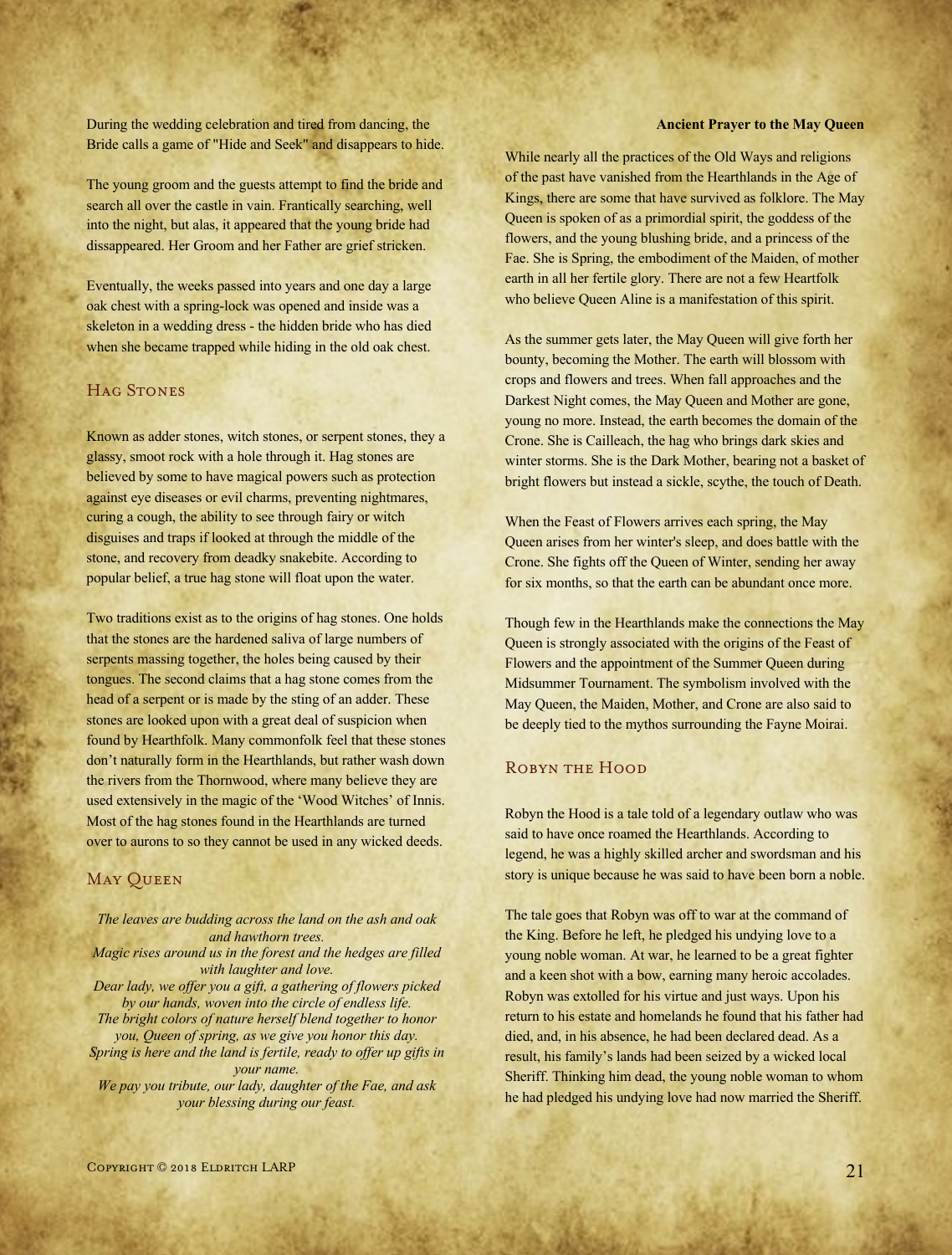When he revealed that he was alive, the Sheriff declared him a pretender and made him an outlaw, offering a bounty for his capture or death. Robyn retreated to the nearby forest and there he came across other bandits and brigands, with whom he quickly formed a comraderie. Together, they made a band of outlaws that began to attack the Sheriff's lands and steal wealth from his coffers. This wealth was not kept but was given to the local poor and needy people as an act of charity. Robyn's calling card becomes his arrows and, in time, he is known as Robyn 'the Hood' for his many criminal activities.

In time, the Sheriff's failures drew the attention of the Lord Paragon himself and in some tales the Sheriff was hanged for his failures and in others, there is a climactic battle between Robyn and the Sheriff in which the wicked minor nobleman is soundly defeated by the hero. Her husband dead, the young noblewoman becomes Robyn's wife and the dead Sheriff is exposed to have been stealing from the Lord Paragon. For his efforts and charity, Robyn is given a lordship of the Sheriff's lands and rules them justly and fairly until the end of his days.

This story is the very personification of Hearthlands lifestyle and represents the ideal that the oppressed would rise and fight against their oppressors, acting not out of vengenance, but in charity. There have been many who have claimed to know the true identity of Robyn the Hood and many have debated if the story even relates to a real person. The names of the young noblewoman, the Sheriff, and the forest have been changed to suit the needs of the storyteller, but the essence of this tale has inspired Hearthfolk for years. There are many outlaws in the Hearthlands who see themselves as taking up the cause of Robyn the Hood and do as he would do, stealing from the rich and giving to the poor. The likely truth of the matter is that Robyn represents the aspirations and hopes of all Hearthfolk and his spirit lives within all of them.

## EATERS OF THE DEAD

This macabre practice all but died off as the Aurorym have risen to power in the Hearthlands but some Eaters of the Dead are said to still practice. In days following the death of the Old Gods, people struggled to understand what happened to an animus after one's death. Concerned over the state of their loved one's afterlife, grieving family members of the recently deceased would pay these Eaters of the Dead to cleanse the newly departed of all the worldly crimes and transgressions that they had accumulated during their lives. The the Eaters of the Dead would then perform a complicated and eerie ritual that allowed the deceased to pass into the Land of the Dead.

In the past it was believed that a piece of bread or pastry that was placed on the chest or the face of a dead person, absorbed all the deceased's transgressions in life. When a loved one died, family members gathered around the corpse to drink ale and mourn, and an Eater of the Dead would literally eat the crimes of the deceased by consuming these funerary snacks.

Even though the Eaters of the Dead performed a valuable service in enabling the anima of the dead to safely pass into the afterlife and prevented the wicked dead from returning to the Vale in spectral form a ghost or wraith, they were shunned from communities and often were forced to lived in isolation. This was primarily because people feared those who were so willing to soil their own animus by adding the crimes of the dead to their own collection of dark deeds. Such an act, even though respected, was considered as the work of dark magic, foul witchcraft, or supernatural forces; to look an Eater of the Dead in the eye, was considered a sign of extreme bad luck.

Not only the Eaters of the Dead were shunned but those who employed them were considered equally vile. Therefore, the Eaters of the Dead were usually forced to keep their business shrouded in a veil of secrecy. As the Aurorym faith grew, this practice was branded to be dark sorcerey and outlawed. Many of the remaining Eaters of the Dead were burned at the stake for being witches. Today, rumors persist that Eaters of the Dead still wander the Hearthlands in secret, doing their part to save the anima of of the dead. But mostly these rumors are used to scare children into behaving themselves, lest an Eater of the Dead come to devour their animus while they slumber.

## WELL DRESSING

Well dressing, also known as well flowering, is a tradition that is practiced in rural parts of the Hearthlands in which wells, springs and other water sources are decorated with designs created from flower petals. Though the origins of the tradition are obscure, it has been speculated that it began as an Old Ways custom of offering thanks to gods for a reliable water supply; other suggested explanations include villagers celebrating the purity of their water supply after surviving a plague, or alternatively celebrating their water's constancy during a prolonged drought. Being as most wells are typically dressed in the Spring time, some have also tried to connect it to tales of the May Queen. While it seems unlikely that the true origins of this practice will ever been established, it remains a custom that is still very much alive and well today.

#### Corn Mothers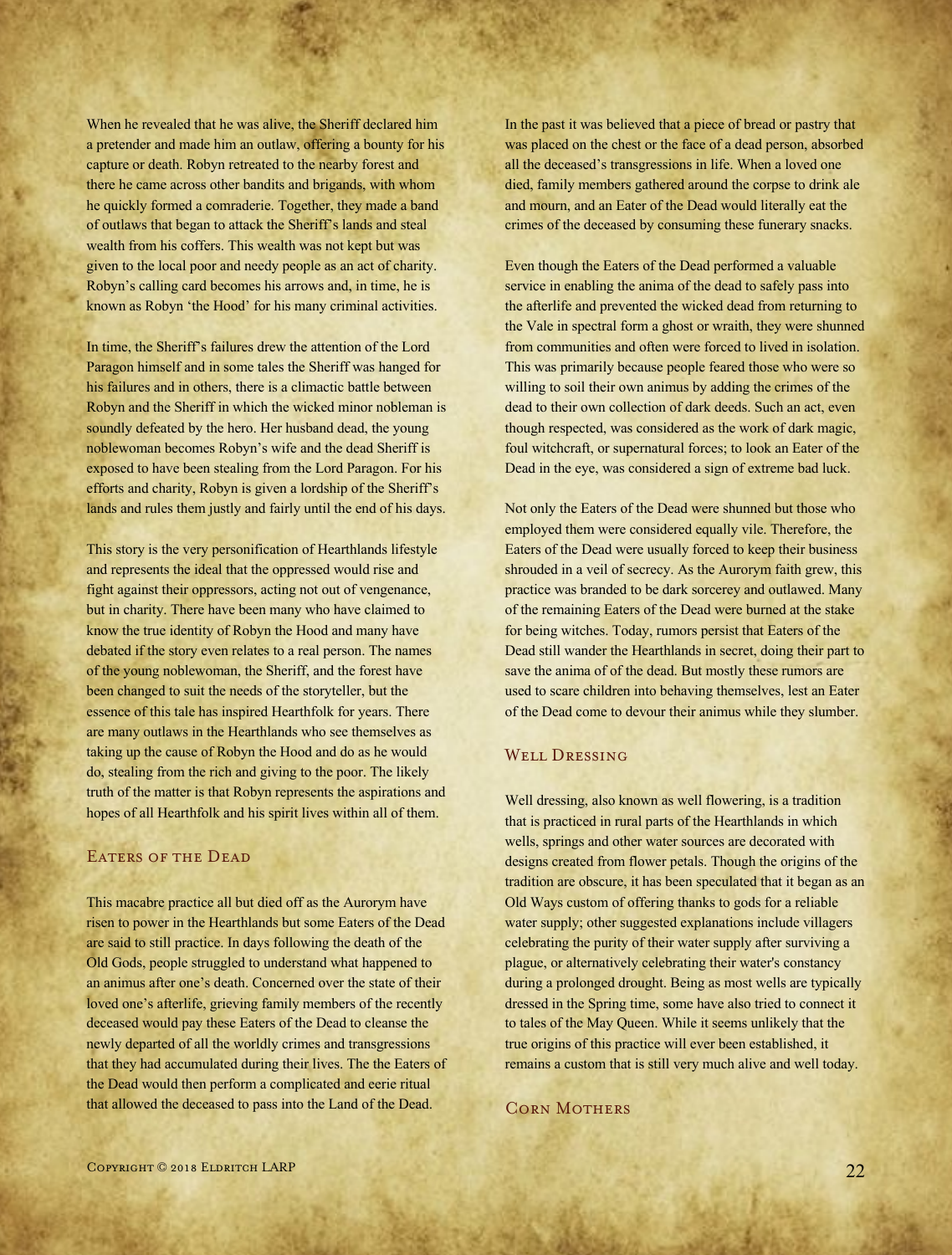This legend is associated with the fall harvest and speaks of an ancient spirit that allegedly lives 'between the rows' in the fields of farmers. Known as the Corn Mother, Crop Mother, or "She Who Lives Between the Rows", the spirit is said to bring prosperity and healthy to growth to crops. But when the harvest is taken in, the Corn Mother no longer has a home in the fields amid the crops. To prevent this, the farmers will craft a doll called a 'corn dolly or 'crop dolly' out of the last sheafs of the harvest and the spirit makes a home within it during the Winter. During the next Spring the dollies from the previous Winter are sown into the fields along with the seeds.

The dark side to this mythology is that legends say if the Corn Mother does not find a home in the Winter, the spirit is said to grow sour and vengeful, seeking out the warmth of the living, consuming them, and then sowing their remains in the fields. Only the coming of the Spring and planting of new crops will placate the angry spirit and even then, the crops will yield a poor harvest until balance is restored. The practice of making corn dollies at harvest is prevalent among rural farmers of the Hearthlands but the practice is done even beyond its borders.

## Folk Remedies

There is hardly a substance known to man that has not been tried as a medicine, nor any disease for which faith-healers have failed to prescribe. Despite the Apotheca's proven remedies, many commonfolk find these solutions to be too expensive or inaccessible. Thus, the practice of folk remedies remains popular among the poor people of the Hearthlands.

The following are some folk remedies commonly employed: It is said that an ointment made of goat's gall and honey is a cure for cancer, and if this fails to cure the disease, it is often suggested that incinerating a dog's skull and powdering the patient's skin with the ashes should cure them of the disease.

For the 'half-dead disease', a stroke, inhaling the dark smoke of a burning pine-tree is supposed to be very efficacious.

People suffering from ague, a form of malaria that is often characterised by fits of shivering, often call on the 'Quake doctors'. If the doctor can't charm away the fever with a magic wand, the patient is required to wear shoes lined with tansy leaves, or take pills made of compressed spider's webs.

Wart-charmers have many strange cures. One was to take a small piece of meat, rub the wart with it and then bury the meat. As the meat decays, the wart will slowly disappear. Another wart-charm was to prick the wart with a pin, and

stick the pin in an ash tree, reciting the rhyme, "Ashen tree, ashen tree, I Pray buy these warts from me". The warts are then said to be transferred from the patient to the ash tree.

Holding the key of a chantry door is claimed to be a remedy against the bite of a mad dog. The touch of a hanged man's hand is said to cure goitre and tumours. Toughing a rope that had been used for a hanging, supposedly cures fits. To cure baldness, sleep on stones, and the standard treatment for colic is to stand on your head for one quarter of an hour. Copper rings are often prescribed as a treatment for colic, gallstones and bilious complaints when used with nutmeg in a pocket.

## Creatures of the Hearthlands

#### Black Dog

A black dog is a spectral or demonic entity found primarily in the folklore of the Hearthlands. Said to stalk the moors and bogs, the black dog is a nocturnal apparition that was regarded as a portent of death. It is generally supposed to be larger than a normal dog and often has large glowing eyes. It is sometimes associated with electrical storms, crossroads, places of execution and ancient pathways. There are tales of many different black dogs throughout the Hearthlands and some are given different names, such as the Barghest of the Byremog, the Shuck, commonly seen around the swamps near Harker Manor, Hairy Jack, or Yeth Hounds. It is unclear if these are different creatures or the same one with different names, but few things can strike terror into the hearts of men faster than the unearthly baying of a dog upon a lonely moor.

#### Robin Goodfellow

Also known as a Puck or a hobogoblin, this mischievious but helpful nature spirit is considered a benevolent entity by many in the Hearthlands. Those who claim to have seen a Puck say they are very small, hairy, naked men who had an aversion to clothes and do work around the home at night while the hosts slept, like dusting, ironing, and needlework. All they ask in return was a bit of food. They can be mischievous in their work at times, often jokers, but they do their work well. But if they are offended, which could be done by forgetting to feed them for a time, destroying part of their home, or leaving them clothes, they would leave the home, often after doing some sort of nefarious work out of revenge upon their host.

Willow-o'-the-Wisp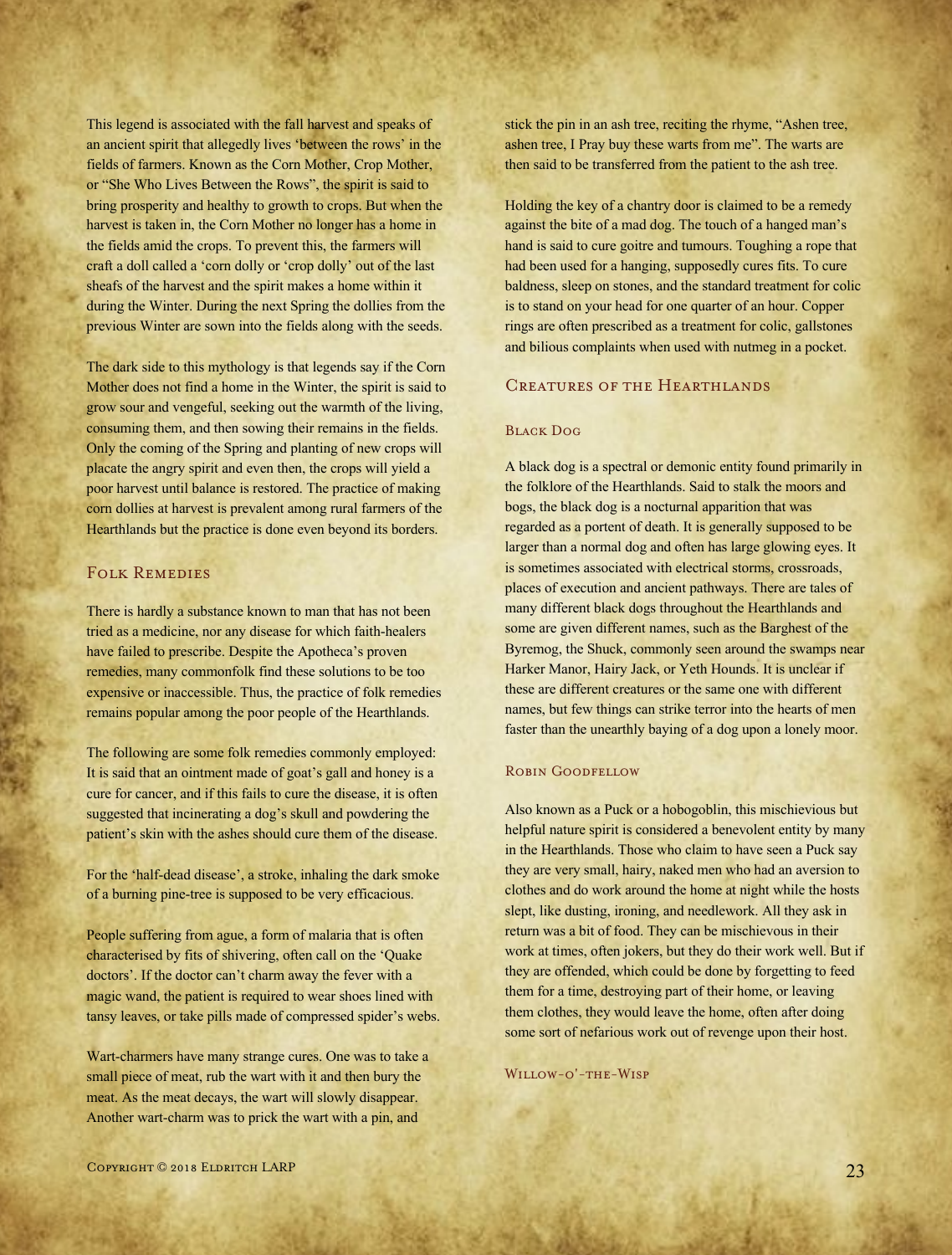A light floating in the darkness might seem innocent, even friendly, but those who would follow it should use care. These attractive lights are known as will-o'-the-wisps and are almost always malevolent. Often found in swamps or bogs, these spirits are also known as jack-o'-lanterns or hobby lanterns. They are said to be the ghosts of those who died lonely deaths and were refused entry into the Land of the Dead. Trapped between worlds, they are now drawn to places of danger and death, their glow often luring others to share in their dark fate.

#### Bean Nighe

The bean nighe is a figure in folklore that is said to foretell the deaths of mortals as a visitor from the Otherworld—the world of gods, fairies, and spirits. It is said that she appears as a washerwoman who cleans the bloody clothes of those who are fated to die, and if one asks nicely enough, she can tell them the names of those who shall die. If one is especially careful, they can ask her three questions, but only if they answer three in return. The bean nighe is said to be horribly ugly with webbed feet, a single tooth, a single nostril but it is also claimed that she can appear in the form of a beautiful woman. It is said that these dark creatures are the spirits of women who died giving birth and are that they are doomed to perform their tasks until the day their lives would have normally ended. It is also believed that this fate could be avoided if all the clothing left by the dead woman had been washed. Otherwise, she must finish this task after her death.

#### Wight (Barrow Wight)

Wights are hideous, twisted creatures that are said to haunt graveyards and barrows where they were lain to rest. Unable to rest, wights are wretched husks of their former living selves, baring chalk-white skin and prone to committing acts of hatred and violence upon the living. Wights are said to be ferocious in battle and can kill their victims by draining a person's life force through touch. Anyone killed by a wight in this manner can be transformed into one of them upon death. These creatures may be related to the draugr of the Everfrost and seem to bear many similaries, including their attachment to a place of burial. It is said that all one must do to escape a wight is to leave the place they haunt, for they cannot follow.

#### Bloody Bones

*Rawhead and Bloody Bones Steals naughty children from their homes, Takes them to his dirty den, And they are never seen again.*

Also known as the Rawhead, this bogeyman is often used to frighten children. The creature is said to dwell near ponds, and so is a cautionary tale to keep children from drowning. However, the Bloody Bones is also said to live in old, dark cupboards, and perhaps most frighteningly, under stairs. The story goes that if one peeks between their ankles and into the space between stairs, especially stairs leading into a basement but any open stairs will do, they may see Rawhead, his head scalped and blood running down, sitting on a pile of bloody bones. And if the terrible creature spies the person, he will come for them and add their bloody bones to his collection.

## Industry of the Hearthlands

Scrow is situated along a major land roadway, as thus it is a trade gateway between the northern houses of Hale, Richter and Innis to the rest of the Great Houses in the south. Vast amounts of coin are earned each day from the travelling caravans heading in either direction as tariffs. These tariffs have caused no small amount of strife with the Cirque as they see their own profits reduced by the double taxation. The Troth largely consists of wide swaths of fertile farmlands worked by countless commonfolk throughout small settlements. With the eruption of the Shardmount, Blayne food stuffs are in ever increasing demand in the north. A portion of the Southern Thornwood rests within the Troth and lumber is harvested in small quantities in the safe portions of the forest to be sent to Richter forges or for House Botley ship building. The nobles of the Hearthlands are well known for providing paid labor to surrounding protectorates. The Hearthfolk are known as a hard-working, honest, and industrious people and given that many of them are serfs, they have little choice about where and how they spend their time. Thus, if a construction project needs to be completed, it is common for Hearthfolk laborers to have been involved in the construction. Criminal enterprises are a surprisingly large portion of the income for the protectorate and many lords and ladies make a good living off bribes and graft. These funds then make their way up the chain from vassal to liege until they reach the coffers of the Lord Paragon of Dusk himself.

## THE HEARTHLANDS PROTECTORATE

The people of the Hearthlands are largely an uneducated and impoverished lot. This has resulted in a people extremely superstitious of strangers and often jumping to unsupported conclusions of their true intentions. More than one stranger to the Hearthlands has found themselves face to face with a mob in the middle of the night due to the traveller's alien customs.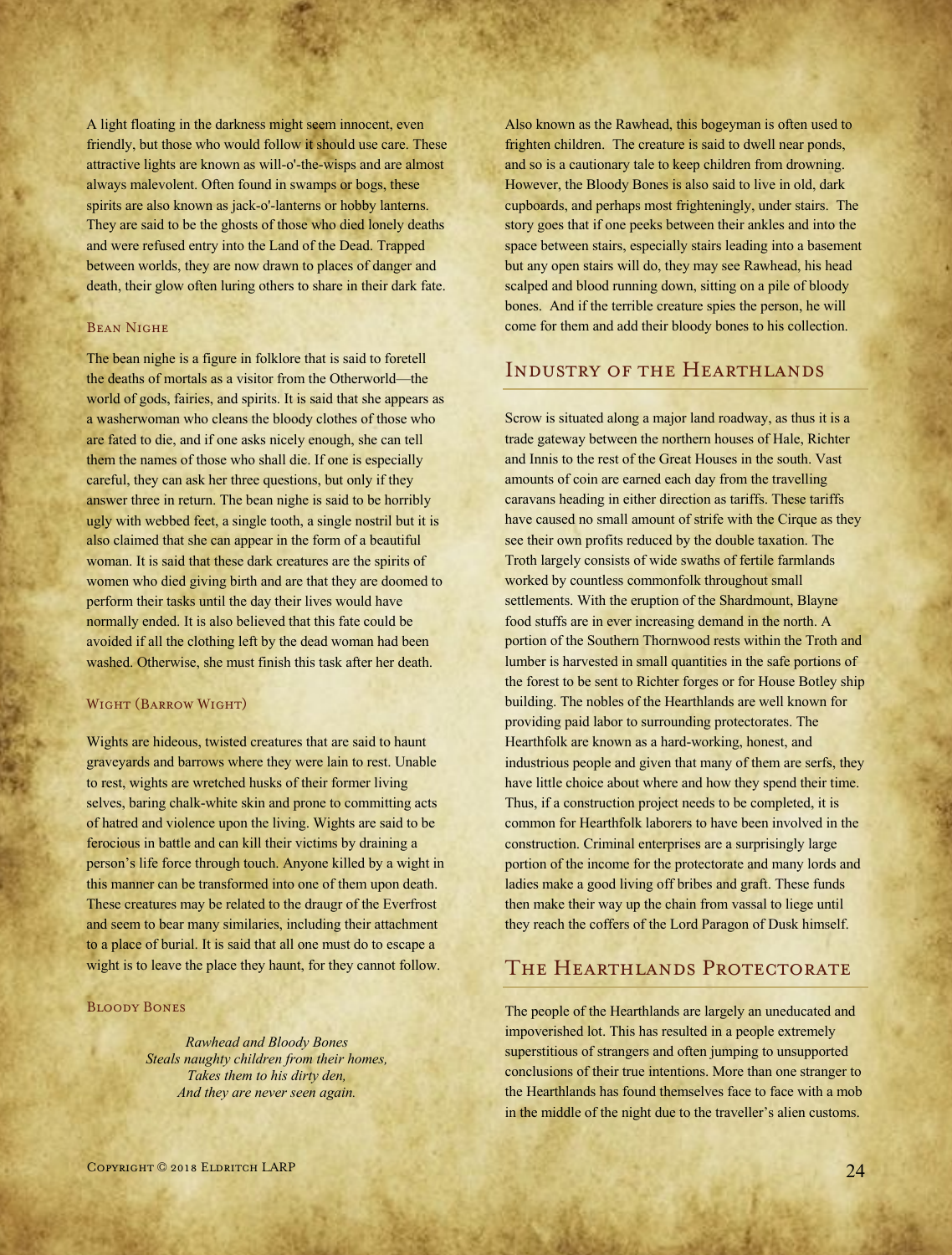The people consider entire portions of the Hearthlands to be actively cursed, earning those locations dark names such as the Howling Bog, the Bonewood, and the Dread Reservoir.

The Hearthlands is broken up into two main cultures based on the western and eastern divide of the lands. Historically those to the west have belonged to the Blaynes and the Botleys have had the land to the east. Those in the west are nearly all firmly devoted followers of the Aurorym faith. Those in the eastern Hearthlands are mostly faithful, but about 1 in every 10 have not converted. Outside of the few cities there are few towns in the Hearthlands. Most the commonfolk live on remote, rural homesteads or small settlements scattered across the Troth.

The Hearthlands profits from alternating dry seasons and heavy rainfall from the east blowing winds off the Soundless Sea. This has created fertile farmlands in the higher elevations of the Troth and marshy bogs in the lower elevations. The summers are long and the winters short when, combined with the use of ancient irrigation projects put into place following the Great War allow for crops to be grown almost year round. During the dry seasons, the farmlands are highly reliant on the irrigation canals. Sadly, many of these canals are in varying states of disrepair due to lack of upkeep over the past few centuries. This has prevented the full output of the croplands as many crops often wither and die during the dry seasons.

#### **SCROW**

Located on two major trade routes, the Aurean Road and Old Forest Road, as well as the Living River, the people of the Scrow are exposed to travellers from many different lands and thus the different cultures and exotic customs of Arnesse, unlike most the people of the Hearthlands. Sitting within the Revenant Keep is the Hallowed Court. At the end of the hall are three chairs- two resting below the third larger one. The current ruling Paragon and their spouse hold court from the Stewards' chairs at the base while the elegant and massive Martyr's Throne rests above them with what is said to be a life like statue of Magnus Blayne setted within. Scrow is a patchwork of poorly planned and rapid expansion over the years as it has grown at a pace that has outpaced the ability to plan for. The city is filled with many beautiful edifices depicting various saints performing heroic deeds. Those affluent emissaries that visit are given very carefully planned tours, for the Lord Paragon wisely does not wish any to see how many of his commonfolk live in the slums of Old Town. Strangely, the roads and walkways of Old Town are patrolled by hired guards of the Cirque instead of Vellatora as one would expect. Many say that this is another sign of the entirely too close relationship between the House of Blayne

and the local Cirque Ringmaster, Carmilla, the Bloody Bitch, and sister to Lady Paloma Blayne, wife of the Lord Paragon.

#### **EXETER**

Also known as the City of Shrines, Exeter is a city grown around supporting the Vellatora Chapterhouse, Wardhall, and the growing military of House Blayne. The numerous fairways, barracks, training yards, and fortified walls are covered in murals depicting the Saints and heroes of the faith. Nearly every building sanctified with a small shrine sitting outside the doorway. The city generates little in the way of resources, being largely subsidized by House Blayne and the Aurorym faith to ensure the continued growth of the knight order. The city itself is nestled directly behind Casilda's Line, the name for the fortifications built by House Hardinger that act as a barrier to entry from the Sovereignlands in the west to the Hearthlands in the east. It is at this western gate that one must walk under a massive forty-foot statue of Saint Casilda the Dawnbreaker to enter the Hearthlands. The huge edifice serves as a reminder to all of House Blayne's military might.

Exeter is the laid out in such an orderly fashion, it almost feels foreign to the rest of the cities and settlements of the Hearthlands. Credit is given largely to the management of Saint Genevieve the Divine Precepta who was both the Castellan of Exeter and Headmaster of the knights at Wardhall. The Saint Genevieves over the last century and a half have kept tight control over the growth of the city. Any new structure must first be approved by the office of the Castellan. Any structure that is built without permission is quickly removed and those responsible punished. In the last decade, it has become obvious that all placements of buildings so far have been according to some purposeful long term plan.

## Harker Manor

Two days ride by fast horse to the north and west of Scrow, bordering the Howling Bog and Bonewood, is a small city watched over by a shrouded manor atop a hill. Harker Manor is the home to Lady Hesa Harker and her family, the selfproclaimed monster hunters that fill House Harker. There is no great industry to be found here as the land is considered cursed. Instead, the many hunters of the area specialize in obtaining high quality or rare hides from the creatures of the swamps and woods to sell to the rare visitor. More than a small number of Hexen pass through this area on a regular basis and almost all are invited to spend time trading tales of the unnatural with the head of the house. In recent years, more hunters than normal have gone missing. There are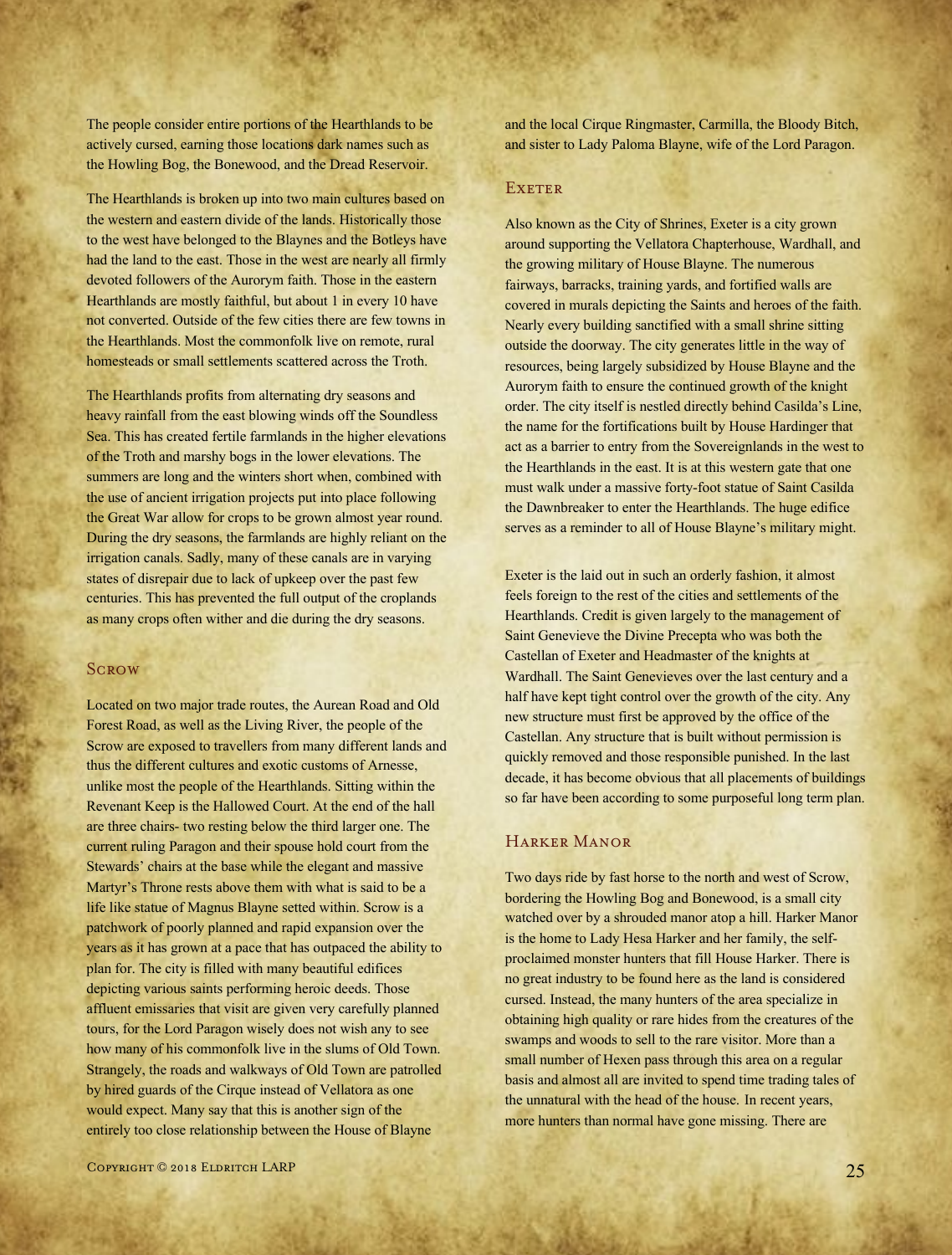RIVER'S END

forever breaking the fence. These days it rests partially on the river bottom and partially inert against the remaining statue. Many of the region fear to this day what the Roukes may have unleashed into the waterways with their destruction. Every few years, a boat will be found destroyed somewhere along

Home of the broken Serpentine Gate. Legends tell that the gate was originally built to protect the waterways from the beasts of the sea. The gate once consisted of twin hundredfoot-tall statues on opposite ends of the mouth of the Living River with a massive four foot thick steel fence attached to both that could be raised or lowered to allow shipping traffic through. During the Great War, one of House Rourke fleets reduced the western bank's statue to little more than rubble,

rumors of a growing darkness originating from the west seeping into the bogs and woods around Harker Manor.

Four days ride by horse to the east of Scrow through the southern Thornwood and resting on the shores of the Dread Reservoir is the Keep of House Botley. The keep was savaged by cannon fire during the Great War centuries ago and has never been fully repaired. It thus earned the name, The Broken Retreat. The city around the keep is largely new creations due to the fires that consumed most of the original city. When House Innis was given back portions of the Thornwood the Southern Thornwood remained House Botley's. The Thornwood provides a large bounty of strong birch, hazel, oak, and yew as the forest is cut to create future farmland. These raw materials generally find their way up into the Duskland furnaces or are used in the creation of sailing vessels. The Shipworks, a series of shipyards taking up

almost the entirety of the north portion of the Dread Reservoir, were built after the Great War. Their initial purpose was to construct a fleet so that House Botley might hunt the pirates of House Rourke. As expected, no ship constructed in the Shipworks is ever sold to a Rourke captain due to the past grudge. The Dread Reservoir has been a source of fresh fish for those brave enough to risk the murky waters. There are constant rumors that the Reservoir earned its name due to rumors of giant river monsters making their lair in the lake bed. Before the switch of fealty from House Corveaux to House Blayne, the coffers of House Botley, and the denizens of The Broken Retreat were full of coin from the lumber and ship making sales. The economy in the last twelve years has slowed due to Frederick Blayne's heavy tariffs and, while not in full depression, the outlook does not look bright.

BROKEN RETREAT

the Living River with the crew mysteriously vanished. These ghost ships make up a large portion of tavern tales, along with creatures of the deep. Superstitions aside, most blame the Rourkes, specifically, Captain Harbad Leviathan and the fleet of the Kraken's Maw fleet who they assume did this dark deed. River's End serves as a port of call for many fishing vessels of the sea and as an entry point for trade barges into the interior rivers of Arnesse. There are regular naval battles between The Unbroken and Captain Harbad's pirates off the coast as they attempt to raid vessels heading to River's End.

## HOUSE & GUILD RELATIONSHIPS

The following details how the Valefolk generally feel about factions in Arnesse. This information is to be taken as in-play by you and other members of this faction.

## House Corveaux

Many of the Hearthfolk don't like people from the Midlands and House Corveaux in general and the feeling is very often mutual. It is a dislike that began when the Troth and House Ulster chafed under Corveaux rulership for centuries. When House Blayne rose into the ranks of true power the dislike transformed into something more akin to a sibling rivalry. Midlanders and Heathfolk see eye to eye on many things and often share the same goals and vision. It's when they attempt to work together toward those goals that things begin to fall apart. It typically begins with the Midlanders seeking to take charge of the situation, which immediately sets the Hearthfolk on the defensive. Hearthfolk are then quick to point out that the Midlanders are too unwilling to bend the King's Laws to accomplish a goal and Midlanders accuse the Hearthfolk of being too willing to become criminals. The Midlanders then typically accuse the Hearthfolk of placing too much value in faith and divine providence, which begins an argument over religion and why Midlanders refuse the Aurorym. The whole affair then typically devolves from there as the Midlanders point out the hypocrisy of Hearthfolk being faithful but also willing to break the law and Hearthfolk remind Midlanders of their unwavering support for the Bannon kings that regularly oppress the very people they claim to support. This argument typically ends with one or both sides walking away from the table in anger. On the rare occasions both these squabbling siblings find a cause they believe enough in to set their differences aside, they make a force for good and justice so powerful that few in the Kingdom of Arnesse can resist them.

## House Bannon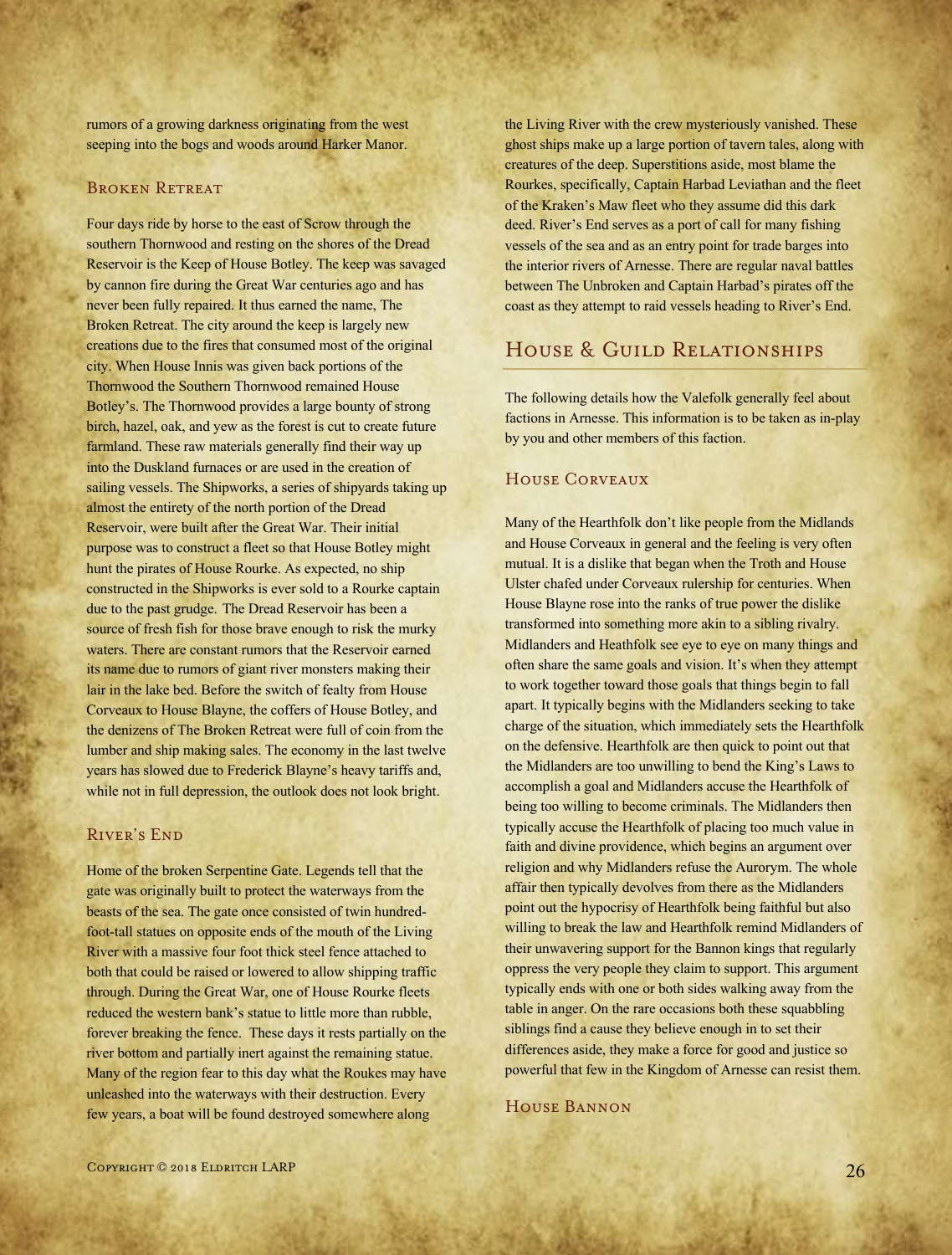Few people have hated House Bannon and the Sovereignlands more than the people of the Troth. Bannon, the noble house who murdered Magnus Blayne and has spent the last three centuries oppressing the people of Arnesse for their own benefit. While the Ulsters spent a good deal of time resisting their Corveaux lieges, they also directed much of their ire at the House of the King. Sovereignlands armies have invaded the Troth several times in the last century, destroying land, crops, and murdering innocents. The Troth has seen what the iron gauntlet of Bannon can do and its people are not quick to forget it. But, despite this history, almost every Heathfolk has been willing to set it aside for a chance at a King of Arnesse who shares their beliefs and the dream the Aurorym religion will be declared as the faith of the realm. Since Giles the Younger's open insurrection against his father and victory at the Battle of Lanton, House Bannon has had few stauncher allies than the Hearthfolk and House Blayne. Many of the wounds of old have been mended by powerful nobles in the northern Sovereignlands adopting the Aurorym faith; already in the last decade the union between a Bannon monarch and a Hearthfolk noblewoman have prompted many nobles and commonfolk to do the same. That is not to say there is not some tension as many Hearthfolk recognize that there are still Valefolk who do not share their beliefs and could still be a threat to them. But as more and more of the Sovereignlands falls under the Aurorym's influence, the Hearthfolk become increasingly confident that this is a conflict that they can win.

#### House Aragon

By all rights, Tarkathi and Hearthfolk should be fast friends. After all, they share so many things in common. They both have a long relationship with faith, they both strongly dislike House Bannon, and they both have similar beliefs on the fair treatment of commonfolk and the less fortunate. In practice, however, the Tarkathi and the Hearthfolk rarely get along well. This likely has to do with the fact that Hearthfolk are a very 'salt of the earth' people, who live simple and humble lives. They see Tarkathi behavior as excessive, flamboyant, and unnecessary. The Hearthfolk come from a culture where people often don't have much, so they see Tarakthi behavior as wasteful, which is a dire social offense in the Hearthlands. The Hearthfolk are many things, but they are not liars. The Tarkathi habit of being secretive or subversive also never sits right with most Hearthfolk, and this leads to enough distrust that the two sides are not frequently long-term friends. Still, the lands of Tarkath have something of an exotic allure and to many in the Hearthlands, they seem like a far-away land full of danger and myth. In reality, most Hearthfolk will never meet a Tarkathi, so their sole exposure to their people are the

tales they hear of men and women as beautiful as they are deadly and wastelands full of adventure and untold wealth. This mysticism is only enhanced by the tales of Roland I, a Tarkathi King who defeated the Bannons centuries ago and allowed the faith of the Aurorym to flourish. So, while most in the Hearthlands will not rush to interact with the Tarkathi, there is often a temptation for the restrained, conservative Hearthfolk to give into curiousity and see if the tales are true.

## House Innis

The Woodfolk have had a long and complicated history with the people of the Troth. For centuries, have the lands of the nobles of Ulster and Blayne have sat on the Thornwood's southern borders, and given their desire for lumber and land, there has almost always been a pressure to push further into the depths of the wood. But the Woodswards of the Innis have always been there to meet them and indeed, tales are told of the masscares that have happened because of these failed attempts. When the Hearthlands protectorate was formed, a small portion of the southern Thornwood was given to House Blayne, a move that was very unpopular with the Woodfolk. In response, they grew even more aggressive to keeping Hearthfolk out of their land. To this day, the Innis clearly mark the borders with the Hearthlands by massive wooden poles made from trees that have runes of warning carved into them and painted in blood. The poles are often augmented by the rotting heads or body parts of those who have dared to cross into the Thornwood uninvited. This practice alone has made the Woodfolk into terrifying entities in the Hearthlands. This fear has been augmented by the fact that most Hearthfolk never see their neighbors. But they hear unsubstantiated tales of mystical rituals, human sacrifice to spirits, and witchcraft. In the absence of fact, superstitious Hearthfolk have created their own narrative about the Woodfolk and this, in part, has led to increased friction between these two people. Hearthfolk view themselves as faithful and just, so many want to find a way to do something about what they see as the Woodfolk's flagrant and unconscionable behavior. To date, no one has taken action, but as House Blayne continues to gain strength, it may only be a matter of time until they take matters into their own hands and deal with the 'crimes' of their neighbors.

## HOUSE HALE

Up until about a decade ago, the people of the Troth and the Northmen never had much contact. But, since the ascension of Giles the Younger to king and the spread of the Aurorym faith in the North, they have grown continually closer and it has been a bit of a culture clash for many. There are many things that the Northmen and the Hearthfolk have in common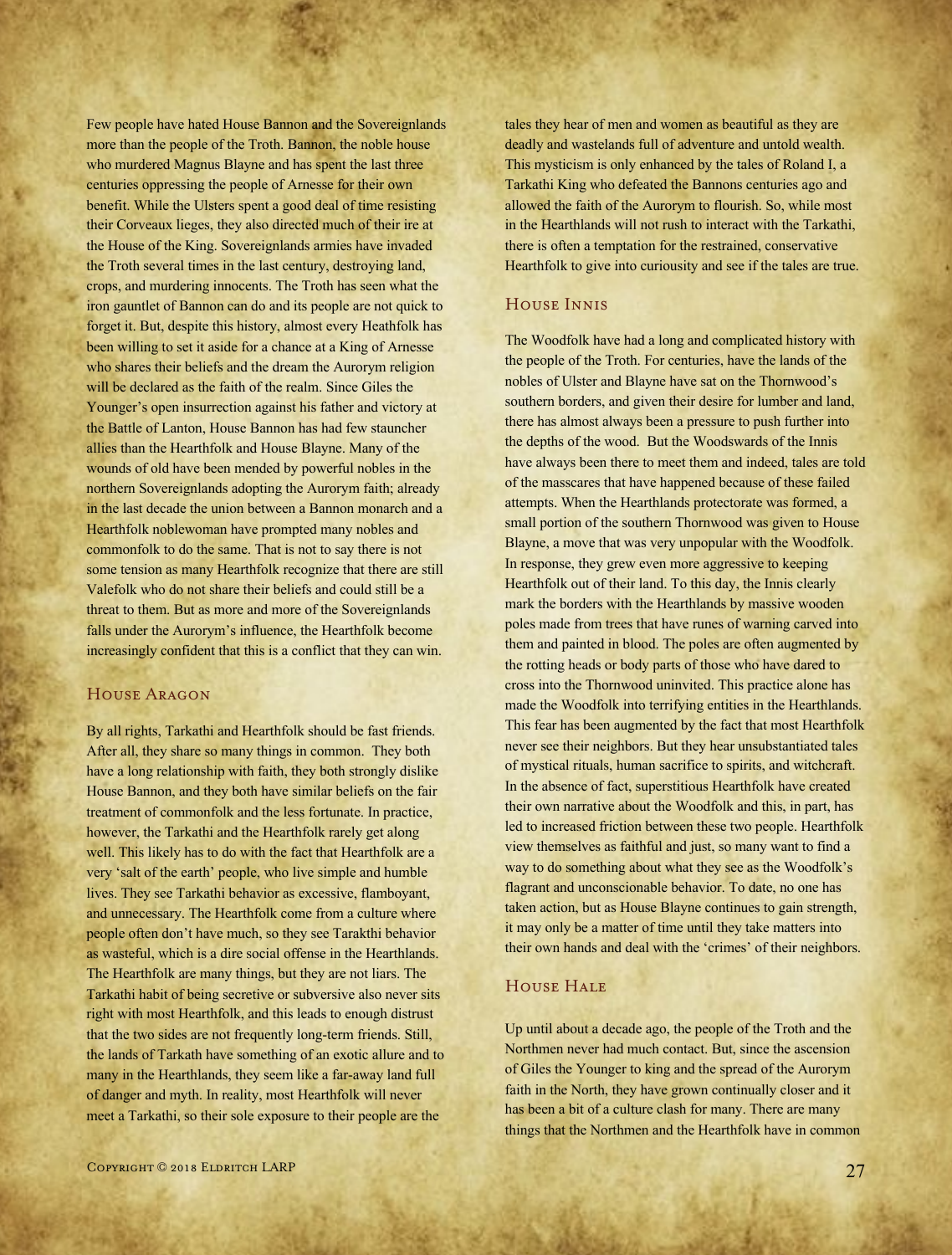and respect about each other. Both are a people of their word, one expressing it in oaths and the other in vows. Northmen, who value prowess in combat, have some admiration for the Hearthfolk's tenacity and martial skill, especially after the Battle of Lanton. And they are both a people who are used to doing much with very little, so they tend to live simple lives. But the distance between them has begun to show over the years and many Hearthfolk have had a hard time seeing past the rather primal and gruff nature of the Northmen and their tendency to take what they like when they can. In the wake of the Battle of Lanton, many Hearthfolk opposed King Giles II allowing the Northmen to raid homesteads and towns in the Sovereignlands. Early on, Hearthfolk noticed that the people of the Everfrost strongly resented southern lands refused to even consider any kind of cultural integration. Even as the Aurorym faith began to blossom in the Wintervale, the seeds of its division from the central religion in the Hearthlands were sown. Today, faithful Northmen have formed a splinter faction of the Aurorym under protest from the Patriarchs. As the Everfrost has drifted further from the graces of the King, so has the relationship between the Hearthfolk and Northmen begun to sour. There are concerns that the continued separatist inclinations of the Northmen risk the tenuous alliance which brought the king to power and threaten stability in the north and Hearthfolk will not stand to see this king fall from power.

## HOUSE RICHTER

If there was a force in the world that the Hearthfolk resent in the modern times, it is the noblility of House Richter and its vassals. In many ways, the Richter nobles have replaced those of Corveaux in the minds of many in the Hearthlands. It was not always this way, but with the spread of the Aurorym faith, the refusal of the nobles of the Dusklands to treat the religion well has soured many Hearthfolk to them. In addition, tales of mistreatment by Duskland tyrants seem to be regularly told by commonfolk and have become the regular talk of taverns and halls throughout the Troth. In response to this, a good deal of the Hearthfolk and Aurorym's attention has been focused on the Dusklands as the faith has encroached into Richter lands despite the efforts of its rulers. While Dusklands nobles have stopped short out outright persecution of the faith, they have done what they can to stymie its advancement. But if there is a force that the Hearthfolk have mastered it is the commoners and their efforts to recruit and agitate been a constant thorn in the side of Dusklands lords and ladies. There also has been a strangely symbiotic relationship that has developed between the peoples of these two lands. In the wake of the devastating eruption of the Shardmount, the people of the Hearthfolk gave invaluable aid to their neighbors and taught them to survive

with less. Had it not been for the invention of the Hearthlands, the Dusklands may not be in the state that it is in today. This brought the common people from these two lands even closer together, but also has sown the seed for what is now rapidly growing dissent and unrest among the Dusklands population.

## House Rourke

House Rourke has always been a bit of a conundrum in the Hearthlands. If you ask Hearthfolk of the eastern Hearthlands, the Rourkes are just about the worst thing in Arnesse and they would kill any Seaborn they caught on sight and principal. If you ask others outside of House Botley's domain, there is an almost grudging respect for a kindred people who have been also placed in difficult circumstances. In many ways, they view each other as outlaw cultures that are doing what they must to survive. In most other realms, the Seaborn's general lawlessness is held against them, but if any land understands the value of looking the other direction when it comes to the King's Law, it is the Hearthlands and, given that Seaborn are so rarely seen, they have been attributed this mystical, almost otherworldly quality that is revered by not a few Hearthfolk. For, while the Rourkes may struggle to make their way, they have a strong sense of freedom and independence that many Hearthfolk envy and it's not uncommon for them to run from their life in the Hearthlands and make a life on a ship of the High Armada. The Seaborn don't always have a similar view of the Hearthfolk and quite honestly, many seem them as easy marks with lofty principals that stand in the way of any kind of true success. House Botley's utter disdain for the Seaborn is returned in kind, but interestingly if you talked to a Rourke, they would likely tell you that the Botleys were a worthy foe. Not many landbound could hope to hold their own against the Rourke fleets but House Botley has bloodied the Seaborn's noses on more than one occasion, earning a grudging respect.

#### THE APOTHECA

The Apotheca tend to frequent two places in the Kingdom. First, wherever they are paid. Second, wherever there is lore for them to learn or things of interest. As a general rule, the Hearthlands does not have a much of either of those things. This means that few Magisters make the Hearthlands their homes and those that do are in the employ of the wealthiest nobles. The Hearthlands also attracts a number of visiting Magisters who seek to study the Aurorym faith or the many reports of dangerous supernatural creatures. Hearthfolk tend look on Magisters with a great deal of skepticism and distrust. With their tools, advanced education, and mysterious pseudoscience, Hearthfolk are inclined to believe that the Apotheca is practicing witchcraft than legitimate arts. Hearthfolk have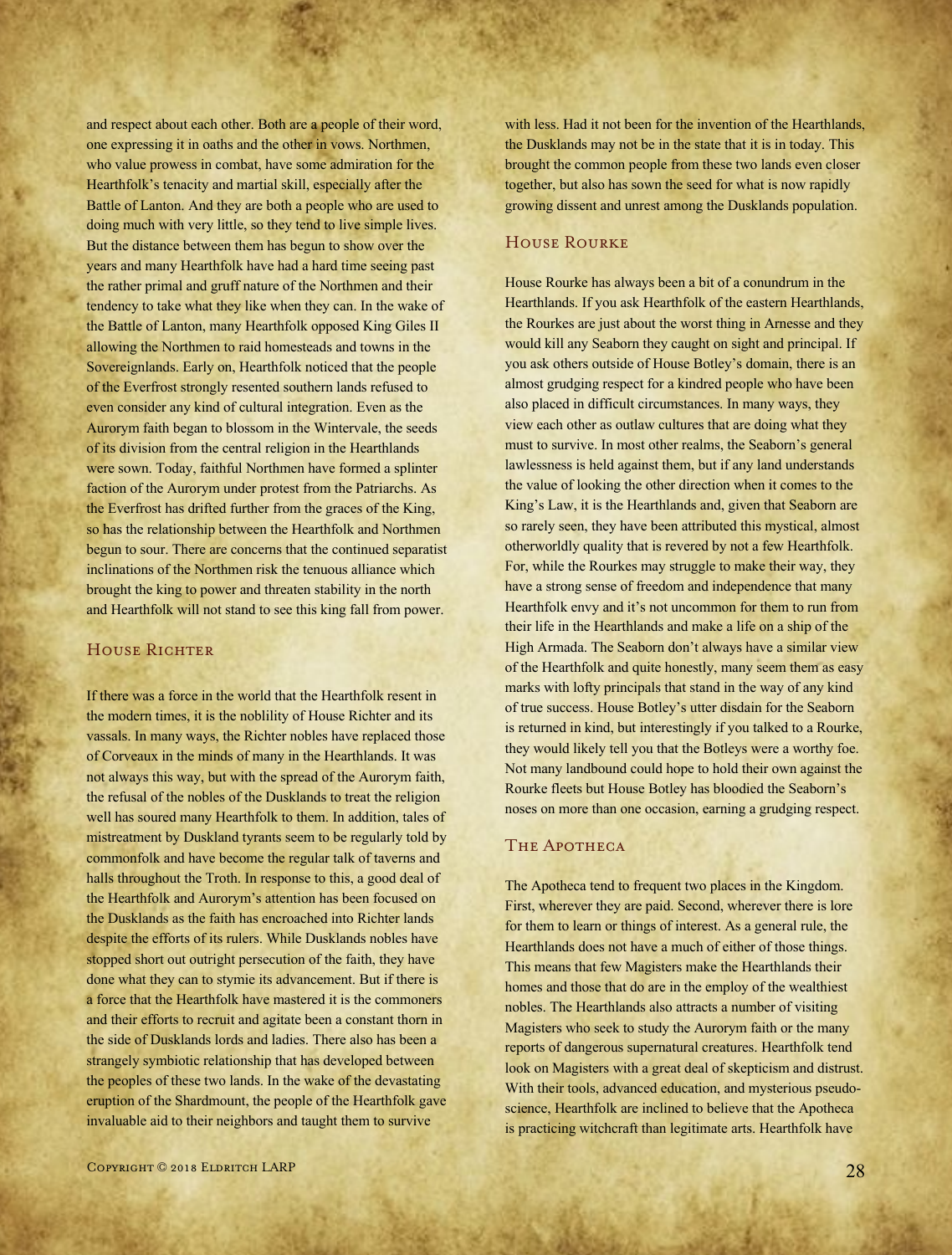had little need for learning and the medicinal practices they have employed for centuries have suited them just fine. In addition, the last thing many Hearthfolk nobles want is the enlightenment and higher education spreading among their populace, so they tend to keep their Magisters close at hand.

## The Fayne Moirai

Of the all the lands of all the protectorates of Arnesse, the Fayne are almost patently unwelcome in the Hearthlands. While the people can stomach the mysteries of the Apotheca, the Fayne present themselves as wielders of strange magic that looks to most Hearthfolk, exactly like witchcraft. The Fayne's rise to power following the death of the Old Gods led some to believe that they had a hand in the Godsfall. That in the absence of the deities, the Fayne have replaced them in the courts of nobles as advisors, whispering foul secrets to further the ends of their heathen cult. Aurons have replaced Fayne in all the courts of the Hearthlands and while the Fayne are not killed on sight, it is made very clear when they arrive there, that they should not tarry long in the lands of House Blayne.

## THE HEXEN

In few lands are the Hexen held in such high esteem as in the Hearthlands. Here, where the tales of dark forces are common and almost everyone can swear they know someone who once saw a werewolf or fought a ghoul, the Hexen are folk heroes and saviors. The fact that many are part of the Aurroym faith only helps their cause. House Harker is well known to have long been tied to the Hexen order and it is not uncommon for men and women from all over the Hearthlands to aspire to be one of them when they are old enough. The very spirit of the Aurorym faith teaches resistance to the forces of darkness and the Hexen, perhaps even moreso than the aurons, embody that spirit. Despite their popularity, Hexen have not gained power or position. While nobles and the Aurorym leaders will laud them for their accomplishments, most feel the Hexen are good at what they do and should keep doing what they are good at.

#### **THE CIRQUE**

The Hearthlands is a massive hub of trade for the Kingdom and the Cirque has a substantial presence there. At least two major troupes and menageries operate within a few hundred miles of one another and the people's willingness to selectively ignore the King's Laws has only made the Cirque's job easier. This is a bit of a double-edged sword in that the fact that the people are willing to ignore the law means that the Cirque get robbed quite a bit in the

Hearthlands. They take extra precautions in the form of extra Naga guards and bribes to ensure that their caravans and goods stay safe. The Cirque have an exceptional relationship with the nobles in the Hearthlands and it is said that much of the corruption and graft that happens starts there. Given that the population of merchants and outlaws is quite large in the Hearthlands, the Cirque recruits quite a bit there and the troupes there are some of the largest, wealthiest, and most powerful in the entire organization. One interesting fact about the Hearthlands is that while the Cirque provides wealth and goods to needy commonfolk in many protectorates, they do not in the Hearthlands. The Aurorym faith has traditionally provided this service to communities as a sign of charity and the Cirque has less involvement in the lives of Hearthlands common folk than they do among any population in Arnesse.

## The Aurorym

Noplace in Arnesse is religion stronger than the Hearthlands. It is the seat of Aurorym power and there are very few among any Hearthfolk who are not a member of or affiliated with the faith in someway. The level of devotion to the religion may vary from person to person, but all pay at least lip service to it. The Aurorym's influence and control is nearly as strong as the ruling nobility, a fact which has begun to cause friction between those to factions as to the direction and future of the protectorate. Even smallest villages have a chantry of some kind and almost every one has a shrine to a saint, either local or known across the faith. Larger and wealthy towns often have more than one chantry and more than one shrine. The Aurorym faith and its servants are held in very high esteem by the Hearthfolk. Aurons are considered wise counselors by the people and representatives of the faith; almost all population centers have at least one. Larger towns can have half a dozen priests and cities like Scrow, hundreds. Those not of the faith are often not trusted by the Hearthfolk and are encouraged to not make a residence in the Hearthlands if the do not convert.

## PLAYING A HEARTHFOLK

The Hearthfolk are said to be the people that the First Martyr, Magnus Blayne, has chosen to lead Arnesse away from the darkness and into the dawn of a bright future. Most people of the Hearthlands have a deep spiritual yearning and in the present era, they have found the Aurorym faith as an outlet for this spiritual longing. Most Hearthlanders will seek to support the faith in some way, even if they are not devout. Spreading the faith is a calling for many Hearthfolk and they tend to join groups like the hexen and aurons in far greater numbers than the Apotheca or Fayne Moirai. True to their motto, "Bring the